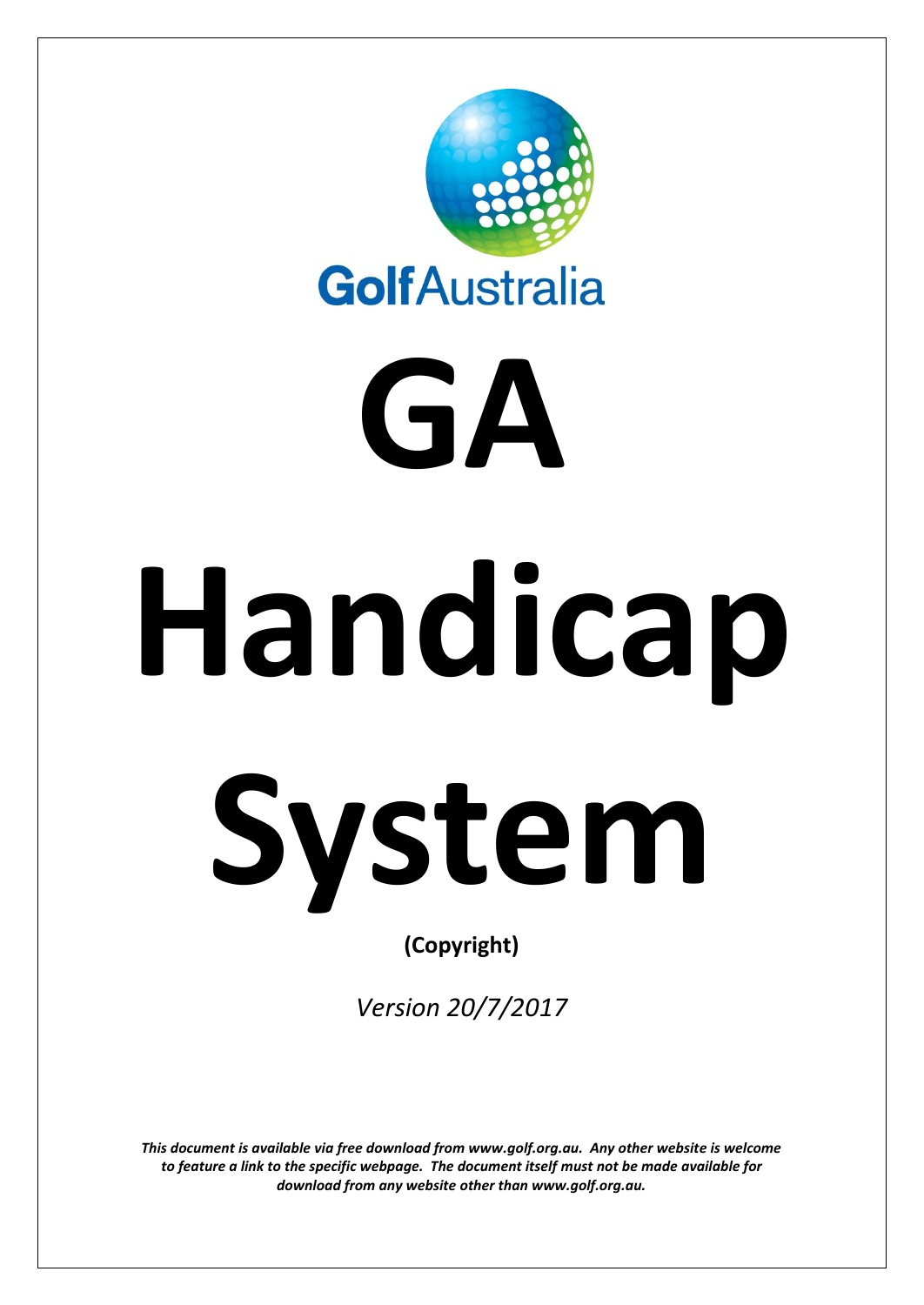# **CONTENTS**

- 1. First Principles of the GA Handicap System
- 2. General
- 3. Types of Official GA Handicap & Types of Handicap Status
- 4. Definitions
- 5. The Player
- 6. The Home Club
- 7. The Visited Club
- 8. Daily Scratch Rating (DSR) and Course Rating
- 9. Stableford Handicapping Adjustment (SHA)
- 10. Scores for Handicapping Purposes
- 11. Allocation of GA Handicap
- 12. Calculation of Handicaps
- 13. Life of Scores & Lapsed Handicaps
- 14. Maximum Handicaps, Provisional Handicaps, and Club Handicaps
- 15. Manual Override by Club of Normal Handicap Calculation Process
- 16. Manual Bonus Reduction for Exceptional Net Score
- 17. Allocation of Special Competition Handicap in Extraordinary Circumstances
- 18. Handicap Information Disclosure
- 19. Common Handicapping Scenarios Procedures for Pro Shops & Handicapping Administrators

# **NOTE: All defined terms are in** *italics* **and are listed in the Definitions section (Section 4).**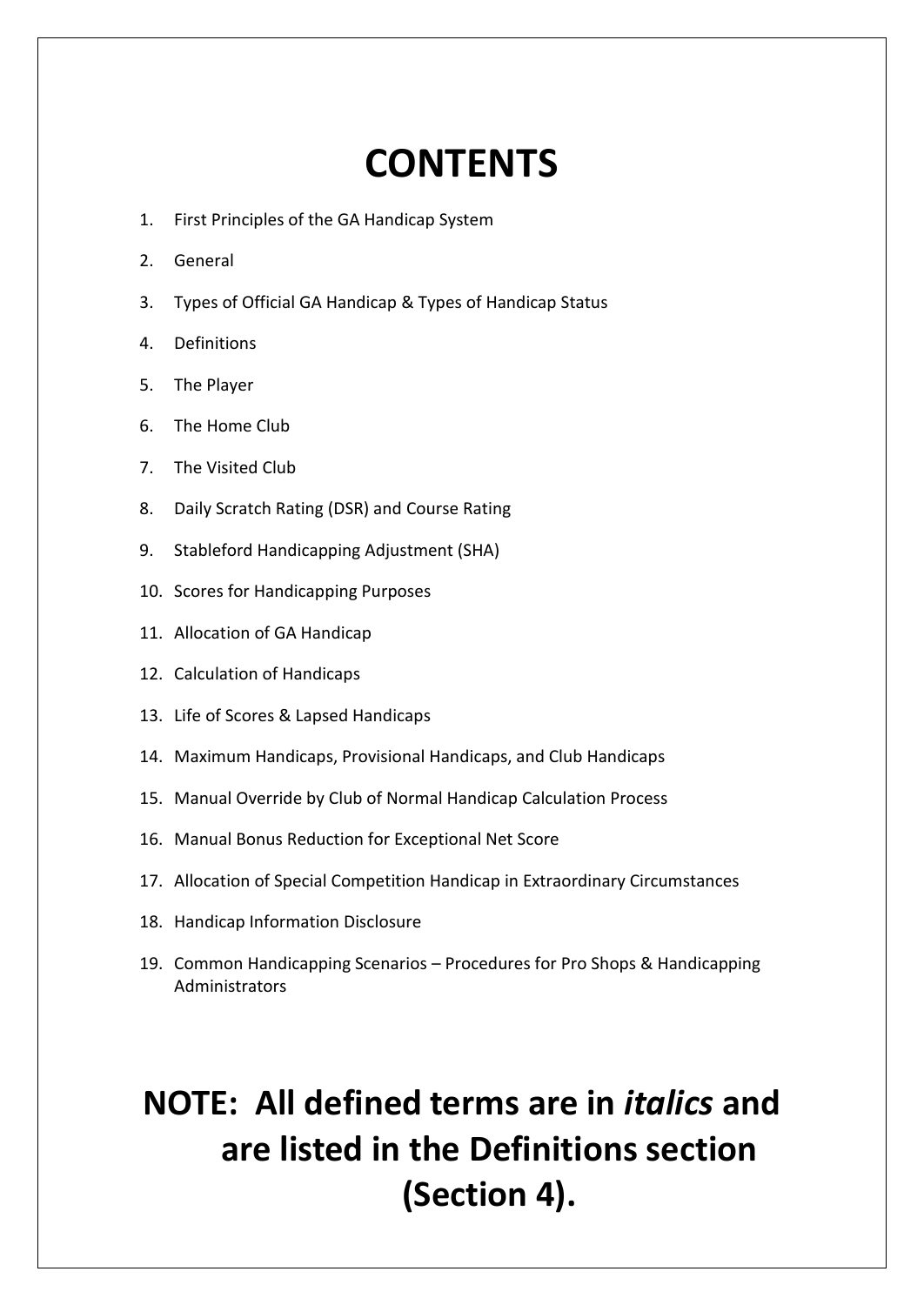# **1. First Principles of the** *GA Handicap System*

The *GA Handicap System* should achieve each of the following:

- (i) Be primarily tailored for *competition* golf and afford each player in the field a reasonable prospect of winning or placing well if that player plays reasonably better than their handicap.
- (ii) A player's handicap should be reflective of their better performances and should not increase substantially due to a temporary loss of form.
- (iii) The calculation of a handicap should take into account the degree of difficulty presented at the time by the playing conditions.
- (iv) The calculation of a handicap should be sufficiently flexible to be consistently calculated irrespective of the mix of handicaps held by players on a *course* on any given day.
- (v) The handicap system should have the confidence of the Australian golf community and should not place an unreasonable burden on any club in order for proper administration to be achieved.

# **2. General**

- (i) This *GA Handicap System* is the official *GA* regulatory code governing women's handicapping in Australia AND men's handicapping in Australia. Whilst it provides a single methodology for both women's handicapping and men's handicapping, it does not provide for single-gender handicaps. The *GA Handicap System* requires that women's handicaps determined under this System be determined in accordance with women's scores and standards, and that men's handicaps determined under this System be determined in accordance with men's scores and standards.
- (ii) The System is based on the assumption that every player will endeavour to make the best score they can at each hole in every round they play and that they will report every *Eligible Score* (as determined by Section 10) to their *Home Club's Handicapping Authority*, regardless of where the round was played. Players who fail to meet this requirement are effectively operating outside the System and, at the discretion of their club's *Handicapping Authority*, may have their *GA Handicap* re-assessed or withdrawn.
- (iii) *GA* delegates to its *Member Associations* the power to administer on its behalf the handicapping of all players who are members of clubs affiliated with such Associations. Any disputes shall be referred to *GA* whose decision shall be final and binding. An interpretation of a regulation contained within this System, or a decision in relation to this System, which is supplied in writing by *GA* will be deemed to have full authority under this System and will supersede any alternate position which may exist on the same point.
- (iv) Any handicap administered by an affiliated Australian golf club, and calculated in accordance with this System, is owned by *GA*.
- (v) Essential points of the System are that:
	- All handicaps shall be calculated in accordance with this System.
	- All handicaps referred to in this System are stroke handicaps.
	- All handicaps calculated in accordance (or fundamentally in accordance) with the *GA Handicap System* are owned by *GA*. Use by a golfer of a handicap calculated in accordance (or fundamentally in accordance) with the *GA Handicap System* is only permitted under licence granted by *GA* to the player as an extension of their golf club's affiliation privileges, or as otherwise by permitted by *GA*. Such licence may be revoked or suspended under Section 15 of this system, and otherwise in circumstances considered by *GA* to be exceptional.
	- There be uniform determination of the course rating of golf *courses* in Australia.
	- The *GA Handicap System* be properly applied.
	- The settings of the System must operate such that it adequately caters for net events regardless of field size.
	- In certain situations discussed in Section 15 of this System a *GA Handicap* may be adjusted other than in accordance with the formulas described within this System.
	- *GA*'s principal objective in issuing handicaps is to provide all competitors in a net competition with an equal chance of achieving success. Net competitions by their nature should see a mix of all players enjoying various levels of success – specific players should not regularly perform at a level that is clearly superior to average net performance levels. The *GA* website provides expected performance standards for players of each level of handicap – [www.golf.org.au/handicapping-reports.](http://www.golf.org.au/handicapping-reports) Should a club identify that one of its members is exhibiting regularity of performances in official net stroke play competitions (including Stableford and Par) or net match play competitions that are clearly superior (either in terms of wins, or in terms of other very good results) to the performances of a typical player, then *GA* will consider that the standard handicap system algorithms are failing to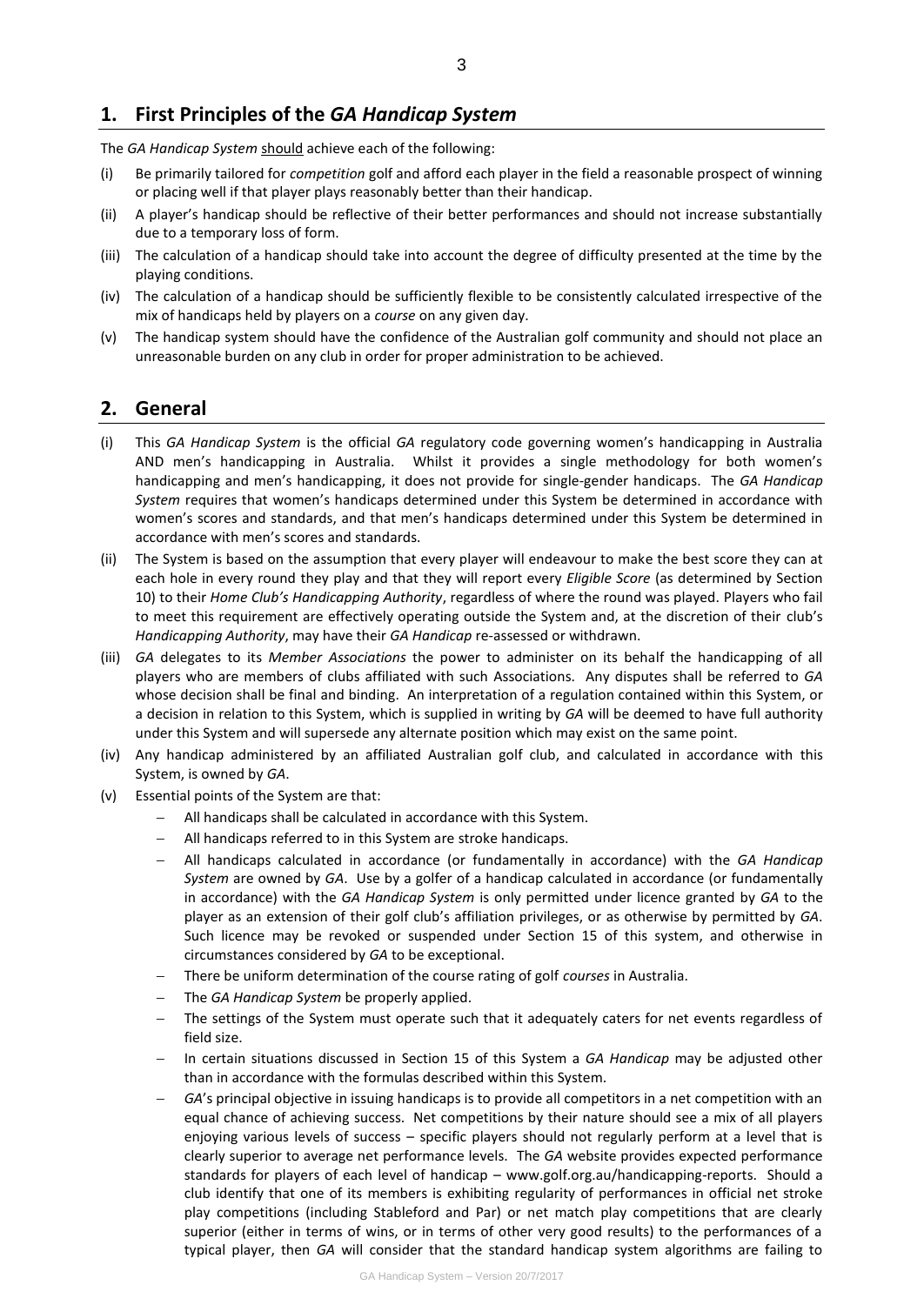determine a handicap that meets the principal objective of the *GA Handicap System*. In such cases the club will be obliged by the *GA Handicap System* to review the player's *GA Handicap*. Section 15 of the *GA Handicap System* sets out the steps a club needs to follow to make a decision to amend a member's *GA Handicap*. (Note: Where applicable, clubs should also be aware of Section 16 – 'Manual Bonus Reduction for Exceptional Net Score'.)

# **3. Types of Official GA Handicap & Types of Handicap Status**

# **(i)** *GA Handicaps* **and** *Daily Handicaps*

There are two types of official handicap allocated under this System; a *GA Handicap* and a *Daily Handicap*. The *GA Handicap* is not designed for use in handicap *competition* play; rather it is *GA's* assessment of the relative golfing ability of a player on a *course* with a *neutral Slope Rating*. The *Daily Handicap* is the handicap to be used in handicap *competition* play. The *GA Handicap* is one of the factors used in the calculation of the *Daily Handicap*.

# **(ii) Handicaps for Men and Handicaps for Women**

Only a female may hold a Women's *GA Handicap* or a Women's *Daily Handicap*. Only a male may hold a Men's *GA Handicap* or a Men's *Daily Handicap*. Where the term *GA Handicap* is used in the *GA Handicap System*, it is deemed to mean either Women's *GA Handicap* or Men's *GA Handicap* or both, as the appropriate context determines. Where the term *Daily Handicap* is used in the *GA Handicap System*, it is deemed to mean either Women's *Daily Handicap* or Men's *Daily Handicap* or both, as the appropriate context determines.

Note: The *GA Handicap System* requires that women's handicaps determined under this System be determined in accordance with women's scores and standards, and that men's handicaps determined under this System be determined in accordance with men's scores and standards.

# **(iii) Professional Golfers**

Whilst a professional golfer, or a player awaiting reinstatement to Amateur Status, may hold a *GA Handicap* if they meet the various eligibility criteria (see Section 6(iv) and 13(iii)), a committee is permitted to have a condition restricting entry to any (or all) event(s) it controls to Amateurs only (or to Professionals only). (Exception: Players awaiting reinstatement to Amateur Status (or players who are not Amateur Golfers) after having lost their Amateur Status by virtue of accepting a prize of excessive value for performance in a handicap competition in violation of Amateur Status Rule 3-2a, or who played for prize money in a handicap competition in violation of Amateur Status Rule 3-1, are not eligible to hold a *GA Handicap*.)

# **(iv) Types of Handicap Status**

There are six different types of status that may apply to a *GA Handicap*. Only one status will apply to a *GA Handicap* at any given time. The six different types of status are as follows:

- "*Unallocated*" (see Definition of *Unallocated GA Handicap*).
- "*Normal*" (see Definition of *Normal GA Handicap*).
- "*Frozen*" (see Definition of *Frozen GA Handicap*).
- "*Provisional*" (see Definition of *Provisional GA Handicap*).
- "*Suspended*" (see Definition of *Suspended GA Handicap*).
- "*Lapsed*" (see Definition of *Lapsed GA Handicap*).

# **4. Definitions**

The Definitions are listed alphabetically and, in the regulations themselves, defined terms are in *italics*.

# **Actual Score**

An *Actual Score* is a score that is to be considered when determining a player's most recent 20 scores. (See Section 12(ix) for details of which scores are *Actual Scores* and which scores are not *Actual Scores*.)

# **Batch**

'*Batch*' is a term that is used for *DSR* calculation purposes. It is the full set of scores made on a single day and in a given *competition* round, or the full set of *Conforming Social Scores* made on a single day by a given group of players. (The *Handicapping Authority* is authorised to amend the composition for *DSR* calculation purposes of such a group at any time prior to the processing of the *Batch* in GOLF Link.)

A *Batch* of scores must comprise scores returned by players of the same gender, and who have played from the same tees, and who have returned scores of the same type (ie Stableford, Stroke, or Par), and who have GOLF Link numbers.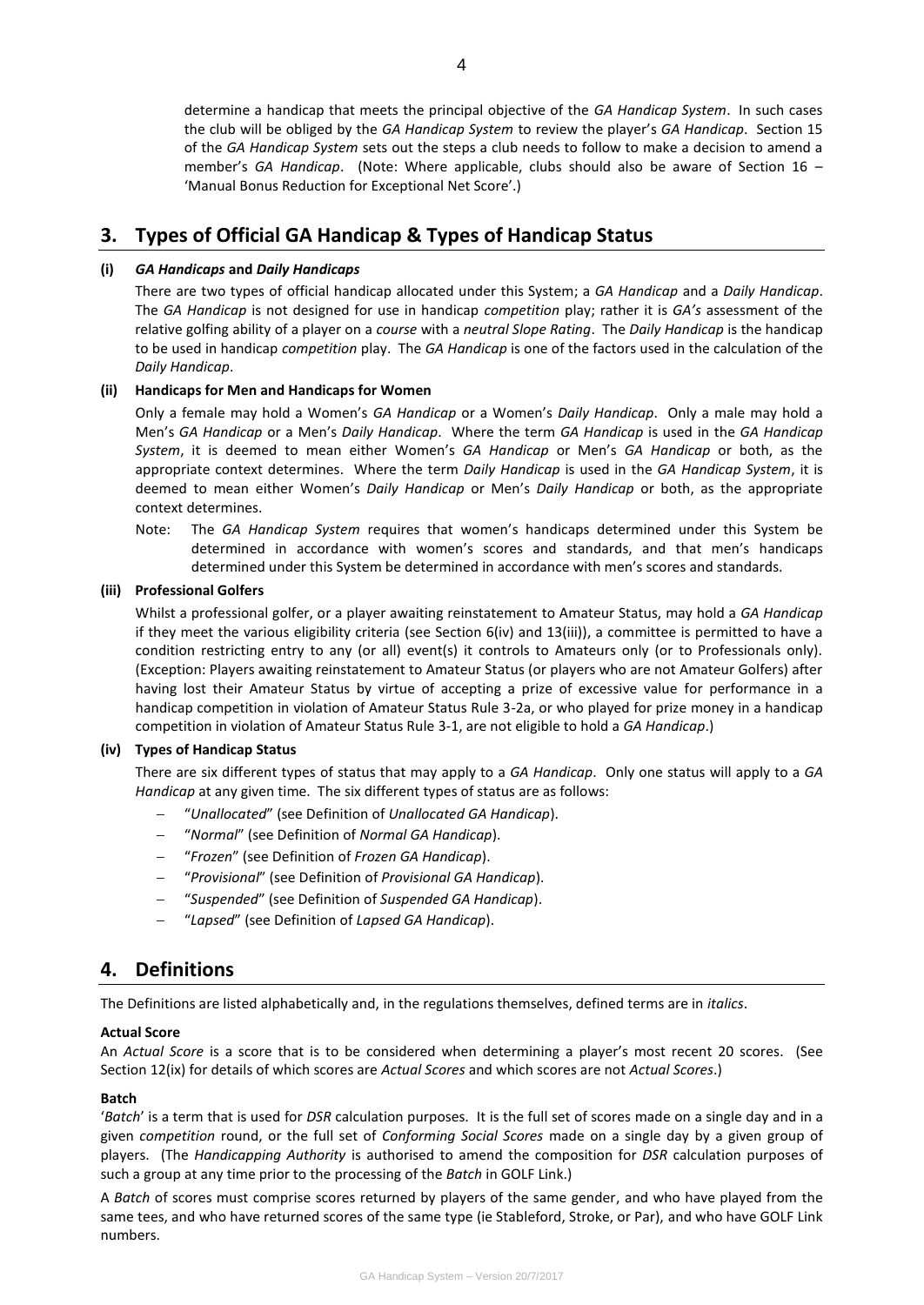5

Handicap administrators have an option available to them in GOLF Link or their Tier 3 system which enables them when processing a *Batch* of scores to split a single *Batch* into two Sub-Batches. A club should split a *Batch* into two Sub-Batches when for example the conditions altered significantly during the day on which the scores were made (or when it is normal for conditions at that club to alter significantly during a day). In such a case, an AM Sub-Batch and a PM Sub-Batch will be created. If for example a *Batch* of *competition* scores is split into two Sub-Batches, a separate *DSR* will be calculated for each Sub-Batch even though all players have competed in the one *competition*.

When processing scores through GOLF Link, the *Handicapping Authority* should link selected *Batches* of scores returned at its club on a single day if it deems that the players in the different *Batches* have not encountered conditions that are significantly different. (The linking of different *Batches* of scores is a different action to combining all scores into one *Batch* before submission to GOLF Link. For example, if a *Batch* of women's *competition scores* is linked to a *Batch* of men's *competition scores*, GOLF Link will combine the scores for the purposes of *DSR* calculation, however it will return the scores to the club neatly packaged back into their separate men's and women's *Batches*.) Where selected *Batches* of scores are linked for this purpose, a separate *DSR* will be calculated for each *Batch*, however all *DSRs* will differ from the respective *Scratch Ratings* by the same amount (unless they are calculated to have the same values as the respective *Scratch Ratings*).

# **Bona-fide Body**

A *Bona-fide Body* is a formally constituted club, association or group formed primarily for the purpose of conducting ongoing golf events, played in accordance with the Rules of Golf and appropriate local rules, or otherwise to administer golf for a defined area or group of golfers.

# **Cap**

The *Cap* regulation is designed to eliminate the capacity for extreme outward movements of a *GA Handicap* within short spaces of time. As a result, a loss of form does not cause a player's *GA Handicap* to move too far from a level which is consistent with their underlying ability. The *Cap* also makes the *GA Handicap System* less susceptible to manipulation. (See Section 12(ii) for full details of the Cap regulation.)

# **Cap Point**

A player's *Cap Point* is the best/lowest *GA Handicap* from the 12-month period extending back in time from the round that resulted in their most recent *Actual Score*. (The *GA Handicap* that results from the processing of the most recent round is eligible to count as the *Cap Point*.) (See Section 12(ii) for full details.)

# **Competition**

A *Competition* will be deemed to have been held when it has been conducted as follows:

- In accordance with the current Rules of Golf as approved by R&A Rules Limited.
- By a recognised golf club, its professional or agent, or other *bona-fide body*.
- Where trophies or prizes are awarded for golfing performance.
- Where scores are *Eligible Scores* as determined by this System.
- Note i: A *Handicapping Authority* may determine to hold a *Competition* for which trophies or prizes are not awarded.
- Note ii: There is nothing in this System, or in any other *GA* regulatory code, to prevent a club from requiring the payment of an entry fee as a condition of eligibility for a *Competition*.

# **Competition Score**

The *Competition Score* is the score that is used to determine the player's final position within a *competition* field. The *Handicapping Score* is the score that is used in the administration of the player's handicap. For example, a player has scored 40 points for their first 16 holes at which stage the *course* is considered to be unplayable due to darkness. The player correctly returns their score card in accordance with the Rules of Golf. The player's *Handicapping Score* is 44 points (see Section 10(vi)), and their *Competition Score* is 40 points. Decision 9 in Section 19 explains how this round is entered into GOLF Link.

# **Conforming Social Score**

A *Conforming Social Score* will be deemed to have been made when the following has occurred:

- The player's *Home Club* has determined to accept *Conforming Social Scores* for handicapping. (Note: GA encourages the handicapping of these scores, provided it does not place an undue administrative burden on the golf club.)
- The round has been played in accordance with the current Rules of Golf as approved by R&A Rules Limited.
- A score card attested by a *Marker* as defined within this System has been submitted to the *Handicapping Authority* or its representative. The *Marker* must have accompanied the player for all of the holes for which they are attesting scores.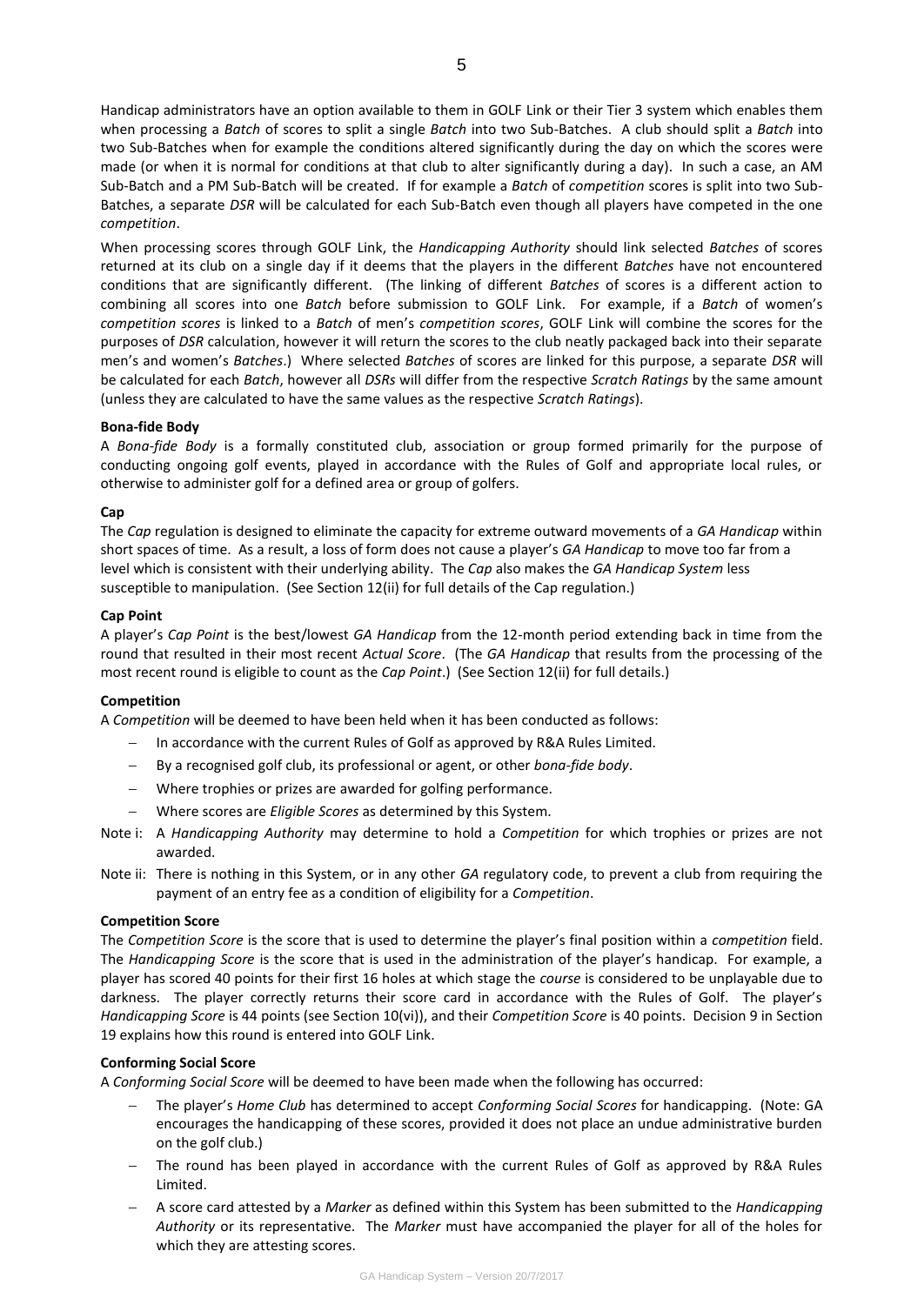- The score format must be singles Stableford.
- The player has nominated prior to playing a stroke on their first hole to be played that the score is to count for handicapping purposes and the number of holes they will play. If the round is played at the player's *Home Club*, or is being controlled by the player's *Home Club*, such nomination must be in accordance with the requirements of the *Handicapping Authority* of the player's *Home Club*.
- If the round is not played at the player's *Home Club* and is not being controlled by the player's *Home Club*, such nomination must be in accordance with a procedure that is acceptable to the player's *Home Club*.
- Note i: There is nothing in this System, or in any other *GA* regulatory code, which prevents a *Handicapping Authority* from deeming specific individuals, or specific groups of individuals, or individuals who hold specific categories of membership, ineligible to return *Conforming Social Score*s.
- Note ii: There is nothing in this System, or in any other *GA* regulatory code, which prevents a *Handicapping Authority* from limiting the number of *Conforming Social Score*s a member (or specific members) may return within a given period of time, or from making rounds played away from the *Home Club* ineligible for consideration as *Conforming Social Score*s.
- Note iii: There is nothing in this System, or in any other *GA* regulatory code, to prevent a club from requiring the payment of a fee as an additional eligibility criteria for a *Conforming Social Score*.
- Note iv: *Conforming Social Score*s will be processed for handicapping and will be treated by this System in the same manner as scores returned in *Competitions* (this includes instances where a player has prenominated that their score is to count for handicapping purposes and where the player does not return a score card in accordance with the requirements of the Rules of Golf, or plays less than the pre-nominated number of holes – see Section 19).
- Note v: A *Stipulated Round* of less than 18 holes is eligible to serve as a *Conforming Social Score* at the discretion of the *Handicapping Authority* of the player's *Home Club*.

# **Course**

In this System, the term *Course* is used to mean a playing option at a golf facility that has been provided its own *Scratch Rating*. In addition to a *Scratch Rating*, each *Course* will also be provided its own *Slope Rating*. The starting point on each hole of a *Course* is designated by a distinctive set of permanent rating markers.

An 18-hole configuration at a facility will have multiple *Courses*. Facility managers will install different permanent rating markers for each *Course*. For example, permanent rating markers for the women's major *competition Course* at a facility will typically be red, and the permanent rating markers for the men's major *competition Course* at a facility will typically be blue.

Facility managers should consider establishing multiple playing options to cater for different types of player and different types of play. Facility managers should consider ensuring each of the following categories of play is adequately catered for (note: in some cases, one *Course* will cater for more than one of the below categories):

- *Competition* men's play.
- *Competition* women's play.
- Regular men's play.
- Regular women's play.
- Veteran men's play.
- Veteran women's play.
- Beginner men's play.
- Beginner women's play.

# **Daily Handicap**

A *Daily Handicap* is the number of strokes a player receives for play at the *course* being played. The *Daily Handicap* is expressed as a whole number. (Note: The *GA Handicap* is not designed for use in handicap *competition* play; rather it is one of the factors used in the calculation of the *Daily Handicap*. The *Daily Handicap* is the handicap to be used in handicap *competition* play.) (The formula for determination of a *Daily Handicap* is listed in Section 12(iii)(B).)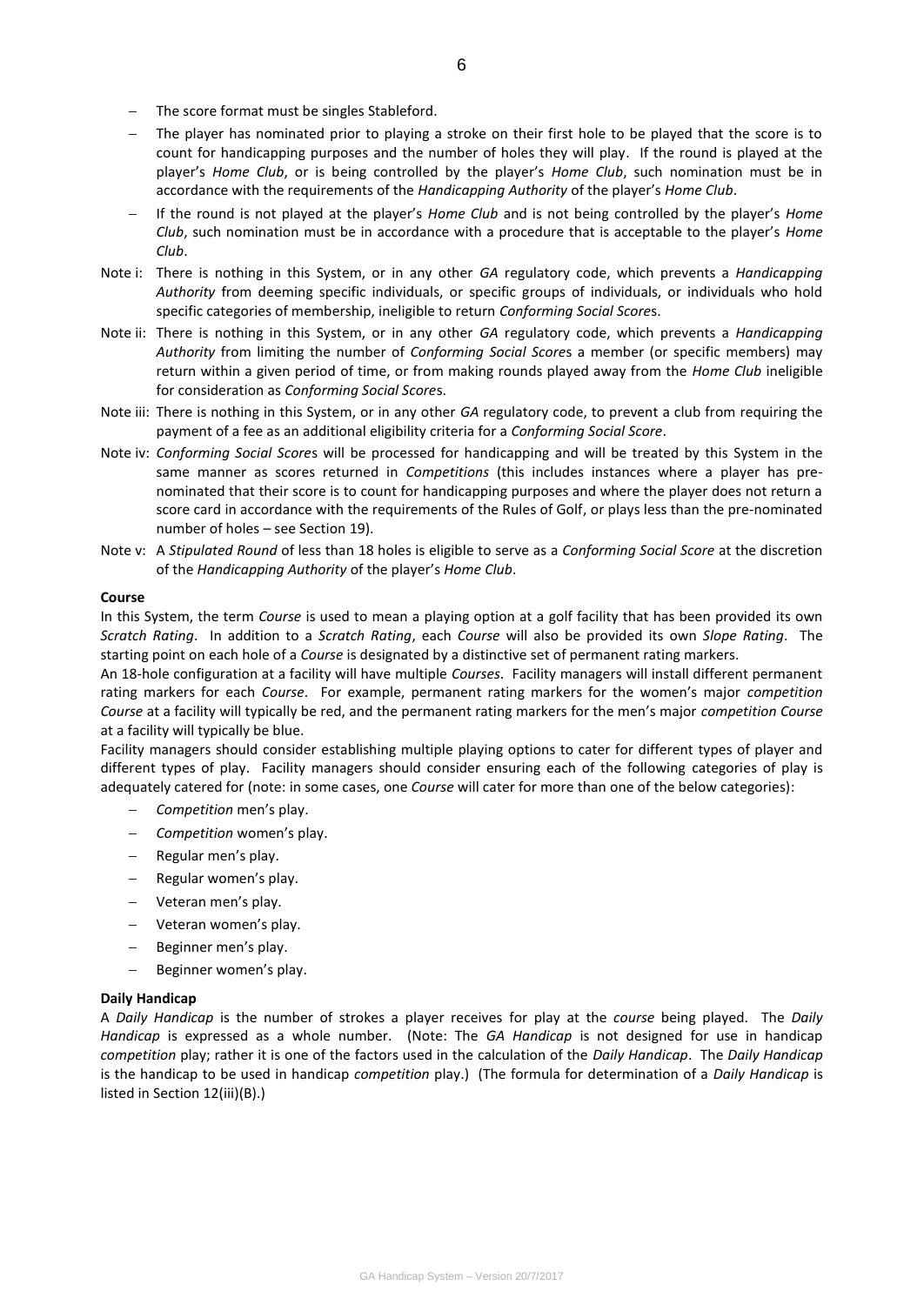# **Daily Scratch Rating (DSR)**

The *Daily Scratch Rating (DSR)* is a value that is determined in accordance with this System. The value will be determined as a whole number. It is the *Scratch Rating* of a *course* adjusted to account for variations experienced on a given day to the conditions which are normally experienced at that *course*. A *DSR* will be determined for each day on which a score is processed for handicapping purposes (unless the only scores processed on the day are scores listed in Section 8(ii)(B)(II-III)). If in the opinion of the *Handicapping Authority*, the conditions alter significantly during a day on which scores are being processed for handicapping purposes, it should segregate the field and determine two *DSRs* for that field.

# **Differential**

The *Differential* is the value that is featured in the 'Sloped Played To' column of a player's handicap record on www.golf.org.au. It is the best 8 of the player's most recent 20 *Differentials* that are directly used in the calculation of the player's *GA Handicap*. The player's *Differential* for a round is provided as a number calculated to one decimal place. Its primary purpose is to serve as a direct representation of the handicap the player 'Sloped Played To' for that round (as opposed to the handicap they 'played off'). It is a value that is determined in accordance with this System – see Section 12(i).

### **Eligible Score**

*Eligible Scores* are those scores detailed in Section 10.

# **Estimate Score**

An *Estimate Score* is not a score the player has returned; it is a score the *Home Club* estimates is consistent with the player's current level of play.

### **Frozen GA Handicap**

A *Frozen GA Handicap* is a *GA Handicap* that is not permitted to increase beyond a specific value for a stipulated period of time in accordance with Section 15.

### **GA Handicap**

A *GA Handicap* is *GA's* assessment of the relative golfing ability of a player on a *course* with a *neutral Slope Rating*. It is expressed as a number taken to one decimal place and is determined in accordance with the *GA Handicap System*. The *GA Handicap* is not designed for use in handicap *competition* play; rather it is one of the factors used in the calculation of the *Daily Handicap*. The *Daily Handicap* is the handicap to be used in handicap *competition* play.

# **GA Handicap System**

The *GA Handicap System* is *GA's* method of evaluating golfing abilities so that each player in a handicap event (whether it be a formal *competition* or socially) has a reasonable prospect of winning or placing well if they play reasonably better than their handicap.

Any reference to the *GA Handicap System* includes all of the requirements and procedures as described in this System.

# **Golf Australia (GA)**

*Golf Australia (GA)* is the governing authority for handicapping in Australia.

### **Handicapping Authority**

The *Handicapping Authority* is an individual or committee or group that is permitted by a club or other appropriate entity to exercise the authority granted to that club or entity by this System.

### **Handicapping Score**

The *Handicapping Score* is the score that is used in the administration of the player's handicap. The *Competition Score* is the score that is used to determine the player's final position within a competition field. For example, a player has scored 40 points for their first 16 holes at which stage the *course* is considered to be unplayable due to darkness. The player correctly returns their score card in accordance with the Rules of Golf. The player's *Handicapping Score* is 44 points (see Section 10(vi)), and their *Competition Score* is 40 points. Decision 9 in Section 19 explains how this round is entered into GOLF Link.

# **Home Club**

The *Home Club* is the body as nominated by the player which has primary responsibility for ensuring the proper administration of a player's handicap.

# **Lapsed GA Handicap**

A player's *GA Handicap* is considered to be "*Lapsed*" if they are not a current member of an affiliated body and if they have a GOLF Link record which contains more than two 18-hole *Differentials*, and when none of the other five handicap status options apply (an 18-hole *Differential* created from the combination of two 9-hole *Differentials* will be considered to be an 18-hole *Differential* for this purpose).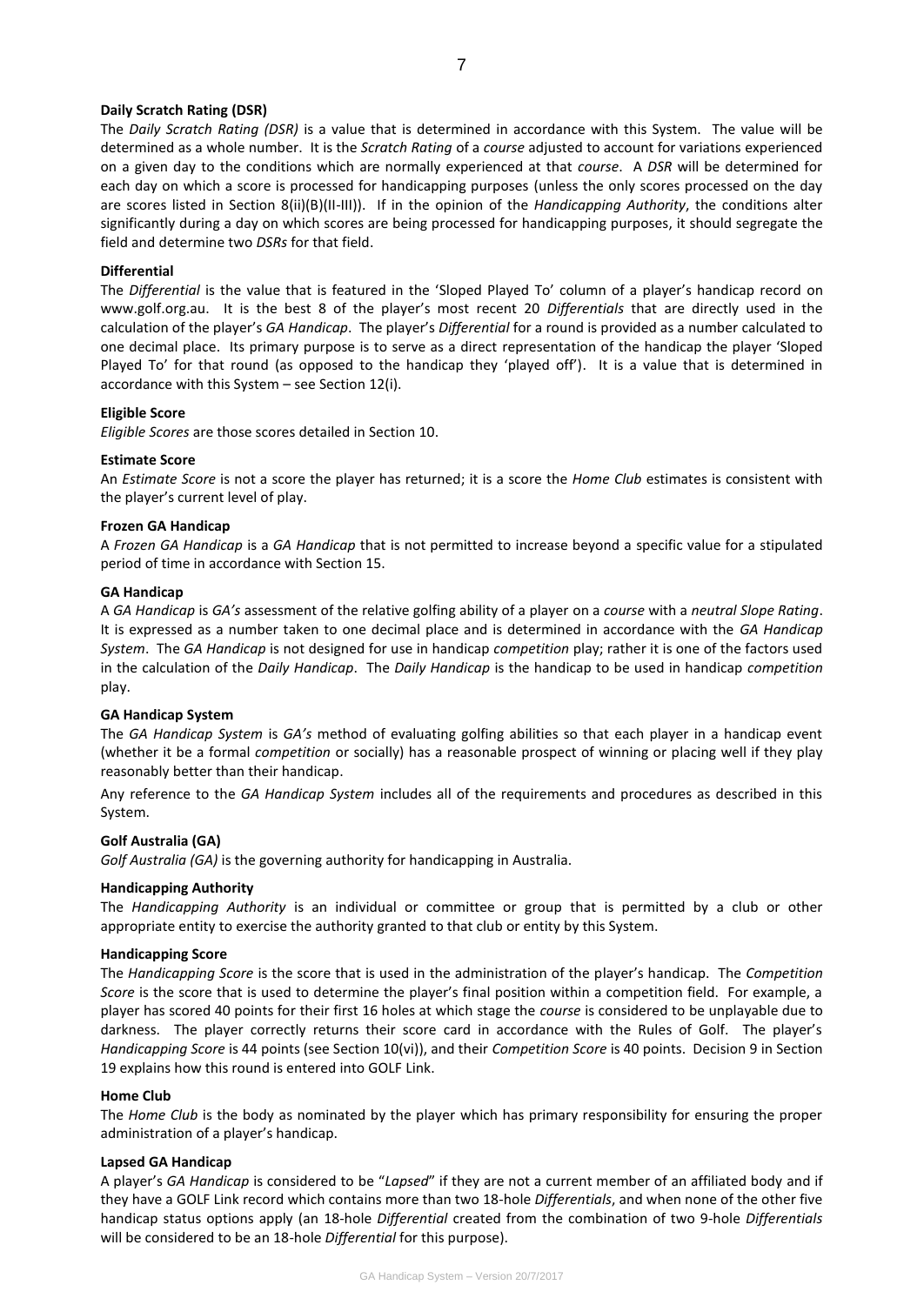# **Live Score**

A score is a *Live Score* if it is one of the player's most recent 20 *Actual Scores*. (If the player's handicap record contains less than 20 *Actual Scores*, all *Actual Scores* are *Live Scores*.)

# **Marker**

The *Marker* is a member of any golf club or golf association recognised by *GA*, or a person otherwise approved by the club's *Handicapping Authority*. They are appointed to mark the score card in accordance with the Rules of Golf of a player who is returning a score for handicapping purposes.

# **Member Associations**

The *Member Associations* are the associations that are members of *GA*. In addition to any other members who may be added from time to time, the *Member Associations* of *GA* are:

- Golf New South Wales
- Golf Northern Territory
- Golf Queensland
- Golf South Australia
- Golf Tasmania
- Golf Victoria
- Golf Western Australia

# **Multiplier**

The *Multiplier* is a component of the *GA Handicap* calculation formula. It is a balancing factor designed to offset the impact of players on different handicap levels exhibiting different standard deviations of net scores. Its ultimate objective is to help to achieve national results patterns for net competitions that are as equitable as possible. It is a numeric value (0.93). The average of the *Differentials* to be used in the calculation of a player's handicap is multiplied by this value (0.93) in the calculation of the player's *GA Handicap*. (See Section 12(ii) for details.)

# **Neutral Slope Rating**

The *neutral Slope Rating* is 113. A player's *Daily Handicap* on a *course* with a *neutral Slope Rating* will be their rounded *GA Handicap*.

# **Normal GA Handicap**

This is the default status for a *GA Handicap*. It applies when the player's GOLF Link record contains more than two 18-hole *Differentials*, and when none of the other five handicap status options apply (an 18-hole *Differential* created from the combination of two 9-hole *Differentials* will be considered to be an 18-hole *Differential* for this purpose).

# **Provisional GA Handicap**

A handicap will lose its full status in the event that a player should accrue in their most recent 20 *Actual Scores* five or more entries with a status of 'No Score – Not Approved' (note: full status is automatically regained upon the number of 'No Score – Not Approved' entries in the player's most recent 20 *Actual Scores* decreasing to four or less). Such a handicap will be known as a "*Provisional GA Handicap*". *GA* recommends that players with *Provisional GA Handicaps* will not be eligible to win prizes in competitions which have as a condition of entry a requirement that competitors hold *GA Handicaps*.

# **Scratch Rating**

A *Scratch Rating* for women is the evaluation of the normal playing difficulty of a *course* for a player with a women's handicap of zero. A *Scratch Rating* for men is the evaluation of the normal playing difficulty of a *course* for a player with a men's handicap of zero. Where the term *Scratch Rating* is used within the *GA Handicap System*, it is deemed to mean either a women's *Scratch Rating* or a men's *Scratch Rating* as the appropriate context determines. The assessment of *Scratch Ratings* is based on the USGA Course Rating System. *Scratch Ratings* are assessed to one decimal place based on distance and other obstacles to the extent they affect the scoring ability of the player with a handicap of zero. Before use in any calculation performed under the *GA Handicap System*, an 18-hole *Scratch Rating* is rounded to the nearest whole number (with .5 being rounded to the next higher whole number). Note: 9-hole *Scratch Ratings* will increase in increments of .5 (.3-.7 inclusive rounds to .5, .8-.2 inclusive rounds to .0).

# **Slope Rating**

*Slope Rating* is the designation that indicates the relative playing difficulty of a *course* for players who are not scratch golfers (ie players who do not have a *GA Handicap* of 0) relative to the *Scratch Rating* of a *course*. A golf *course* of neutral playing difficulty has a *Slope Rating* of 113. The maximum *Slope Rating* is 155. The minimum *Slope Rating* is 55. The assessment of *Slope Ratings* is based on the USGA Course Rating System.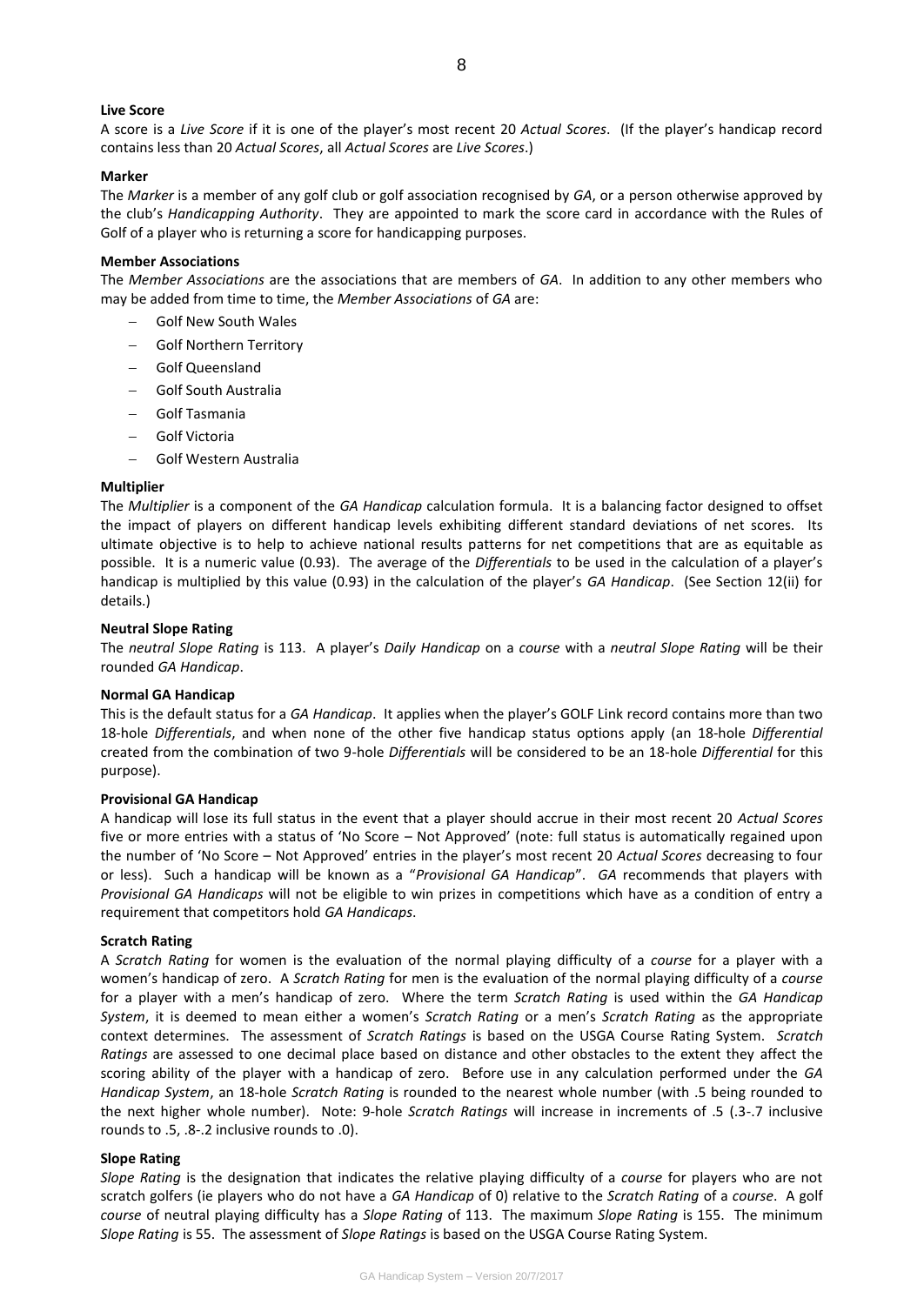# **Special Competition Handicap**

A *Special Competition Handicap* is a handicap allocated to a player by the committee in charge of a competition for use in a specific competition (or specific competitions) of which that committee has control. It must be allocated in accordance with Section 17 of this System. It will be used by the player in lieu of the *Daily Handicap* calculated from their *GA Handicap*. A *Special Competition Handicap* is allocated to a player when for whatever reason the committee in charge of the competition deems to be inappropriate the *Daily Handicap* that would be calculated from their *GA Handicap*.

# **Stableford Handicapping Adjustment (SHA)**

For handicapping, all *eligible scores* must be adjusted to, and processed as, Stableford scores. (See Section 9 for details.)

### **Stipulated Round**

The number of holes in a *stipulated round* is 18 unless a smaller number is authorised by the committee. (Rules of Golf – refer to definitions.)

# **Suspended GA Handicap**

A *Suspended GA Handicap* is a *GA Handicap* that has been rendered completely inactive for a stipulated period of time (or a stipulated minimum period of time) in accordance with Section 15.

### **Tee Up**

*Tee Up* is the term used to describe a local rule which, if in operation, permits a player to lift their ball in play, clean it, and place it on a tee for the play of their next stroke (note: the committee must specify the areas on the *course* where the ball must initially lie in order for a player to invoke this local rule, eg on fairways only).

# **Unallocated GA Handicap**

A player's *GA Handicap* status is "Unallocated" when they have a GOLF Link record which contains less than three 18-hole *Differentials*, and when none of the other five handicap status options apply (an 18-hole *Differential* created from the combination of two 9-hole *Differentials* will be considered to be an 18-hole *Differential* for this purpose.

# **United States Golf Association (USGA)**

The *USGA* is the owner and author of the USGA Course Rating System. All affiliated *courses* in Australia will be rated in accordance with the USGA Course Rating System. The *GA Handicap System* uses the USGA Course Rating System, Slope and Standard *Slope Rating* and formulas as an integral component of its handicap calculation process. The USGA Course Rating System and the Slope component of the *GA Handicap System* are used in Australia and by *GA* only under licence granted to *GA* by the *USGA*.

# **5. The Player**

- (i) A player shall have one *GA Handicap* only and this shall be managed by their *Home Club*.
- (ii) If a player is, or becomes, a member of more than one club, they shall select one club as their *Home Club* (for handicapping purposes only) and shall report to this club their decision and the names of their other club or clubs. They shall also report to their other clubs the name of their *Home Club*, their *GA Handicap*, and any alterations that may be made to their *GA Handicap* from time to time (unless all their clubs are on GOLF Link). If a player ceases to be a member of another club, they shall report the fact to their *Home Club* so that it at all times has a record of all clubs of which they are a member.
- (iii) The player is responsible for ensuring that all of their *Eligible Scores*, including those made at clubs other than their *Home Club*, are displayed on GOLF Link.
- (iv) It is desirable that the player, when playing at a visited club, carries their GOLF Link card, or an introductory card that lists their current *GA Handicap*.
- (v) A player is responsible for using their correct handicap at all times (see also Section 12(viii)).
- (vi) By using a handicap allocated under this System, the player acknowledges that certain information may be made publicly available on a *GA* authorised webpage (including a club, *Member Association*, or GOLF Link webpage) for the purposes of administering the System. The information that may be displayed (at the discretion of *GA*) includes the player's:
	- Name.
	- GOLF Link number.
	- Club name.
	- Information relevant to their scoring and handicapping history.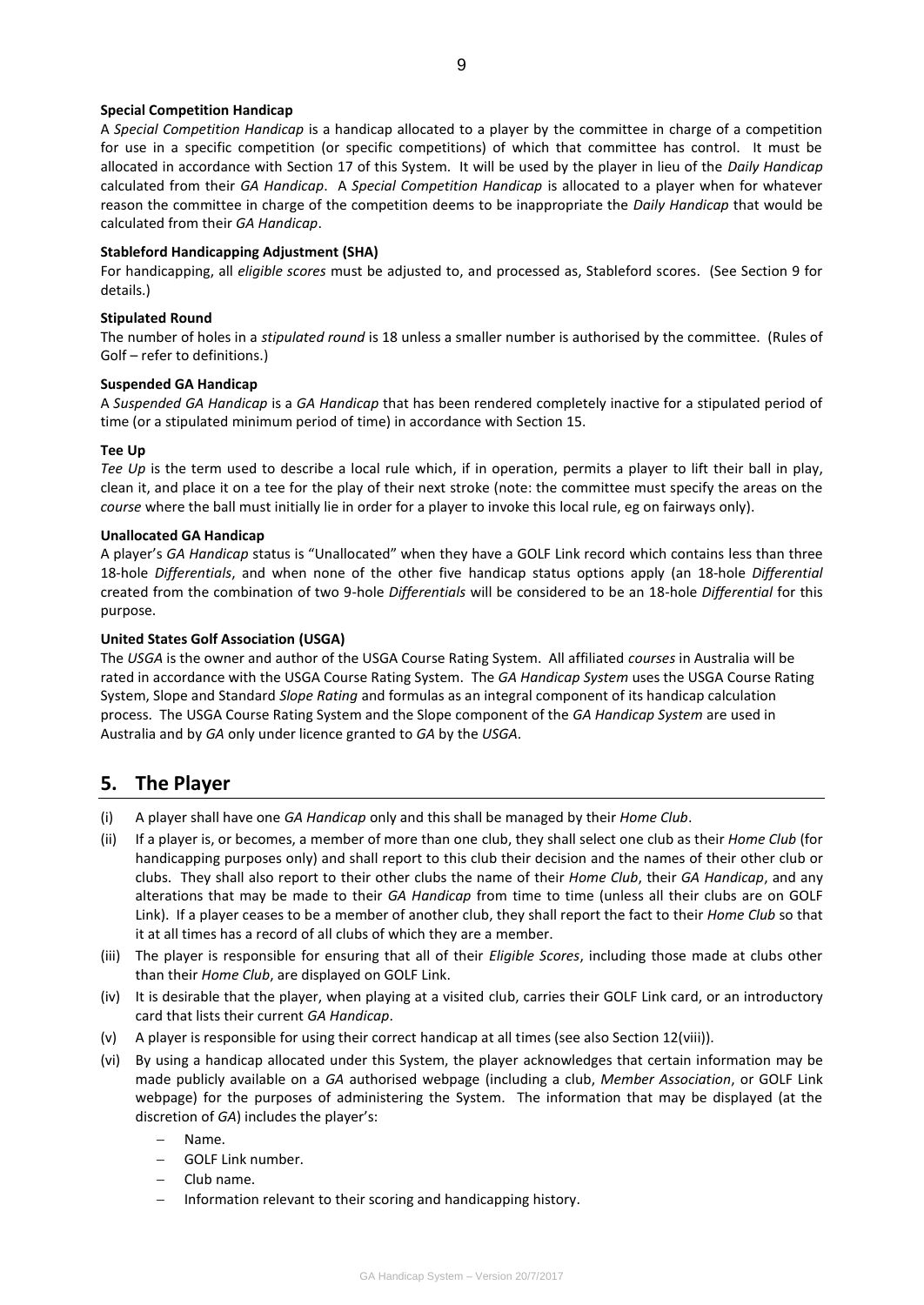- Any determination made by a club, *Member Association* or *GA* (or made under a review of such decision) to adjust, freeze or suspend a *GA Handicap*, or to suspend or terminate a player's membership of any golf club.
- Note: *GA* will be bound by all relevant privacy legislation. Any request to remove such information from a *GA* authorised website must be made in writing and will be considered by the website owner or *GA*.
- (vii) By using a handicap allocated under this System, the player agrees to be bound by the *GA Handicap System*.

# **6. The** *Home Club*

- (i) An essential element of the *[GA Handicap System](http://www.usga.org/workarea/linkit.aspx?linkidentifier=id&itemid=14370#USGAHandicapSystem)* is that each affiliated club will ensure it is properly administered in accordance with the interpretations of *GA*. It is for each club to establish and maintain its own procedures for ensuring it properly administers the *GA Handicap System*.
- (ii) The duties, responsibilities, and authorities of each club are as follows (note: as a club does not always have complete control of the *course* or *courses* on which its members play, it should conform with the following to the extent that its authority permits):
	- (A) Responsible for ensuring compliance by the [golf club](http://www.usga.org/workarea/linkit.aspx?linkidentifier=id&itemid=14370#golfclub) with all aspects of the *[GA Handicap System](http://www.usga.org/workarea/linkit.aspx?linkidentifier=id&itemid=14370#USGAHandicapSystem)*, including the determination of each member's *GA Handicap*.
	- (B) Responsible for ensuring the set-up of its *course* (or *courses*) complies with the requirement to maintain the rated length (see Section 10(x)).
	- (C) Responsible for verifying that all required *Eligible Scores* made by their members are reported for handicap purposes and that only *Eligible Scores* are included in the handicap records of their members.
	- (D) Has the authority to determine if *course* conditions are so poor that handicapping of *competitions* at that facility should be suspended (unless the *Member Association* supplies different guidance). If handicapping is suspended for an extended period, the [golf club](http://www.usga.org/workarea/linkit.aspx?linkidentifier=id&itemid=14370#golfclub) must obtain approval from its *Member Association*.
	- (E) Responsible for ensuring the *Scratch Rating* and *Slope Rating* of each *Course* at the facility is posted in a prominent place (it is advisable for these ratings to be printed on the score card).
	- (F) The club should compare the *Scratch Rating* and *Slope Rating* of each *course* it regularly uses with those of other *courses*. Separate [ratings](http://www.usga.org/workarea/linkit.aspx?linkidentifier=id&itemid=14370#USGACourseRating) must be made from each set of tee markers as practical for each gender. A club must accept and use the [ratings](http://www.usga.org/workarea/linkit.aspx?linkidentifier=id&itemid=14370#USGACourseRating) issued by its *Member Association*. If a club disagrees with its ratings, it may request its *Member Association* to review the ratings in accordance with the relevant *GA* policy.
	- (G) The club should examine results of *competitions*. I[f net scores](http://www.usga.org/workarea/linkit.aspx?linkidentifier=id&itemid=14370#netscore) of any players appear exceptional, the club should take appropriate action as specified by this System.
	- (H) Ensure accurate maintenance of its members' handicap records. The club is responsible for reviewing the data entered into GOLF Link and received from GOLF Link and applying all other procedures of the *GA Handicap System*.
	- (I) Responsible for ensuring any existing [handicap record](http://www.usga.org/workarea/linkit.aspx?linkidentifier=id&itemid=14370#scoringrecord) of a new member of the club is appropriately transferred as required by Section 11(ii) or Section 13(ii). If a handicap record is unavailable, the direction stipulated in Section 11(ii) must be followed. (Note: The handicap record of a member who resigns will be preserved automatically by GOLF Link for an indefinite period.)
	- (J) Responsible for reviewing the accuracy of [handicap records](http://www.usga.org/workarea/linkit.aspx?linkidentifier=id&itemid=14370#scoringrecord) of members of the club. Responsible for ensuring compliance with the published *GA* guidelines regarding when (and when not) to record the status of a round as "No Score – Not Approved". If errors exist, the club must move to have such errors corrected as soon as possible. A club may wish to consult its *Member Association* or GOLF Link for assistance.
	- (K) The [club](http://www.usga.org/workarea/linkit.aspx?linkidentifier=id&itemid=14370#HandicapCommittee) may check periodically and consult with other clubs, its *Member Association*, or *GA*, on matters including, but not limited to:
		- The allocation of handicap-stroke holes on the *course*.
		- The determination of handicap competition grades at the club (given that it is considered preferable by the club to split players into separate handicap grades for handicap competition purposes). To enable comparisons and consistency from club to club and from one set of tees to another set of tees, it is recommended that handicap competition grades be determined on the basis of *GA Handicaps*.
		- The determination of *course* set-up an[d par.](http://www.usga.org/workarea/linkit.aspx?linkidentifier=id&itemid=14370#par)
		- The determination if the condition of the *courses* being utilised by the club is so poor that handicapping should be suspended.
		- The maintenance of playing difficulty of the *course*.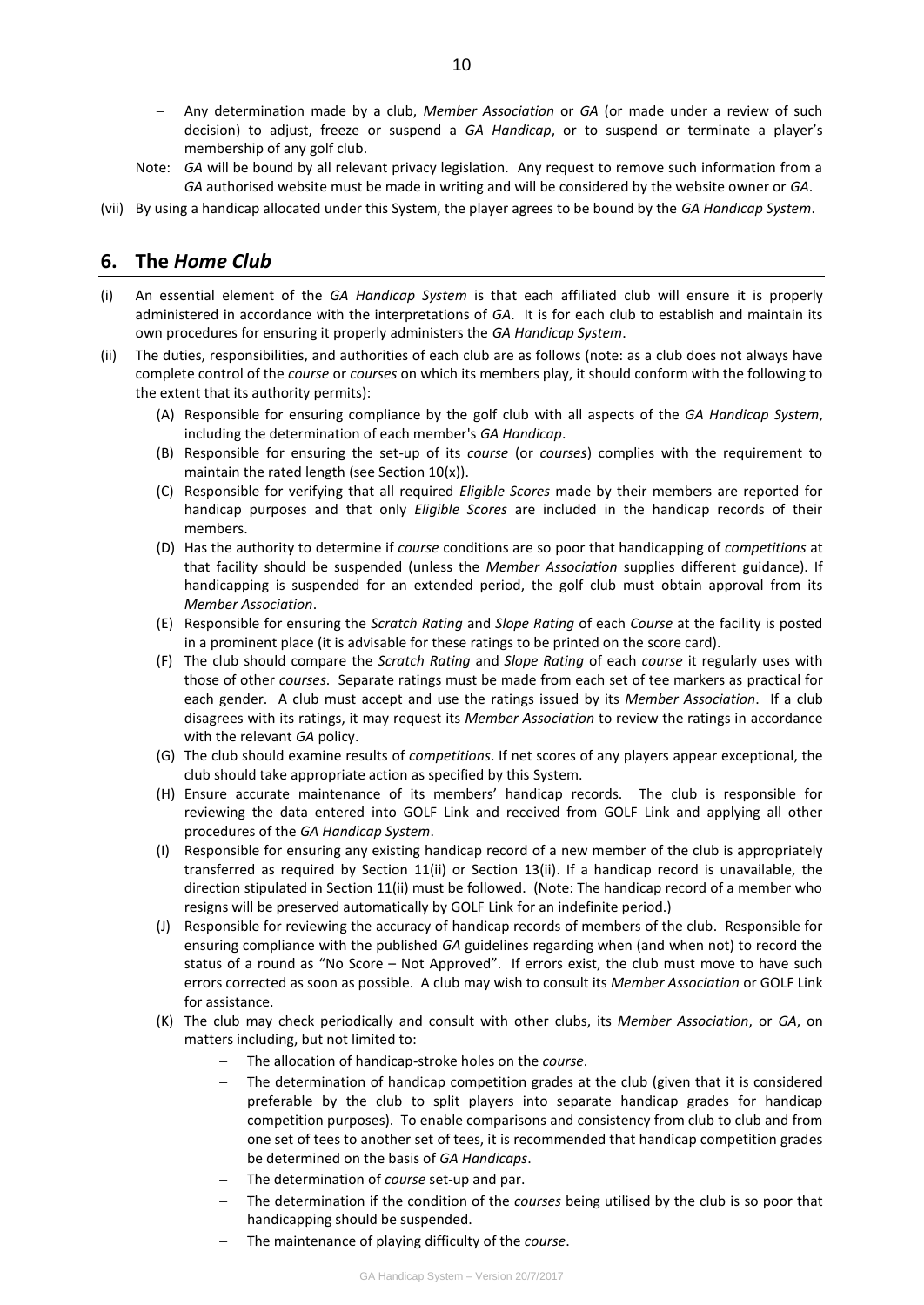Operation of any Local Rule on [preferred lies](http://www.usga.org/workarea/linkit.aspx?linkidentifier=id&itemid=14370#preferredLies) or *tee up*.

In working with other clubs, the [club](http://www.usga.org/workarea/linkit.aspx?linkidentifier=id&itemid=14370#HandicapCommittee) has the responsibility to provide handicap information in a timely manner.

- (L) Responsible for ensuring new members of the club clarify in writing whether or not they have previously held an official Australian handicap or recognised overseas equivalent, what such handicap was, the lowest handicap the player has held, and timelines for each.
- (M) Responsible for ensuring the proper application by the club of Section 15 ("Manual Override by Club of Normal Handicap Calculation Process").
- (N) Responsible for ensuring the proper application by the club of Section 16 ("Manual Bonus Reduction for Exceptional Net Score"). The club should only effect a Manual Bonus Reduction if it considers that the normal calculation process has not produced an appropriate reduction.
- (O) Responsible for ensuring that the committee in charge of each competition conducted by the club has determined whether or not to adopt the GA recommendation that any player whose *GA Handicap* has reverted to *Provisional* status (as per Section 14(iii)) will not be eligible to win a prize in a competition or to win a competition.
- (P) Where the *GA Handicap System* provides to a club flexibility for it to determine its own policy on a specific point, the club should ensure it establishes a position on that point. To assist in determining such positions, a club may consult with other clubs, its *Member Association*, or *GA*. Note: Where a club has separate internal authorities for males and females, the bodies within the club responsible for each should engage in dialogue before establishing any policies relating to handicapping or competition management.
- (iii) Scores should be returned by players as soon as is practicable. If a club feels it is experiencing an unacceptable level of delay in score card return, it would be proper for it to set a reasonable time limit within which scores may be returned (whilst taking into account any individual cases of extenuating circumstances).
- (iv) The club committee may determine which of its membership categories are eligible to hold *GA Handicaps*. Such handicaps shall only be available to golfers in respect of whom an annual affiliation fee is payable to the *GA Member Association*.

# **7. The Visited Club**

- (i) Whilst it is the responsibility of the individual player to ensure that all *Eligible Scores* made at clubs other than the player's *Home Club* are brought to the attention of the *Handicapping Authority* of the player's *Home Club*, in addition, visited clubs shall return *Eligible Scores* to a visitor's *Home Club* (unless they are both on GOLF Link, in which case the visited club will enter the scores into GOLF Link).
- (ii) When a player plays a substantial amount of golf (36 holes or more) over a relatively short period of time at a club (for this purpose called the Visited Club) which is not their *Home Club* and in circumstances which preclude the proper administration of their handicap record and handicap, the Visited Club may use the player's scores to alter their handicap temporarily, in accordance with this System to the extent possible.
- (iii) When a player comes to Australia with a current handicap certified by the governing body of another country, this handicap should be accepted for *competition* at any club in Australia. If the visiting player's handicap has been allocated in accordance with a handicap system which utilises Slope, the player's 'handicap index' should be considered to be the equivalent of a *GA Handicap* for this purpose. Otherwise the player's handicap should be used as a *Daily Handicap*, irrespective of the *Slope Rating* of the *course* being played.

# **8. Daily Scratch Rating (DSR) and Course Rating**

# **(i)** *Scratch Rating*

- (A) There are two types of *Scratch Rating*:
	- A Scratch Rating for women.
	- A Scratch Rating for men.
- (B) *Scratch Ratings* in effect at Australian golf *courses* are only considered official if their assessment has been based on the USGA Course Rating System, and otherwise where explicitly authorised by *GA*.
- (C) Where a *Member Association* officially brings into effect a *Scratch Rating* or a *Slope Rating* for a specific set of tees at a *course*, any previously assessed rating for that set of tees is deemed to be redundant.
- (D) A *Scratch Rating* for women is the evaluation of the playing difficulty of a *course* for a player with a women's *GA Handicap* of zero. A *Scratch Rating* for men is the evaluation of the playing difficulty of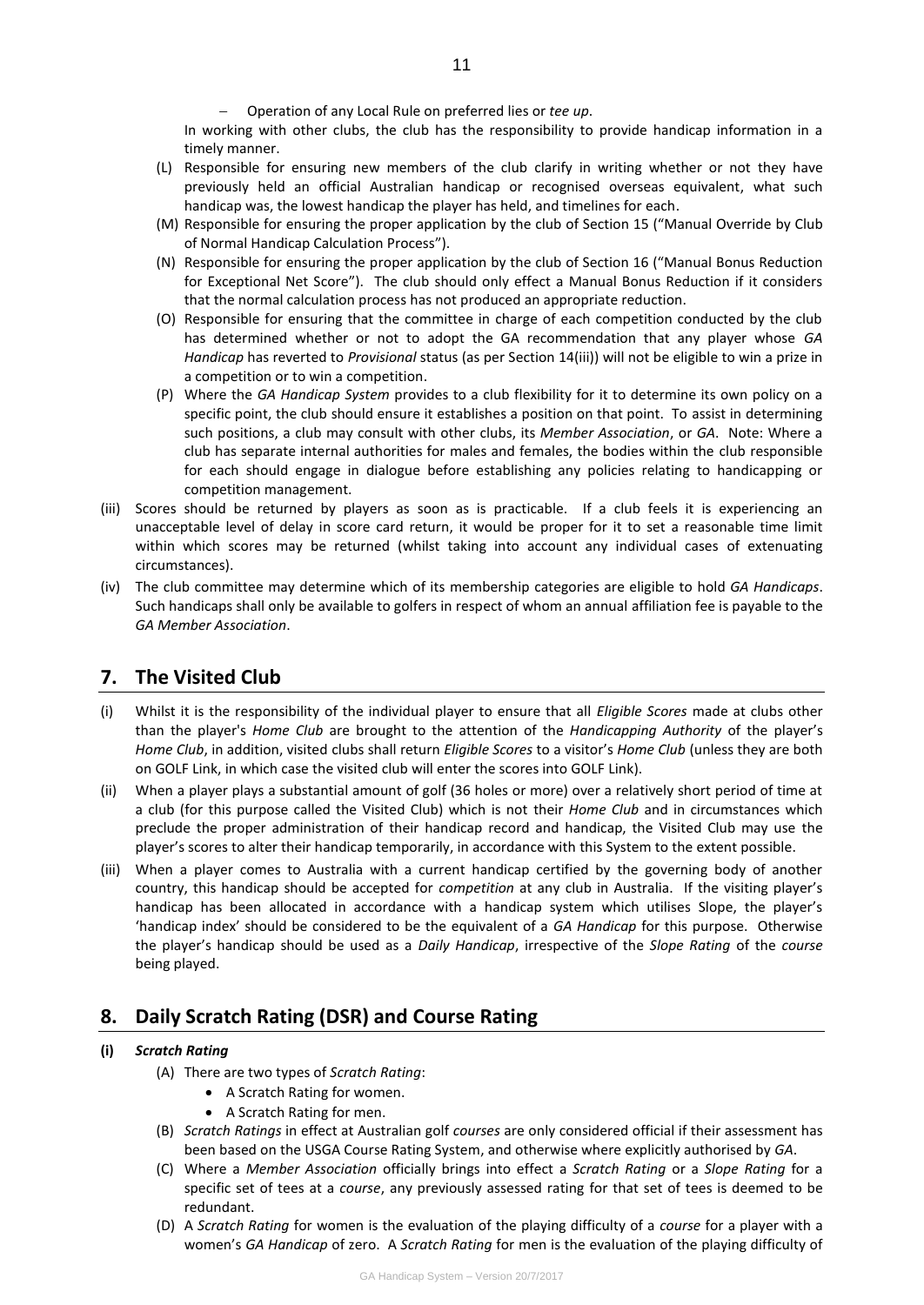a *course* for a player with a men's *GA Handicap* of zero. Where the term *Scratch Rating* is used within the *GA Handicap System*, it is deemed to mean either a women's *Scratch Rating* or a men's *Scratch Rating* as the appropriate context determines. The assessment of *Scratch Ratings* is based on the USGA Course Rating System. *Scratch Ratings* are assessed to one decimal place based on distance and other obstacles to the extent they affect the scoring ability of the player with a handicap of zero. Before use in any calculation performed under the *GA Handicap System*, an 18 hole *Scratch Rating* is rounded to the nearest whole number (with .5 being rounded to the next higher whole number); the figure used in an 18-hole calculation will be an 18-hole figure. Note: 9 hole *Scratch Ratings* will increase in increments of .5 (.3-.7 inclusive rounds to .5, .8-.2 inclusive rounds to .0); the figure used in a 9-hole calculation will be a 9-hole figure.

# **(ii)** *Daily Scratch Rating (DSR)*

- (A) The *Daily Scratch Rating (DSR)* is a value that is determined by applying the suite of *DSR* formulas (note: these formulas are posted in the 'Handicapping & Course Rating' section of www.golf.org.au). The value will be determined as a whole number. The *DSR* is the *Scratch Rating* of a *course* adjusted to account for variations experienced on a given day to the conditions which are normally experienced at that *course*.
- (B) WHEN TO USE A *D.S.R.* AND WHEN TO USE A *SCRATCH RATING*
	- (I) Except where explicitly stated otherwise, it is the *DSR* that is used when determining *Differentials* for use in the calculation of a *GA Handicap*, and not the *Scratch Rating*.
	- (II) When determining *Differentials* for use in the calculation of a *GA Handicap*, *Scratch Ratings* in lieu of *DSRs* will be used when processing scores only in accordance with the following Sections of this System or in the following circumstances:
		- (a) Where a score (which is equal to or better than the player's official *Daily Handicap* for that round) from a corporate/trade day or the like, not played in a *Competition* round but played in accordance with the Rules of Golf, is used in accordance with Section 10(xiv).
		- (b) Section 10(iii) 'Competition Condition Limits Number of Clubs to Less than 14'.
		- (c) Section 10(v) 'Four-ball Scores'.
		- (d) Where scores have been returned over 8-15 holes inclusive in accordance with Section 10(vi).
		- (e) Where the play has been managed or controlled by a *Bona-fide Body* that does not have access to GOLF Link or is otherwise not practicably able to process the scores through GOLF Link.
	- (III) When a score that should be included in a *Batch* of scores is omitted either because of administrative error, or because the player has failed to return the score within an appropriate timeframe, or because the GOLF Link number was not available to the administrator at the time the scores were processed, that score (where reasonably possible) should be processed at a later time. When the score is processed at a later time, it should be added to GOLF Link as an Ad Hoc score. The *DSR* value calculated for the original *Batch* of scores is to be used in the Ad Hoc score entry unless after reasonable effort the administrator is not able to identify the correct *DSR*, in which case the *Scratch Rating* is to be used.
- (C) A *DSR* will be determined in accordance with this System for each day on which one or more scores is submitted to GOLF Link for handicapping purposes.
- (D) Clubs should contact the GOLF Link Customer Service Centre (phone 1300 650 750) in order to establish the value of any *DSR* previously determined by GOLF Link.
- (E) When processing scores through GOLF Link, the *Handicapping Authority* should link selected *Batches* of scores returned at a single club if it deems that the different *Batches* of players have not encountered conditions that are clearly different. (The linking of multiple *Batches* of scores is an entirely different action to combining all scores into a single *Batch* before submission to GOLF Link. The difference stems from the importance that is attached to ensuring that each score is correctly identified in GOLF Link as either a score made in a *Competition* (and the type of *Competition*), or a *Conforming Social Score*. Scores need to be *Batched* appropriately to ensure GOLF Link is able to make these distinctions (the regulations governing the make-up of a *Batch* of scores are provided in Clause F below). Contact GOLF Link or your software provider if operational assistance is required.)
	- Note i: Where selected *Batches* of scores are linked for this purpose, a separate *DSR* will be calculated for each *Batch*, however all *DSRs* will differ from the respective *Scratch Ratings* by the same amount (unless they are calculated to have the same values as the respective *Scratch Ratings*).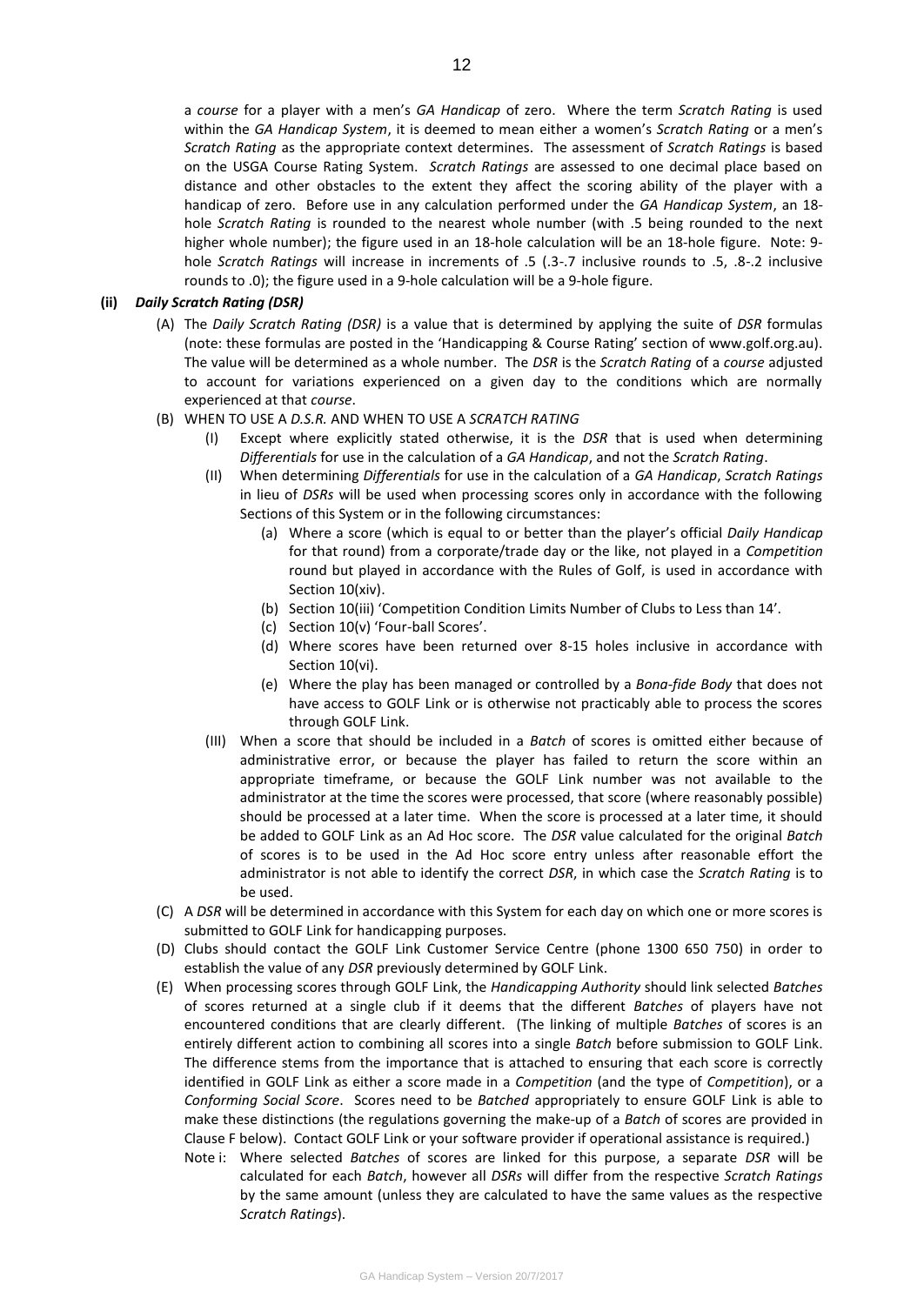- Note ii: It is permissible to link a *Batch* of *Competition Scores* with a *Batch* of *Conforming Social Scores*.
- Note iii: Two *Batches* of scores must not be linked when the stipulated round for one *Batch* does not include a hole (or holes) that is (are) included in the stipulated round for the other *Batch*.
- Note iv: Where different *bona fide bodies* (or entities permitted by this System to conduct competitions from which scores may qualify as *eligible scores*) are using the same *course* or facility on the same day, the resultant *Batches* of scores must not be linked for *DSR* calculation purposes. If the different *Batches* from such sources are returned on the same course, they should be processed through GOLF Link as a single *Batch* if it is administratively practicable to do so and if the committee responsible for each *Batch* is agreeable.
- (F) **Regulations governing the make-up of a** *Batch* **of scores.**
	- (I) A *DSR* will be determined by GOLF Link for each submitted *Batch* or Sub-*Batch* of scores.
	- (II) A *Batch* of scores submitted to GOLF Link must comprise scores returned by players of the same gender and who have played from tees with the same *Scratch Rating* and who have GOLF Link numbers.
	- (III) *Competition Scores* made on a given day must not be submitted to GOLF Link in a *Batch* that includes *Competition Scores* made on a different day.
	- (IV) A *DSR* will be determined by GOLF Link for a submitted *Batch* of *Conforming Social Scores*. *Conforming Social Scores* made on a given day must not be submitted to GOLF Link in a *Batch* that includes *Conforming Social Scores* made on a different day.
	- (V) A *Batch* of *Conforming Social Scores* processed through GOLF Link must not include any *Competition Scores*. A *Batch* of *Competition Scores* processed through GOLF Link must not include any *Conforming Social Scores*.
- (G) If in the opinion of the *Handicapping Authority*, there is a clear change during the day to the conditions experienced by players in a single *Batch* (or it is typical for there to be a clear change during the day to the conditions), *GA* recommends that the field be split and that two separate *DSRs* be calculated. This is done by splitting the *Batch* in GOLF Link into 2 Sub-*Batches* (eg AM Sub-*Batch* and PM Sub-*Batch*). When this action is performed, the scores all stay in the correct competition datasets for competition and prize allocation purposes, however GOLF Link will handicap the morning players against an AM *DSR* and will handicap the PM players against a PM *DSR*. (Contact GOLF Link or your software provider if operational assistance is required.)
- (H) A *DSR* will not be permitted to be more than four strokes above the relevant *Scratch Rating* or more than three strokes below the relevant *Scratch Rating*.
	- Exception: For *courses* that are regularly exposed to severe weather conditions, *Member Associations* are empowered to approve up to an additional two strokes allowance above the relevant *Scratch Rating*. Once this approval has been given, it will apply at all times unless it is withdrawn by the *Member Association*. There will not be any capacity for discretionary day-to-day application of this Exception.
- (I) It will be the GOLF Link status of a score that will dictate whether it is included or excluded by GOLF Link in the *DSR* calculation process (see Section 12(ix) for the operational notes and handicapping implications relating to those score statuses). This process is set out as follows:
	- "Normal Score": Included as returned.
	- "No Score Not Approved": Included with a deemed net value (for DSR calculation purposes only) of 10 points worse than the Scratch Rating.
	- "No Score Approved": Excluded.
	- "Illegitimate Score": Excluded.
	- "Non-Standard Entry": The *handicapping score* is included as entered.
	- Note i: If a score is eligible for inclusion in a *DSR* calculation, it must be submitted to GOLF Link within the appropriate *Batch* of scores.
	- Note ii: The results of all players to have commenced play (but who are not eligible for inclusion in a *DSR* calculation) should be submitted to GOLF Link within the appropriate *Batch* of scores.

Note iii: Scores submitted to GOLF Link must include each player's correct *Daily Handicap*.

- (J) Scores returned by players without *Normal* or *Frozen GA Handicaps* or with *GA Handicaps* at the following values will be excluded from the *DSR* calculation:
	- Women 42.5-45.4
	- Men 33.5-36.4
- (K) In applying the *DSR* formulas (which are posted in the 'Handicapping & Course Rating' section of www.golf.org.au), GOLF Link will:
	- (i) Establish each of the following:
		- The average net score for a field.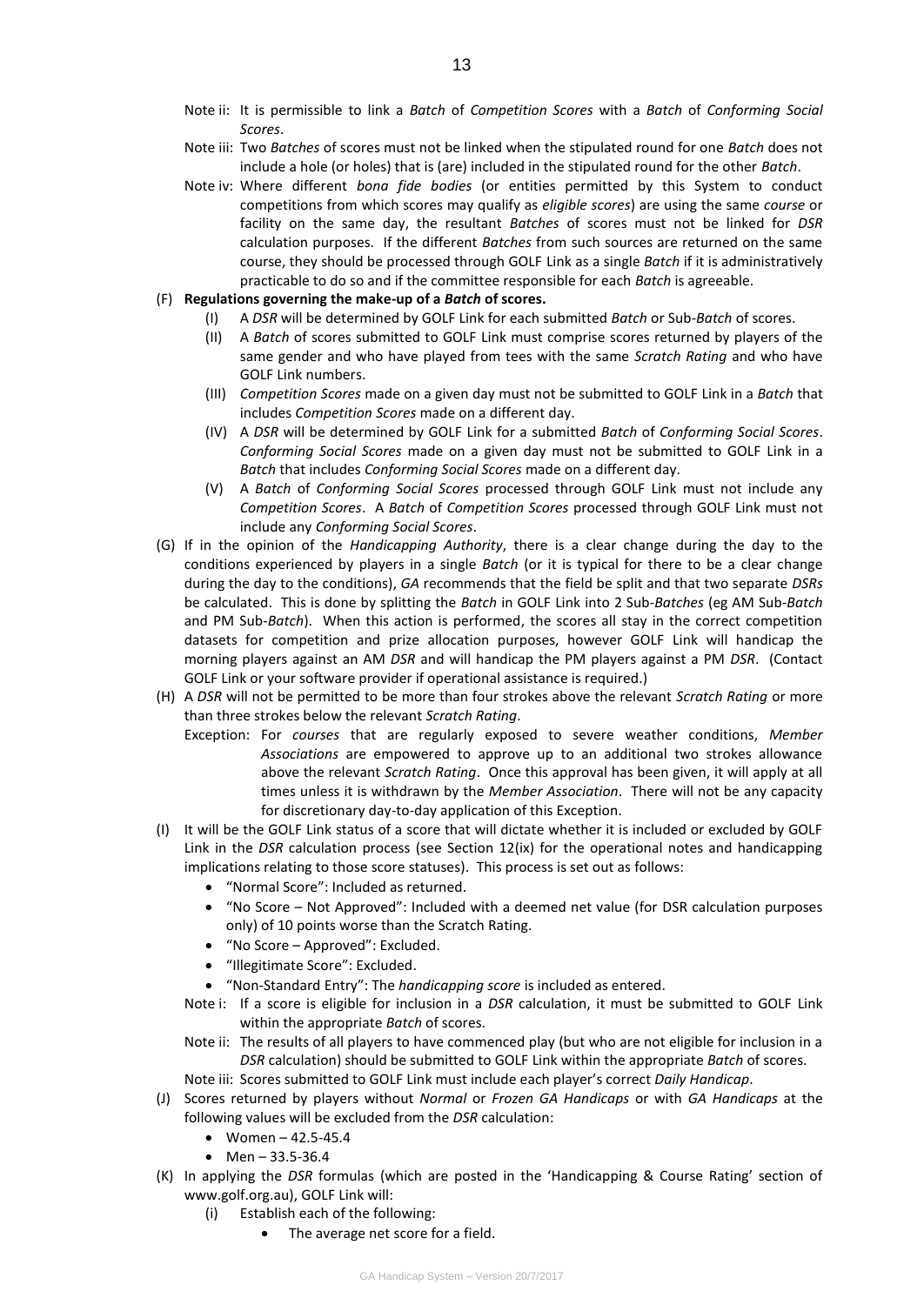- The average handicap of a field.
- The field size.
- The type of competition (Stroke, Stableford or Par).
- The gender of the competitors.
- (ii) Once each of these factors has been established, GOLF Link will compare the actual average net score on the day with the average net score that analysis of millions of prior rounds dictates is normal for this precise field composition. The *DSR* is derived from the outcome of this comparison.

# **(iii) Special** *GA* **Short** *Course* **Ratings**

Where a *course* does not meet the minimum length eligibility requirements of the USGA Course Rating System, but is determined by *GA* and the relevant *Member Association* to present sufficient challenge, it may at the discretion of *GA* and the *Member Association* have a special *GA* Short *Course* Rating determined for it. Such special *GA* Short *Course* Ratings may at the discretion of *GA* allow for allocation of official *GA Handicaps*.

### **(iv)** *Tee Up* **and Preferred Lies**

The operation at a club of the Preferred Lies local rule, or of the *Tee Up* local rule, does not automatically change a course rating. In most instances across Australia, the operation at a club of these local rules will essentially serve to 'normalise' course difficulty (ie the impact is to cancel out the increase in difficulty caused by heavy conditions or of decreased turf quality). However, where a club is operating either, or both, of these local rules, and it believes there is a resultant clear impact to the difficulty of the course, it should contact its *Member Association* to establish whether a change to a course rating would be appropriate.

# **9.** *Stableford Handicapping Adjustment (SHA)*

- (i) For handicapping, all *eligible scores* must be adjusted to, and processed as, Stableford scores (with 100% of the applicable *Daily Handicap* to be used – the applicable *Daily Handicap* is the *Daily Handicap* derived in accordance with the *GA Handicap System* from the player's *GA Handicap*). The purpose of this regulation is to:
	- Reduce the effect of high hole scores for handicap purposes in order to make handicaps more representative of a player's potential ability.
		- Make all handicaps as equitable as possible by using a uniform score type for all handicapping.

Exception: A medal play event which is considered by *GA* or a *Member Association* to be primarily for elite players, may at the discretion of the committee in charge of the competition be exempted from this condition.

(ii) For all eligible rounds, Stableford points must be awarded at each hole as follows (exception – see clause 9(iv) for details of the adjustment formula for rounds played under the Par scoring system):

| Score on an individual hole                     | <b>Points</b> |
|-------------------------------------------------|---------------|
| More than one over net par OR no score returned | 0             |
| One over net par                                | 1             |
| Net par                                         | 2             |
| One under net par                               | 3             |
| Two under net par                               | 4             |
| Three under net par                             | 5             |
| Four under net par                              | 6             |

- (iii) Players may be requested to calculate their own Stableford points for all rounds which are eligible for handicapping purposes. (Note: Whilst the Rules of Golf do not provide to a Committee the authority to penalise a player for failing to calculate their own Stableford points, a Committee may, to assist with handicap administration, introduce a "club regulation" to this effect and provide disciplinary sanctions (eg ineligibility to play in the next club competition/s) for failure to act in accordance with the regulation.)
- (iv) Any round eligible for handicapping purposes which is played under the Par scoring system will be adjusted by GOLF Link into a Stableford score by adding 36 points to the player's final result (for example GOLF Link will adjust a score of 4 down into 32 points; the score of 32 points will be the player's *Handicapping Score*). No special consideration will be given to any score on a hole that gives rise to a result better than net birdie, or a plus. (Note: Where a 9-hole Par score is processed for handicapping, it will be adjusted by GOLF Link into a Stableford score by adding 18 points to the player's final result.)
- (v) If a player is competing in a Par, or Medal (stroke) play *competition*, for these *competitions* their Stableford score is disregarded when assessing any of the following:
	- *Competition* placings.
	- Allocation of prizes.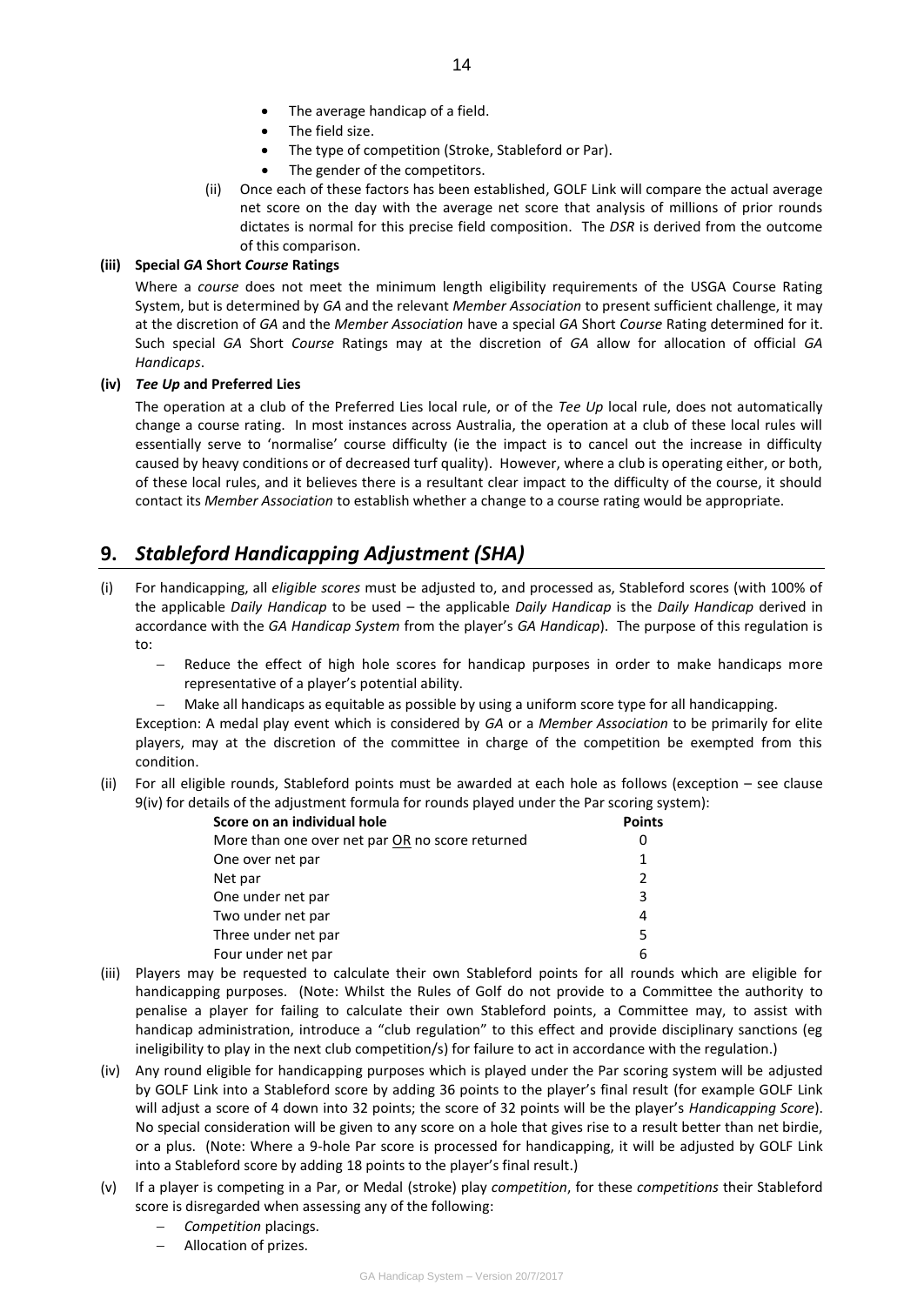- Event winners or results.
- (vi) When returning a score for the purpose of attaining a *GA Handicap*, see Section 11(i)(B) for details regarding the allocation of a Temporary *Daily Handicap*.

# **10. Scores for Handicapping Purposes**

# **(i) Regular Singles** *Competitions* **and** *Conforming Social Scores*

Scores established in all 18-hole singles stroke (includes Par and Stableford) *Competition* rounds and all *Conforming Social Score*s (see Definitions) played at *courses* with a *Scratch Rating* determined in accordance with a system which is officially recognised by *GA* will be used for handicapping purposes.

# **(ii) One Player in** *Competition* **(who has not played unaccompanied)**

If there is only one player in a *competition* otherwise deemed eligible for handicapping by Section 10, the *competition* must still be processed for handicapping purposes provided the player has been accompanied throughout the round by a *Marker* or *Markers*.

# **(iii)** *Competition* **Condition Limits Number of Clubs to Less than 14**

When a *competition* limits the number of clubs that may be used to less than 14, only a score that is equal to or better than the player's official *Daily Handicap* for that round may be entered into GOLF Link.

- Note i: If the *Handicapping Authority* decides to use these scores, they must be entered into GOLF Link as Ad Hoc scores. They must not be used in any *DSR* calculation. The *Scratch Rating* will be used in the *Differential* calculation, not any *DSR*.
- Note ii: The *Handicapping Authority* should have in place a policy stipulating whether or not such scores will be processed for handicapping. Exceptions to the policy may be made to cater for events that have a character which is not typical to the club (such exceptions should be announced prior to the relevant day's play).
- Note iii: GA encourages the handicapping of these scores, provided it does not place an undue administrative burden on the golf club.

# **(iv) Score for Player Who is Disqualified**

When a player is disqualified, the score they had may be used for handicapping purposes at the discretion of the *Handicapping Authority*. If it is a technical Rules breach that has caused disqualification (eg card not signed or handicap not recorded), at the discretion of the *Handicapping Authority* the score should still be used for handicapping.

- Note i: An underlying principle of the GA Handicap System is that a score should be used for handicapping unless there is a good reason not to use it. Being disqualified under the Rules of Golf is in itself not a good reason to preclude a score from being used for handicapping. As a general principle, a score should not be used for handicapping if it was made in such way that would necessitate a significant amount of guess work being involved in estimating what the proper score would have been had the round been played strictly in accordance with the Rules of Golf (eg because the player used nonconforming clubs, or used non-conforming balls, or because the player cheated).
- Note ii: See Section 19 for further related guidance.
- **(v) Four-ball Scores**

# (A) WHEN TO USE SCORE OBTAINED IN FOUR-BALL COMPETITION FOR HANDICAPPING PURPOSES

Four-ball scores (including from mixed events) SHOULD be used for handicapping an individual player but only if the following requirements are met:

- The pair that the relevant player played in has a score of at least 6 better than the *Scratch Rating* of the tees that the relevant player played from. (Note: DSRs will not be calculated for four-ball events.)
- The individual player's score appears at least 9 times on the four-ball score card.
- $-$  The adjusted score (after the method described in (B) below has been followed to create an individual score card) is equal to or better than the individual player's official *Daily Handicap* for that round (ie where the adjusted Stableford points score (plus the *Scratch Rating* minus the Par) is equal to or better than 36 points).
- (B) PROCEDURE FOR CREATING INDIVIDUAL SCORE CARD FROM FOUR-BALL SCORE CARD FOR HANDICAPPING PURPOSES:
	- Where an individual player's score is to be handicapped (irrespective of whether the *competition* is played as Par, Stroke, or Stableford), it must be processed as a Stableford score in accordance with the procedures contained within this regulation.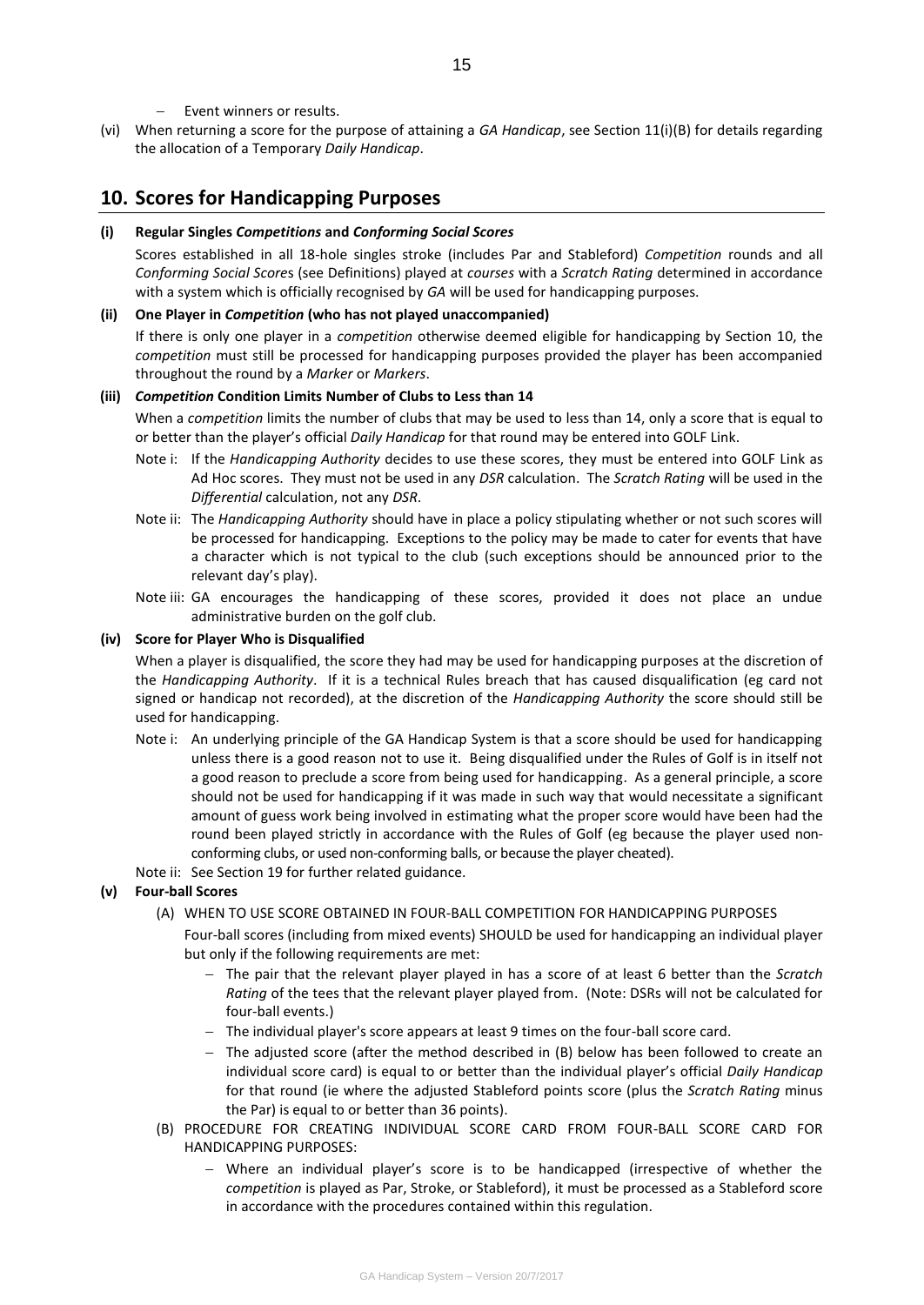- When a player's score is not recorded on the four-ball card, they are given 1½ Stableford points. (Exception: When a player's score is not recorded on the four-ball card, and their partner's score is 1 Stableford point, the player is given 1 Stableford point.)
- When a player's score counts on the four-ball card for a hole, they are given the appropriate number of Stableford points for that hole. (When both players have 0 Stableford points on a hole, they are both considered to have their score listed on the score card, including for the purposes of 'being on the card 9 times or more'. For the purposes of creating an adjusted individual score card, each player will have 0 points listed on the individual card for this hole.)
- If two identical net scores are recorded by partners on a hole, both scores are eligible to be used on an adjusted individual score card. However, if the first player to hole out can be readily identified, the second player is deemed to have not recorded a score for that hole.
	- Note: Clubs are to strongly discourage players from recording the scores of both partners on a hole or holes unless a concurrent singles event is being played. Players who regularly return four-ball score cards featuring identical net scores for both players in the same hole will not be eligible to have these rounds handicapped under Section 10(v) of this System – clubs should consider using Section 15 of this System to accommodate such players.
- When all the gaps in the card have been filled in, the points are totalled, and where a half appears in the total, the points total is rounded to the next lower whole number.
- (C) If an extended 18-hole individual score obtained via this method is processed through GOLF Link, the score type option to be chosen in GOLF Link by the administrator MUST be 'Four-ball' OR the score MUST be processed as an Ad Hoc score.
- (D) The course rating value that GOLF Link will use for this purpose is the *Scratch Rating*, not a *DSR*. These scores must not be used in any *DSR* calculation. In all other respects regarding the inclusion of the score in the player's handicap record, the score will be treated as a regular 18-hole singles competition score.
- (E) The *Handicapping Authority* should have in place a policy stipulating whether or not such scores will be processed for handicapping. Exceptions to the policy may be made to cater for events that have a character which is not typical to the club (such exceptions should be announced prior to the relevant day's play).

# **(vi) Scores Returned From Play of Anywhere Between 8 and 17 Holes**

Scores returned from 8-17 holes of play may be used for handicapping purposes at the discretion of the *Handicapping Authority*. The *Handicapping Authority* should have in place a policy stipulating whether or not such scores will be processed for handicapping. Exceptions to the policy may be made to cater for events that have a character which is not typical to the club (such exceptions should be announced prior to the relevant day's play). (Note: GA encourages the handicapping of these scores, provided it does not place an undue administrative burden on the golf club, and provided there is not a clear novelty nature to the play.)

See Decision 9 and Decision 12 in Section 19 for GOLF Link score entry instructions.

The following conditions will apply to 8-17 hole scores.

- (A) Where 16-17 holes inclusive have been played, the player will be deemed to have had net par for the remaining holes (unless it is considered the player has discontinued play with a view to achieving a specific score for handicap purposes). The score will be processed as an 18-hole score.
- (B) Scores returned over 8-15 holes will not be doubled or extended. They will be entered into GOLF Link as 9-hole scores.
- (C) Where only 8 holes have been played, the player will be deemed to have had net par on the 9th hole. The score will be entered into GOLF Link as a 9-hole score.
- (D) Any score of less than 8 holes will be disregarded.
- (E) Where 10-15 holes inclusive have been played, the first 9 holes played will be used and the remaining holes will be disregarded.
	- Note i: Should the player not have started from the  $1<sup>st</sup>$  or  $10<sup>th</sup>$  holes (as per the order on the score card), it is holes 1-9 or 10-18 that will be used with the remainder being disregarded.
	- Note ii: If the player has not played the complete  $1<sup>st</sup>$  nine holes on the score card OR the complete 2<sup>nd</sup> nine holes on the score card, but has played as many as 8 holes of either of the two nines, it is those 8 holes that will be used, with all others being disregarded. In such a case, the player will be deemed to have had net par on the unplayed hole on the nine to be used.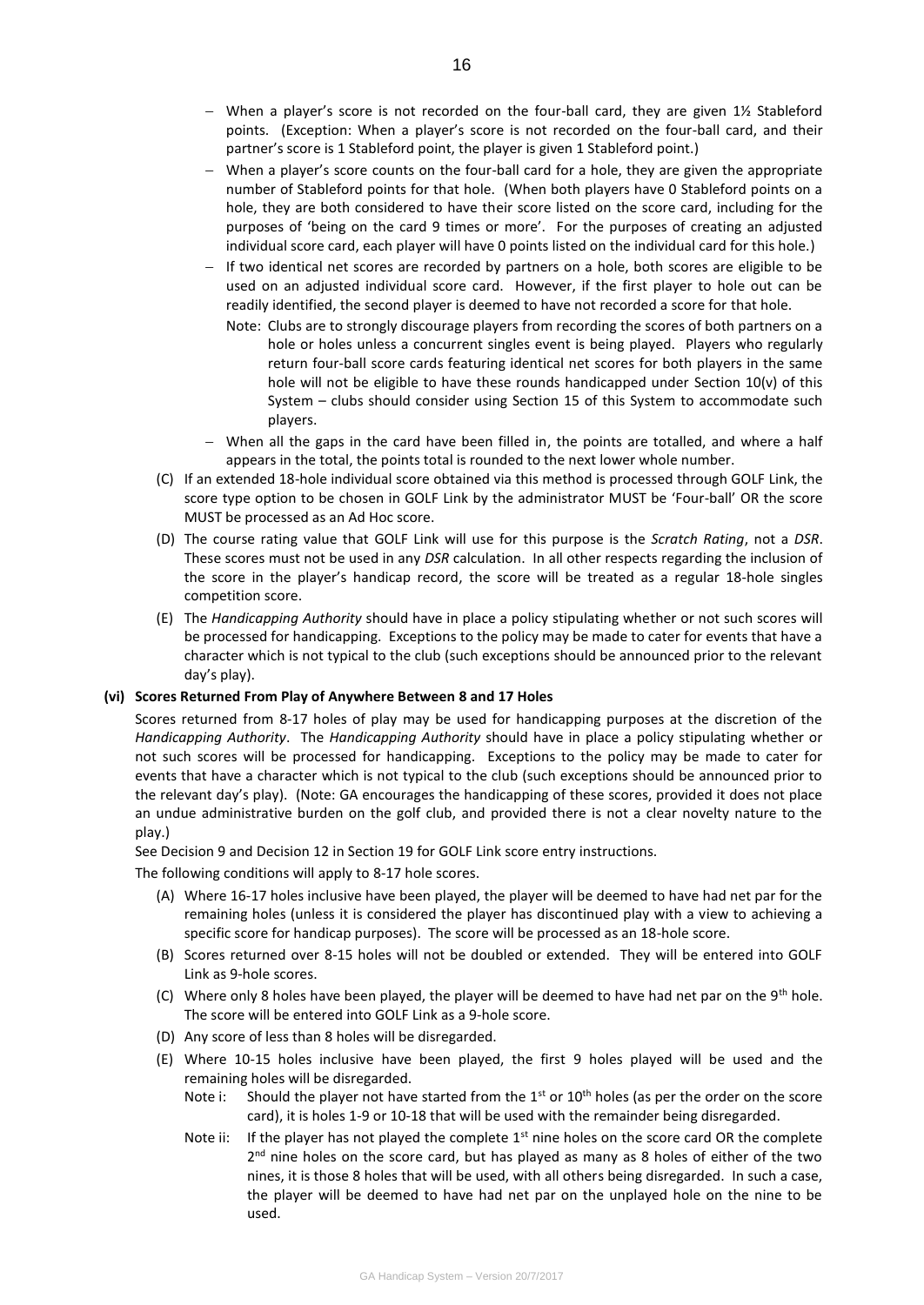- Note iii: The scores shall not be used for handicapping if the player has not played as many as 8 holes of either the 1<sup>st</sup> nine holes OR the 2<sup>nd</sup> nine holes on the score card.
	- Exception: If a club is regularly conducting events on an 8-14 hole configuration that does not include as many as 8 holes of either the  $1<sup>st</sup>$  nine holes OR the  $2<sup>nd</sup>$  nine holes on the score card, and where the club wishes to be able to use such scores for handicapping, it should contact its *Member Association*. The *Member Association* will provide a *Scratch Rating* that will enable the use of such scores.
- (F) Determination of *Daily Handicap* for score returned over 8-17 holes
	- (I) For a score returned over 16-17 holes on a *course*, a player's *Daily Handicap* is their 18-hole *Daily Handicap* for that *course* (note: the player is deemed to have net par for the hole not played, or for the two holes not played (see Clause A above)).
	- (II) A player's *Daily Handicap* for a 9-hole score on a *course* is determined firstly by establishing what the player's 18-hole *Daily Handicap* would be for that *course*. The 18-hole *Daily Handicap* is then applied to the *course's* ordinary 18-hole Stroke Index to determine the number of strokes the player will receive on the specific holes being played.
		- Note: Even if the player plays 8 holes, or plays anywhere between 10-15 holes inclusive, the player is still handicapped only on a 9-hole score (see Clause E above). As a result, if the player has played anywhere between 10-15 holes inclusive, the only interest for handicapping purposes is in what their handicap is and what their score is for the 9 holes being handicapped.

The step-by-step process for determining a 9-hole *Daily Handicap* is:

- The 9-hole *course* option being used will have a *Slope Rating* number that looks like an 18-hole *Slope Rating* number.
- The 18-hole *Daily Handicap* the player would play off for that *Slope Rating* number is assessed.
- The 18-hole *Daily Handicap* number is then applied to the Stroke Index on the score card to determine how many handicap strokes the player receives for the 9 holes being played.
	- EXAMPLE 1: If Stroke Index holes 1 and 3 are on the front nine and the 9-hole round is being played over the front 9, then a player whose 18-hole *Daily Handicap* came out at 3 (after following the above process) would play off a handicap of 2 for that nine. (The same player would play off a handicap of 1 if the round was being played on the back nine.)
	- EXAMPLE 2: If Stroke Index holes 1,3,5,7,9,11,13,15,17,19, and 21 are on the front nine and the 9-hole round is being played over the front 9, then a player whose 18 hole *Daily Handicap* came out at 21 (after following the above process) would play off a handicap of 11 for that nine. (The same player would play off a handicap of 10 if the round was being played on the back nine.)
- Note: When entering a 9-hole score into GOLF Link, it is important that the above process be followed, and that what is entered is the 9-hole 'played off' value that has been calculated for the player as a result. This is because part of the process GOLF Link will automatically perform when it combines two 9-hole scores is to add together the two 9-hole 'played off' values from the two 9-hole score entries. (If an 18-hole *Daily Handicap* value is wrongly entered with a 9-hole score entry, GOLF Link will think that the player played off a handicap which was twice as large as what it actually was – and that will credit the player with a score that is twice as good as what it actually was.)
- (G) The initial 9-hole score a player returns is to be entered into GOLF Link; it will not immediately be used in the calculation of the player's *GA Handicap*. It will be automatically held by GOLF Link in the player's handicap record until another 9-hole score is entered. The two 9-hole scores will be combined automatically by GOLF Link to create a single 18-hole score.
	- Note: The rating for each 9 holes is retained in the GOLF Link database, so it does not matter whether the two 9-hole scores to be combined come from the same *course* or different *courses* – GOLF Link will add the two 9-hole scores together, it will also add the two 9-hole *Scratch Ratings* together (.5 rounds up), and then compare the two totals (the average of the two *Slope Ratings* will be used (.5 rounds up)). It is this 18-hole score that will be used in the calculation of the player's handicap.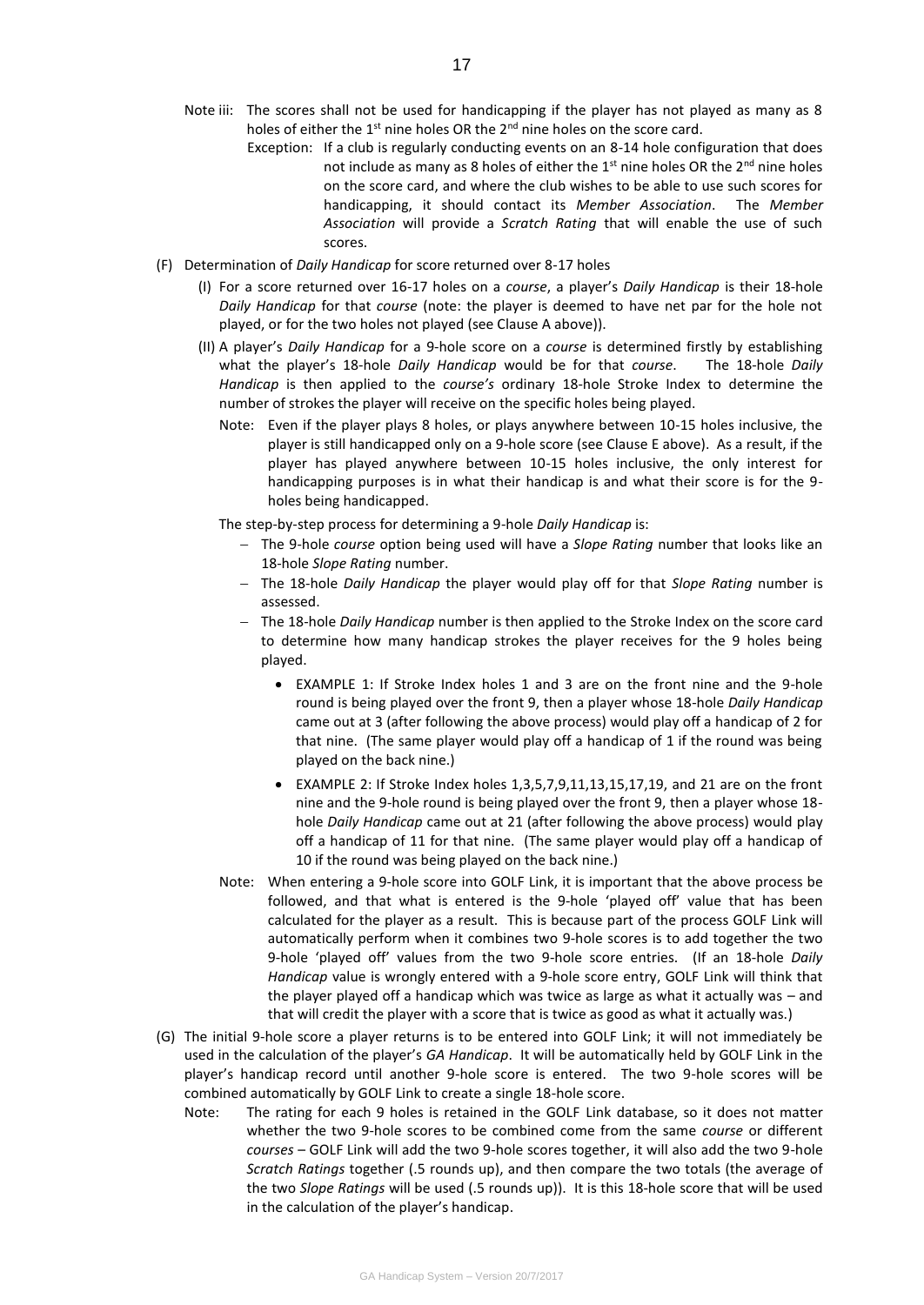- (H) A 9-hole score will be retained for combination with another 9-hole score until it is older than the 20th oldest 18-hole *Actual Score*. 9-hole scores will be combined in the order they are received by GOLF Link, and not necessarily by date order.
- (I) An 18-hole score created by the combination of two 9-hole scores will display the date and *course* name of both 9-hole scores. It will also display the average of the two 9-hole *Slope Ratings*, and the rounded sum of the two 9-hole *Scratch Ratings* (these *Slope Rating* and *Scratch Rating* values will be used in the calculation of the *Differential*).

# **(vii) Player Plays Within** *Competition* **Field But Doesn't Enter** *Competition*

When a person plays within a *competition* field, but does not actually enter the *competition*, their score, if attested by a *marker*, should be used for handicapping purposes at the discretion of the *Handicapping Authority*.

The *Handicapping Authority* should have in place a policy stipulating whether or not such scores will be processed for handicapping. Exceptions to the policy may be made to cater for events that have a character which is not typical to the club (such exceptions should be announced prior to the relevant day's play).

If the *Handicapping Authority* determines to use such scores, they will be deemed to be *Conforming Social Scores*.

# **(viii) Scores Returned in a** *Competition* **that has been Declared Null and Void**

A score returned by a player in a *competition* declared null and void should be used for handicapping purposes provided *course* or weather conditions have not notably compromised the proper playing of the game for that player.

The *Handicapping Authority* should have in place a policy stipulating whether or not such scores will be processed for handicapping.

# **(ix) Scores Returned in Open or Professional** *Competitions*

Scores returned in Open or Professional *competitions* by players with *GA Handicaps* will be used for handicapping purposes. All such players to have played in a given round will be entered into GOLF Link in a single *batch*.

# **(x) Requirement to Maintain the Overall Distance of a Rated** *Course*

(A) Whilst a *course* should generally be played at its rated length, a club does have a large degree of flexibility around the movement of tee markers from day to day provided overall *course* distance remains substantially the same. Where unusual weather or *course* conditions are in evidence, a club may wish to set the daily tee markers such that overall *course* distance is altered provided the overall change is no more than 100 metres.

When the position of the daily tee markers on the *course* played are more than 100 metres overall from the permanent rating markers for that c*ourse* for an 18-hole round, the scores must not be handicapped.

- Note i: If on one hole the tee markers are 15 metres forward and on another hole they are 10 metres back, the overall difference for these two holes is considered to be 5 metres from the rated length.
- Note ii: For a round of less than 18 holes, a pro rata length must be calculated; eg for a 9-hole round, the distance is 50 metres.
- (B) Unless determined otherwise by the *Member Association*, handicap conditions do not prevail when the tee markers, under normal circumstances, are placed more than 20 metres in front or 20 metres behind the relevant set of permanent rating markers on more than three holes for rounds of 14-18 holes, or on more than two holes for rounds of 8-13 holes. (An exception applies for *courses* with cyclical permanent rating marker placements which have been approved by a *Member Association*.)
- (C) Where average tee marker placement over time on a *course* results in an effective average total *course* distance that is considered by the *Member Association* to be materially different to the rated *course*, the *Member Association* should amend the official *Scratch Rating* accordingly.
- (D) Hole placements are not taken into consideration in determining whether or not a club has satisfied the requirements around maintaining the overall distance of a rated *course*.

# **(xi) Scores Returned in Novelty Events such as Bisque Par and Three-Ball Competitions**

Scores returned in novelty events such as Bisque Par and Three-Ball competitions may be used for handicapping at the discretion of the *Handicapping Authority* but only after conversion to a regular Stableford format, and only if the Rules of singles stroke play have been adhered to.

The *Handicapping Authority* should have in place a policy stipulating whether or not such scores will be processed for handicapping. Exceptions to the policy may be made to cater for events that have a character which is not typical to the club (such exceptions should be announced prior to the relevant day's play). (Note: GA encourages the handicapping of these scores, provided it does not place an undue administrative burden on the golf club, and provided there is not a clear novelty nature to the relevant competition.)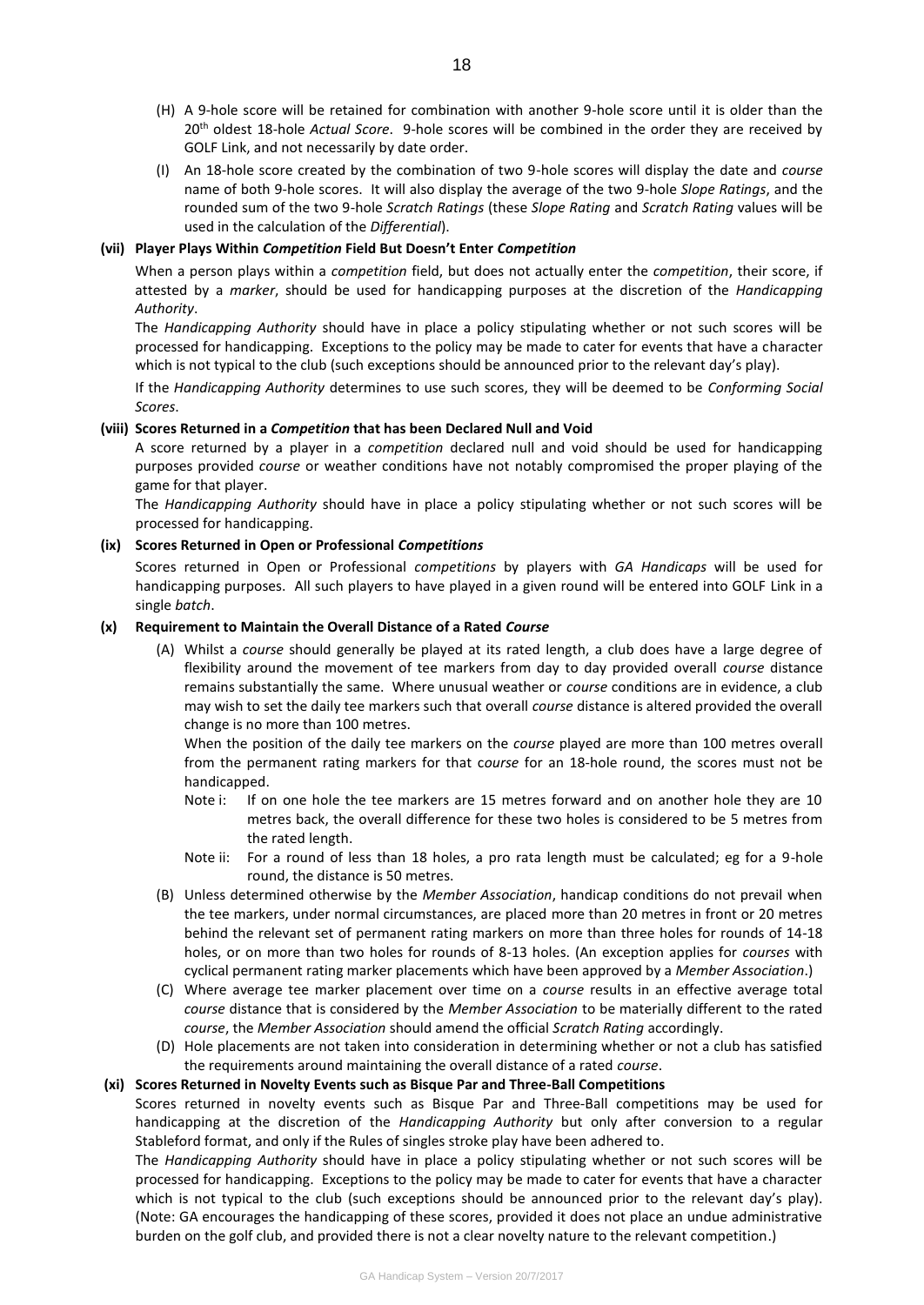# **(xii) Scores Returned in Aggregate Teams Events**

Scores returned in Aggregate Teams Events (eg Two-ball Aggregate and Two-Ball Multiplier competitions) should be used for handicapping.

- Note A: To be used for handicapping, these events must require each player to play their own ball on each hole until it is no longer reasonable for them to record at least 1 Stableford point. It is each player's individual score that is used for handicapping.
- Note B: The *Handicapping Authority* should have in place a policy stipulating whether or not such scores will be processed for handicapping. Exceptions to the policy may be made to cater for events that have a character which is not typical to the club (such exceptions should be announced prior to the relevant day's play).
- Note C: The *Handicapping Authority* should advise all players prior to the commencement of the *competition* that the Rules of singles stroke play will apply – with specific attention being drawn to the Advice Rule and also to the Rule regarding Order of Play.
- Note D: From time to time a committee may be concerned that the Rules of singles play may not have been strictly adhered to. In such a case, the competition should only be disqualified from being processed for handicapping if the committee makes the determination that the results have been clearly impacted by widespread non-adherence to the Rules of singles play.

### **(xiii) Scores Returned in Pro-Am Events**

Scores returned in Pro-Am events may, at the discretion of the committee, be used for handicapping provided one of the following requirements is met:

- (A) The Rules of singles stroke play are adhered to and each player's hole-by-hole scores are recorded on the submitted score card.
- (B) The Rules of four-ball stroke play are adhered to.
- Note i: The *Handicapping Authority* should have in place a policy stipulating whether or not such scores will be processed for handicapping. Exceptions to the policy may be made to cater for events that are unusual in character (such exceptions should be announced prior to the relevant day's play).
- Note ii: GA encourages the handicapping of these scores, provided it does not place an undue administrative burden on the golf club.

# **(xiv) Scores Returned in Corporate/Trade Days**

A score returned in a corporate/trade day or the like, not played in a *Competition* round but played in accordance with the Rules of Golf, may be used but only where it is equal to or better than the player's official *Daily Handicap* for that round.

- Note i: The *Handicapping Authority* should have in place a policy stipulating whether or not such scores will be processed for handicapping. Exceptions to the policy may be made to cater for events that are unusual in character (such exceptions should be announced prior to the relevant day's play).
- Note ii: GA encourages the handicapping of these scores, provided it does not place an undue administrative burden on the golf club.
- Note iii: These scores must be entered into GOLF Link as Ad Hoc scores. They must not be used in any *DSR* calculation. The *Scratch Rating* will be used in the *Differential* calculation, not any *DSR*.

# **11. Allocation of** *GA Handicap*

**(i) Allocation of** *GA Handicap* **to Player Who Has NOT Previously Held an official Australian Handicap or Recognised Overseas Equivalent**

In order for a player who has NOT previously held an official Australian handicap or recognised overseas equivalent to obtain a *GA Handicap*, the following process must be followed:

- (A) Have the player clarify in writing that they have not previously held an official Australian handicap or recognised overseas equivalent.
- (B) *Stableford Handicapping Adjustment* will apply to a player's Initial rounds. When returning an Initial score for the purpose of attaining a *GA Handicap*, a male player is granted a Temporary *Daily Handicap* of 36 and a female player is granted a Temporary *Daily Handicap* of 45.
	- Note a: These Temporary *Daily Handicaps* enable the player to know how many handicap strokes they receive on each hole. They apply solely for handicap calculation purposes and have no standing for the purposes of calculating any competition results.
	- Note b: These Temporary *Daily Handicaps* shall not be altered until the player has returned the requisite number of initial scores. Once the player has returned such number of scores, the Temporary *Daily Handicaps* shall be completely disregarded.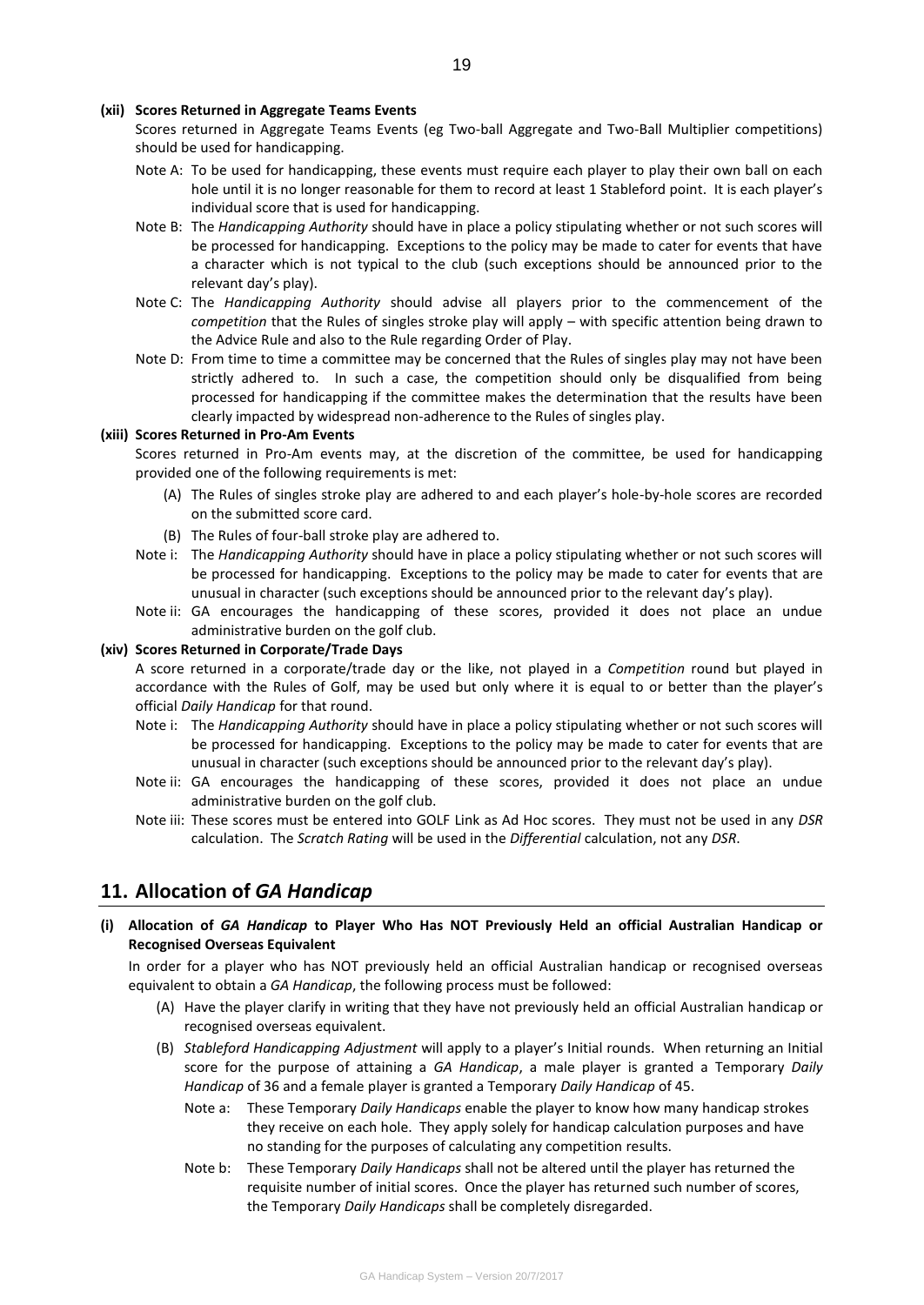- Note c: www.golf.org.au will not display the Temporary *Daily Handicap* values for a player's Initial rounds. www.golf.org.au will display the 'Sloped Played To' values for each of a player's Initial rounds.
- (C) A player will not be eligible to receive a *GA Handicap* until their handicap record in GOLF Link includes at least three 18-hole rounds. (Whilst 9-hole scores may be used for this purpose at the discretion of the *Home Club*, two 9-hole scores will be the equivalent of one 18-hole round.)
	- Exception: Where a player's GOLF Link handicap record does not include three 18-hole rounds but it is clear that the maximum *GA Handicap* is warranted, the *Home Club* should take immediate action to enable the player to receive a *GA Handicap* which is the maximum value. This immediate action will include adding into the player's GOLF Link handicap record enough *Estimate Scores* with high values that will enable the player to immediately receive the maximum handicap.
- (D) Each Initial score the player returns should be entered into GOLF Link as soon as possible. The only GOLF Link Score Status options available for these scores are "Normal Score" or "Non-Standard Entry" (the score must be disregarded if it is not appropriate to either of these two options).
	- Note: Should the *Handicapping Authority* have good reason to believe a lesser or higher *GA Handicap* is more appropriate than that which is indicated by the Initial scores, it should amend in GOLF Link the values of the Initial scores to the extent needed to produce the appropriate *GA Handicap*.
- Note A: Section 12 details the procedure by which these and other scores are utilised to calculate a *GA Handicap*.
- Note B: The *Handicapping Authority* should immediately effect a handicap adjustment (see Section 12(vi)) if it has good reason (other than that provided by any previously-held handicap (see Section 11(ii) if the player has previously held an official handicap)) to consider that a lower or higher handicap is more appropriate to the player's ability than that which results from this process. In such a case, the *Handicapping Authority* is not required to act in accordance with Section 15.
- Note C: Any previously-held official Australian handicap and handicap record (or recognised overseas handicap) must be reinitiated in accordance with Section 11(ii).
- **(ii) Reinitiating Handicap for Player Who Has Previously Held an official Australian Handicap or Recognised Overseas Equivalent**
	- (A) When a player (who has previously been a member of an affiliated club) joins a club after a period away from handicap golf, the *Handicapping Authority* of the 'new' club must reinitiate the status of the player's last-recorded handicap (using the player's archived GOLF Link handicap record if applicable) even if there is good reason to consider that a lower or higher *GA Handicap* is more appropriate to the player's current ability (but see 11(ii)(C) and 11(ii)(D) below). If the player's handicap record is not available, the player's handicap must be reinitiated by the *Home Club* entering three 18-hole *Estimate Score*s (using the player's last-known handicap as a guide) into GOLF Link.
	- (B) **Where both the previous** *Home Club* **and the 'new'** *Home Club* **are on GOLF Link, the 'new'** *Home Club* **MUST perform a '***Home Club Transfer***'.** (Queries regarding this process should be directed to the GOLF Link Customer Service Centre on 1300 650 750.) A new handicap record must not be created.
	- (C) If the *Handicapping Authority* of the 'new' club quickly considers there is good reason for the player to hold a *GA Handicap* that is higher than their last recorded handicap, a handicap adjustment should be effected. In such a case, the *Handicapping Authority* is not required to act in accordance with Section 15. However, the *Member Association* Handicap Manager must be consulted if the determined figure would fall into any of the following categories:
		- More than two strokes higher than the most recent previous figure for players whose last recorded handicap was 4.4 or less.
		- More than 3 strokes higher than the previous handicap for players whose last recorded handicap was 4.5-10.4.
		- More than 4 strokes higher than any previous handicap for players whose last recorded handicap was greater than 10.4.
	- (D) If the *Handicapping Authority* of the 'new' club considers there is good reason for the player to hold a *GA Handicap* that is lower than their last recorded handicap, a handicap adjustment should be given due consideration. Any ensuing handicap adjustment must be effected in accordance with Section 15.
	- (E) The procedure detailed in Section 12(vi) is to be used to effect handicap adjustments.
	- Note: 'Last recorded handicap' may include, at the discretion of the *Member Association*, an official handicap issued by a recognised overseas *handicapping authority*.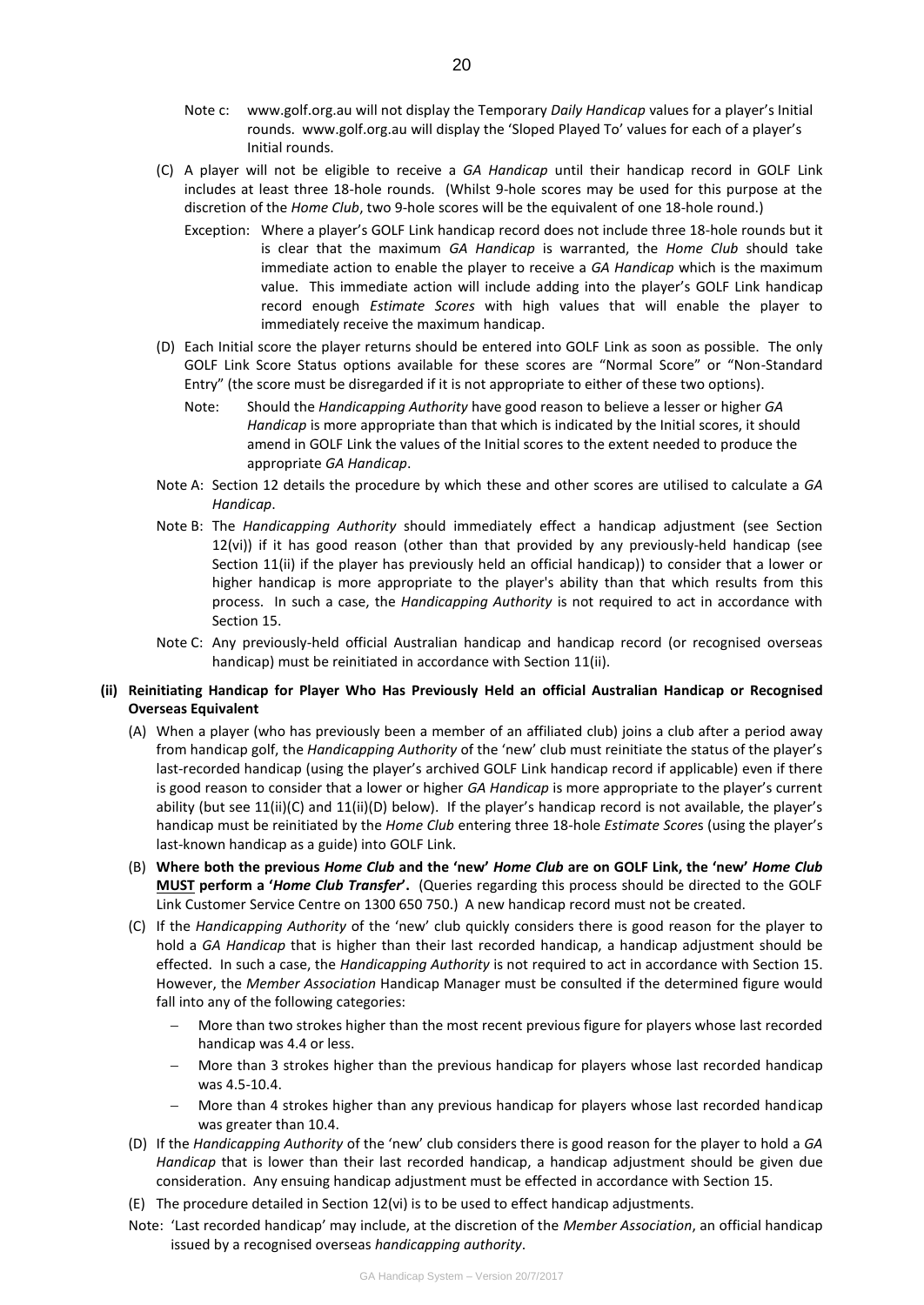# **12. Calculation of Handicaps**

- **General Note:** There are two types of official *GA Handicap*; a *GA Handicap* and a *Daily Handicap*. The *GA Handicap* is not designed for use in handicap competition play; rather it is GA's assessment of the relative golfing ability of a player on a *course* with a *neutral Slope Rating*. The *Daily Handicap* is the handicap to be used in handicap competition play. The *GA Handicap* is one of the factors used in the calculation of the *Daily Handicap*.
- **(i)** *Differential* **(this is the value that is featured in the 'Sloped Played To' column on www.golf.org.au)** *Differentials* must be calculated as follows:

*Course* Par plus *Daily Handicap* minus (Stableford Points Total minus 36) **= A**

A minus *Daily Scratch Rating* **= B**

B multiplied by *Neutral Slope Rating* (ie 113) **= C**

C divided by *Slope Rating* **= D**

**D (**rounded to one decimal place**) =** *Differential*

- Exception: Where D is calculated to be more than 40.0 for men or 50.0 for women, the *Differential* will be deemed to be 40.0 for men or 50.0 for women.
- Note i: 0.35 rounds to 0.4, 0.3501 rounds to 0.4, 0.55 rounds to 0.6, 0.5501 rounds to 0.6, 5.35 rounds to 5.4, 5.3501 rounds to 5.4, 5.55 rounds to 5.6, 5.5501 rounds to 5.6, etc.
- Note ii: +0.35 rounds to +0.3, +0.3501 rounds to +0.4, +0.55 rounds to +0.5, +0.5501 rounds to +0.6, +5.35 rounds to +5.3, +5.3501 rounds to +5.4, +5.55 rounds to +5.5, +5.5501 rounds to +5.6, etc.

# **(ii) Formula for Calculation of** *GA Handicap*

A *GA Handicap* is calculated from a rolling sample of the player's most recent 20 *Actual Scores* (note: the most recent 20 *Actual Scores* are known as *Live Scores*). If a player's handicap record contains a lesser number than 20 *Actual Scores*, the number of *Live Scores* used to calculate the player's *GA Handicap* is as listed in the table below.

There is no requirement for a player's *Live Scores* to have been returned within a specific timeframe. For example, the *Live Scores* may span a period of three years or they may span a period of three months.

Once a player's handicap record contains 20 *Live Scores*, the next *Actual Score* they return will result in the oldest of the existing *Live Scores* losing its status as a *Live Score* (to be replaced by the new *Actual Score*). Hence, the handicap calculation process is considered to be a 'rolling sample' method.

The procedure for calculating a *GA Handicap* is as follows:

**STEP 1 –** Use the table below to determine the number of *Differentials* to be included in the calculation of a player's *GA Handicap* (note: the *Differential* is the value that is featured in the 'Sloped Played To' column on www.golf.org.au):

| <b>Number of Live Scores in Player's</b><br><b>Handicap Record</b> | Differentials (ie 'Sloped Played To'<br>values) to be Used in the Calculation |
|--------------------------------------------------------------------|-------------------------------------------------------------------------------|
| $3$ to $6$                                                         | Lowest 1                                                                      |
| 7 or 8                                                             | Lowest 2                                                                      |
| 9 or 10                                                            | Lowest 3                                                                      |
| 11 or 12                                                           | Lowest 4                                                                      |
| 13 or 14                                                           | Lowest 5                                                                      |
| 15 or 16                                                           | Lowest 6                                                                      |
| 17 or 18                                                           | Lowest 7                                                                      |
| 19 or 20                                                           | Lowest 8                                                                      |

- **STEP 2 –** Average the *Differentials* being used (as determined by the above table).
- **STEP 3 –** Multiply the average by 0.93. (Note: This is the *Multiplier*. The *Multiplier* is a mathematical balancing factor, the purpose of which is to help to achieve national results patterns for net competitions that are as equitable as possible. Its necessity is the result of the different standard deviations of net scores exhibited by players on different handicap levels.)
- **STEP 4 –** After applying STEP 3, delete all numbers after the tenths' digit. Do NOT round to the nearest tenth. (For example 23.6983 becomes 23.6. The *GA Handicap* is therefore 23.6 (although note the *Cap* Provision below).)
- **Note:** *CAP* **PROVISION – A player's** *GA Handicap* **is not permitted to increase by any more than 5 strokes beyond their best/lowest** *GA Handicap* **from the previous 12-month rolling period**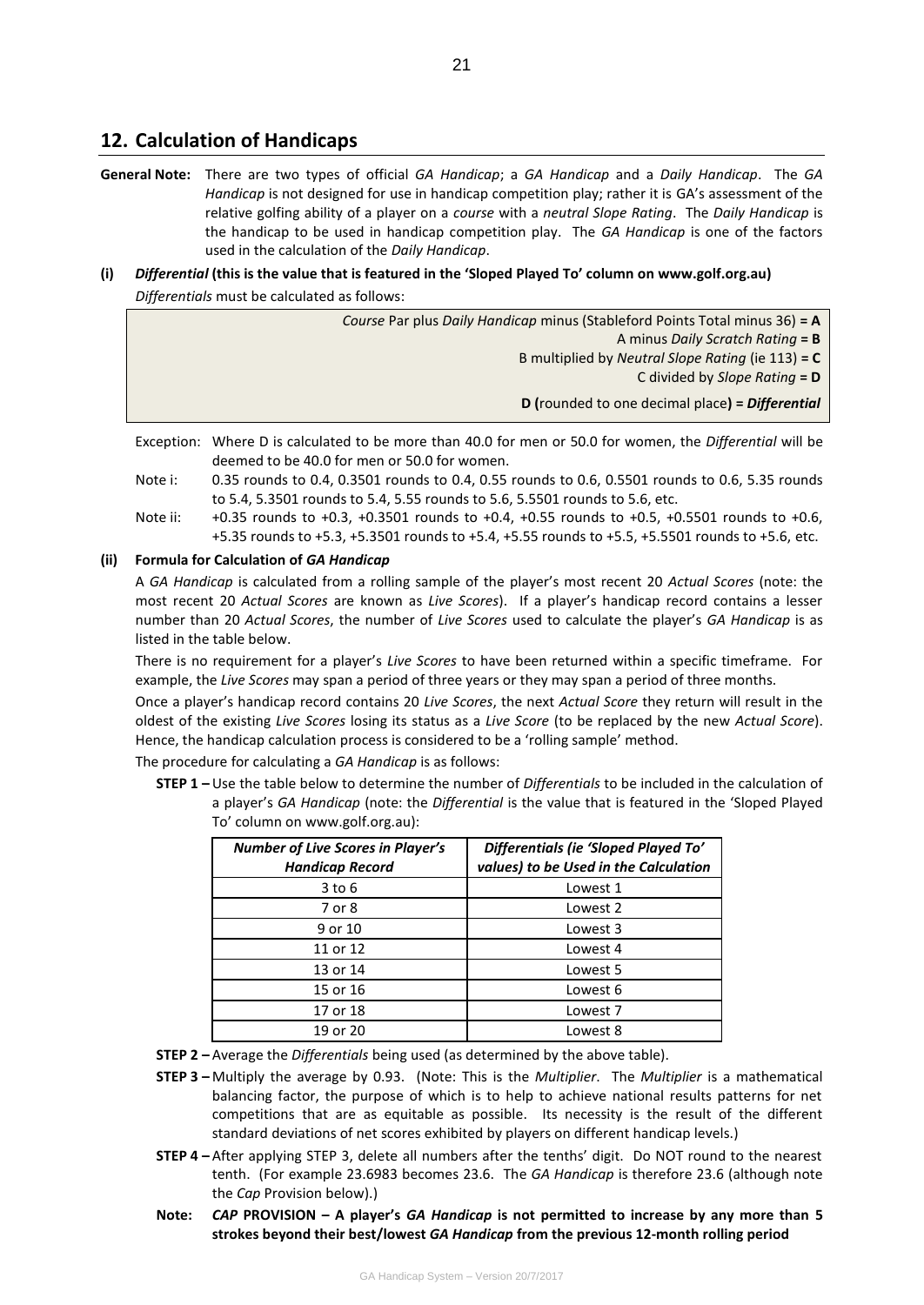- (A) A player's *Cap Point* is their best/lowest *GA Handicap* from the 12-month period extending back in time from the round that resulted in their most recent *Actual Score*. (The *GA Handicap* that results from the processing of this most recent round is eligible to count as the *Cap Point*.) The *Cap Point* displayed o[n www.golf.org.au](http://www.golf.org.au/) is considered in the processing of the next round the player will play. When the player's next round is processed through GOLF Link, the resultant *GA Handicap* that will be calculated for the player will not be permitted to be more than five strokes above the *Cap Point*.
- (B) Each time a player has an *Actual Score* processed for handicapping purposes, they shall also have their *Cap Point* re-determined. This re-determined value is only permitted to apply to the NEXT round the player plays, NOT the CURRENT round. The *Cap Point* permitted to apply to the current round is that *Cap Point* which was calculated from the most recent score played prior to the current round.
- (C) A newly-determined *Cap Point* is considered in the processing of the player's NEXT *Actual Score* irrespective of when this next round is played. (As a result, it is permissible for a player's *Cap Point* to become more than 12 months old in the period between two rounds being played.)
- (D) Upon the completion of Step 4 above, the calculated figure will be compared with the *Cap Point*. If the *Cap Point* is five or more strokes lower than the figure produced by Step 4, the *Cap* will take effect and the player's *GA Handicap* will be the sum of the *Cap Point* PLUS 5.0 strokes. (Example: Where in the previous 12-month period a player's best/lowest *GA Handicap* is 11.4, the player's *GA Handicap* (when it is recalculated as a result of their NEXT round being processed) will not be permitted to increase beyond 16.4 at this time.)
- (E) There is no limit on downward movement of a player's *GA Handicap*.
- (F) The *Cap* will only take effect once a player has 20 *Actual Scores* in their handicap record. (For *Cap* purposes, a *GA Handicap* calculated on the basis of less than 20 *Actual Scores* can not be a *Cap Point* and is disregarded.)
- (G) Where the player's *Home Club* performs an upward handicap adjustment, for *Cap* purposes, a *GA Handicap* calculated prior to such a manual over-ride can not be a *Cap Point* and is totally disregarded. (The same exclusion does not apply in the case of downward manual adjustments.)

# **(iii) Formula for Calculation of** *Daily Handicap*

- (A) A *Daily Handicap* is the number of strokes a player receives for play at the *course* being played. The *Daily Handicap* is expressed as a whole number.
	- Note: The *GA Handicap* is not designed for use in handicap competition play; rather it is one of the factors used in the calculation of the *Daily Handicap*. The *Daily Handicap* is the handicap to be used in handicap competition play.

# **(B)** *Daily Handicap* **=** *GA Handicap* **x (***Slope Rating* **÷ 113)**

- Note i: 0.5 rounds to 1, 0.501 rounds to 1, 10.5 rounds to 11, 10.501 rounds to 11, 20.5 rounds to 21, 20.501 rounds to 21, etc.
- Note ii: +0.5 rounds to Scratch, +0.501 rounds to +1, +1.5 rounds to +1, +1.501 rounds to +2, +2.5 rounds to  $+2$ ,  $+2.501$  rounds to  $+3$ , etc.

### **(iv) Maximum Handicaps**

- (A) The maximum value for *GA Handicaps* is as follows:
	- Women 45.4
	- Men 36.4
- (B) The maximum value for *Daily Handicap*s is as follows:
	- Women 45
	- Men 36

### **(v) Player Fails to Return Score Card**

If a player fails (for a reason which is not approved by the committee in charge of the *competition*) to post an acceptable score as soon as practicable after completion of their round, the following process should be followed:

- The round is to be recorded in GOLF Link with the status of 'No Score Not Approved' (provided the *Stipulated Round* was intended to be anywhere from 8 to 18 holes inclusive).
- However, if the committee considers the player is most likely to have had a 'good' score, it should NOT use the 'No Score – Not Approved' option. Instead it should enter a score for the player for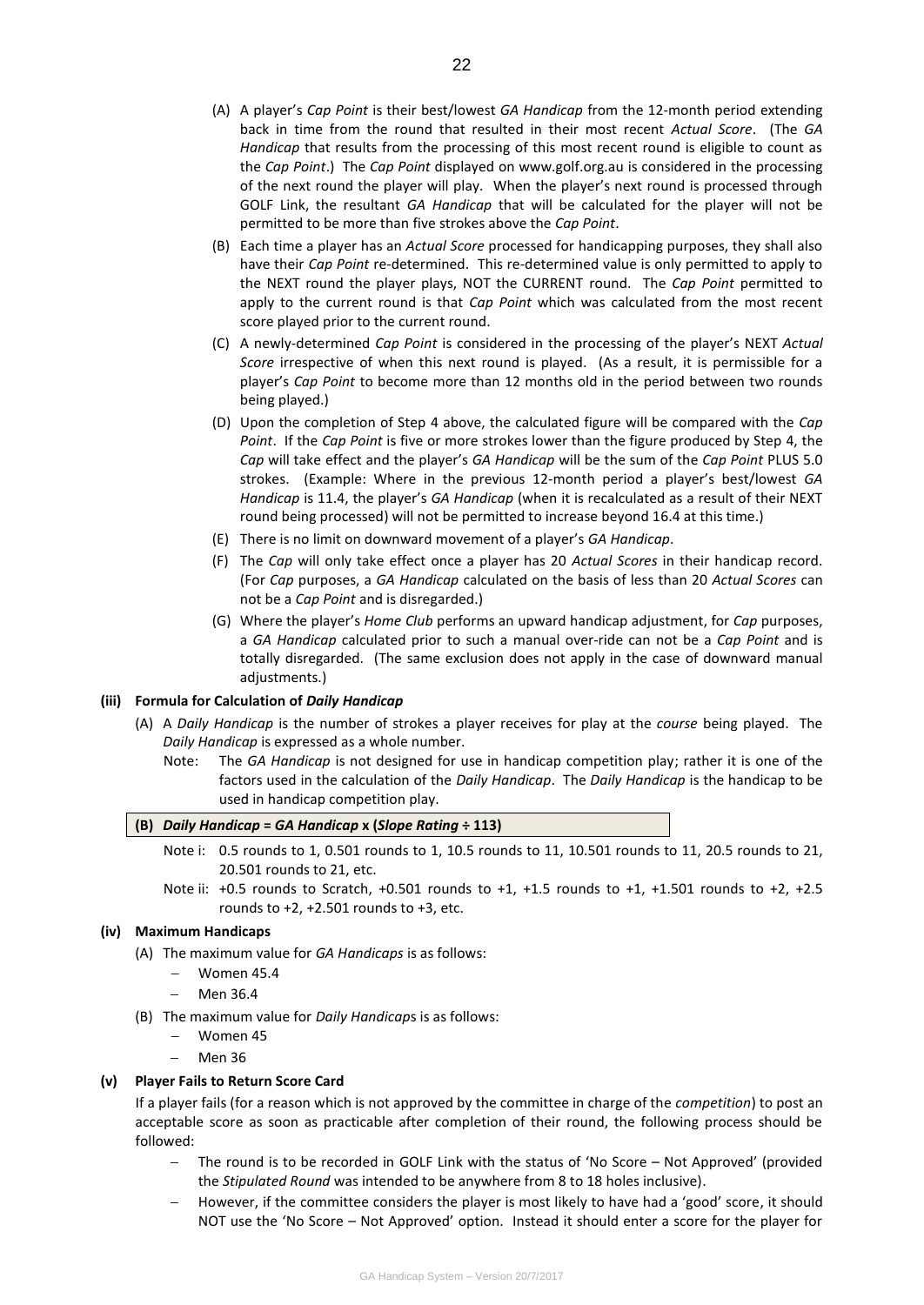that round equivalent to the best/lowest *Differential* of the player's most recent previous 19 *Differentials* AND select the GOLF Link 'Non-Standard Entry' score status option.

- Where a committee records a player's score status for a round as either 'Non-Standard Entry' or 'No Score – Not Approved', but then subsequently becomes aware of the score the player actually had, it SHOULD replace the original entry with the score the player had.
- Note i: See Section 12(ix) for operational notes and handicapping implications of the above stipulated score statuses.
- Note ii: A handicap will lose its full status in the event that a player should accrue in their most recent 20 *Actual Scores* (ie their list of *Live Scores*) five or more entries with a status of 'No Score – Not Approved'. Such a handicap will be known as a "*Provisional GA Handicap*".

# **(vi) Manual Handicap Adjustments**

# **Operational Notes:**

When a club's GOLF Link administrator uses the 'Adjust Handicap' function in GOLF Link, GOLF Link will automatically add a series of artificial scores to the player's handicap record. It is these artificial scores that will result in the player's handicap adjusting to the desired figure.

Note: Non-GOLF Link clubs will need to ensure their calculation processes replicate those performed by GOLF Link.

# **(vii) Recalculation of Handicap after New Score Processed**

*Eligible scores* are to be processed through GOLF Link as soon as practicable. GOLF Link will re-calculate a player's *GA Handicap* immediately upon the receipt of a new score for that player.

Note: Non-GOLF Link clubs will need to ensure their calculation processes replicate those performed by GOLF Link.

# **(viii) Player Competes in Competition Round before a Previous Handicap-Altering Score is Processed**

- (A) In a situation where a player competes in a competition round before a previous handicap-altering score is processed, their correct *GA Handicap* will be that displayed on<www.golf.org.au> or (for clubs not operating within the GOLF Link system) such other display item as designated by their *Home Club* (even if they are aware of what their new handicap will be).
	- Note: The provisions of this System which enable a Visited Club to temporarily amend a player's handicap (ie Section 7(ii)) will govern in the event of a conflict between those provisions and this Clause.
- (B) The committee in charge of a competition may require a player to play off the *Daily Handicap* appropriate to what their new *GA Handicap* will be, even if their *GA Handicap* is yet to be officially adjusted.
- (C) A committee may also adjust a player's *Daily Handicap* and net score after the player has submitted their score card in a stroke play competition. In such an instance, the listing of the incorrect *Daily Handicap* is considered to be a committee error and consequently the player is not penalised.
- (D) In a match play competition, a player's *Daily Handicap* may not be altered after their round has commenced. Any queries regarding a player's handicap in match play must be raised with the committee in charge of the competition prior to the commencement of the player's round.

# **(ix) GOLF Link Score Status Options – Operational Notes & Handicap Implications**

The various GOLF Link score status options and their associated handicap implications are as follows (see Section 19 for examples of practical application):

# **(A) "***Normal Score***"**

- This is an '*Actual Score*' which is to be considered when determining a player's *Live Scores*.
- **(B) "***No* **Score** *– Not Approved***"**
	- The player's *Differential* for that round will be deemed to be the equivalent of the worst *Differential* of the player's 19 most recent previous 18-hole *Differentials* (an 18-hole *Differential* created from the combination of two 9-hole *Differentials* will be considered to be an 18-hole *Differential* for this purpose). Provided the *Stipulated Round* was intended to be anywhere from 8- 18 holes inclusive, an 18-hole "No Score – Not Approved" entry will be inserted into the player's GOLF Link record as a result of this action. (Note: If the player's handicap record contains less than 19 entries of actual or artificially generated score values, the player's *Differential* for that round will be deemed to be the equivalent of the worst *Differential* of all scores contained in the player's handicap record.)
	- This is an *Actual Score* which is to be considered when determining a player's *Live Scores*.
	- Note i: A *GA Handicap* will lose its full status in the event that a player should accrue in their most recent 20 *Actual Scores* (ie their list of *Live Scores*) five or more entries with a status of 'No Score – Not Approved'. Such a *GA Handicap* will be known as a "*Provisional GA Handicap*".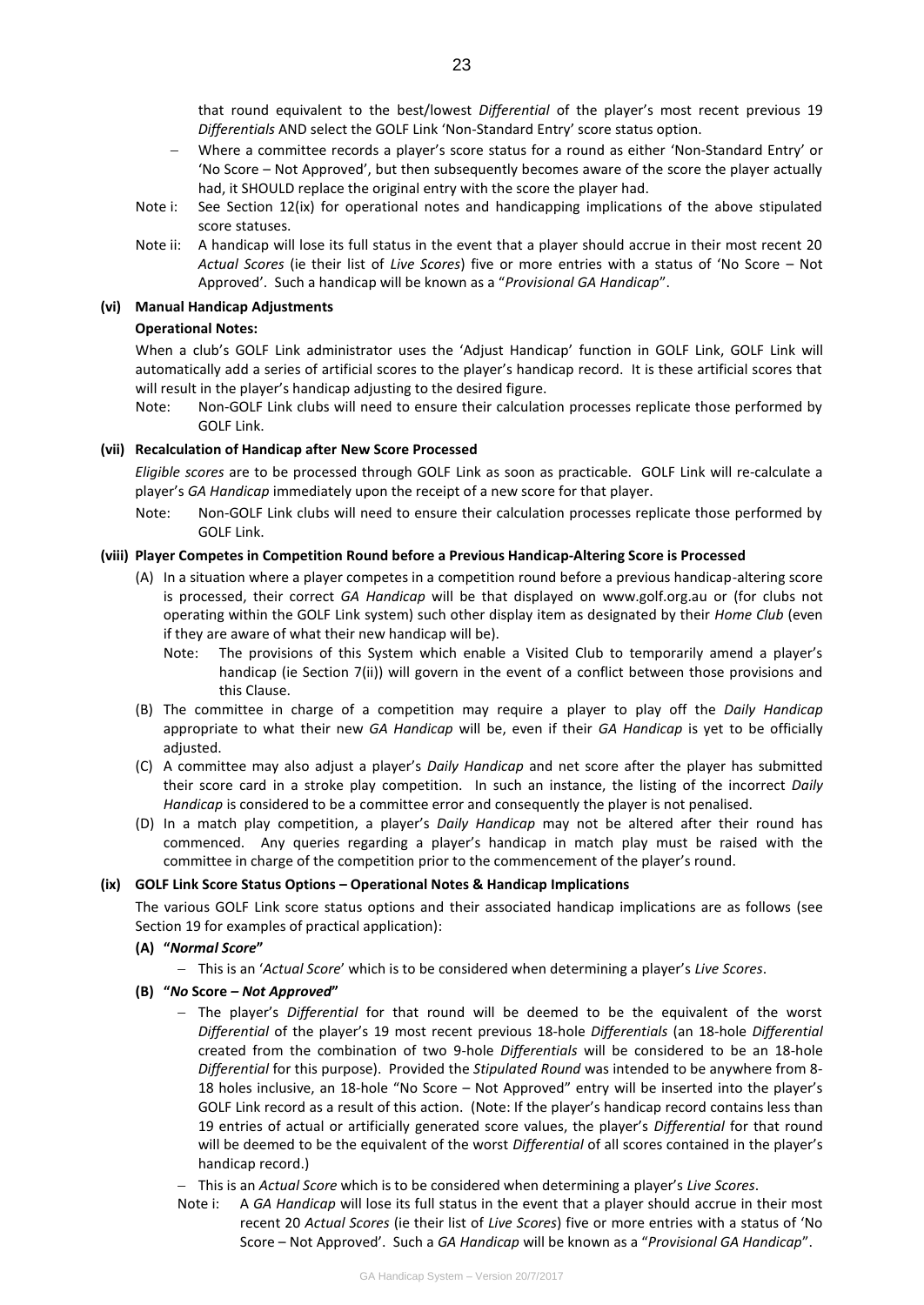Note ii: The GOLF Link Tier 1 website provides a function which enables clubs to produce a report listing the quantity of 'No Score – Not Approved' entries each member has in their most recent 20 *Actual Scores* (ie their list of *Live Scores*). (Ring the GOLF Link Customer Service Centre on 1300 650 750 with any queries.)

# **(C) "***No Score – Approved***"**

- $-$  The entry appears in the player's handicap record however the player is not considered to have returned a score.
- This is NOT an *Actual Score* and is to be discounted when determining a player's *Live Scores*.

# **(D) "***Illegitimate Score***"**

- $-$  The entry appears in the player's handicap record however the player is not considered to have returned a score.
- This is NOT an *Actual Score* and is to be discounted when determining a player's *Live Scores*.

# **(E)** *"Non-Standard Entry"*

- This Score Status option is used when:
	- (a) A player competes in a Stableford or Par *competition* and does not complete the *stipulated round* but returns a legitimate score card.
	- (b) A player (who has played at least eight holes) has failed to complete all holes in a Stroke *competition* and where the *Handicapping Authority* wishes to use the score for handicapping purposes.
	- (c) A player in Stroke, Par, or Stableford completes all holes, is disqualified, and the Handicapping Authority wishes to use the score for handicapping purposes (this should happen for example when the only breach is a technical one such as failure to sign score card, or failure to record handicap on score card).
- The club's GOLF Link administrator will enter into GOLF Link the player's *handicapping score* and also where applicable their *competition score*.
- Where applicable, the *competition score* will be included in the list of results for that *competition* and will be used in the determination of prizes.
- If for a 'Non-Standard Entry' there is a *handicapping score* entered but no *competition score* entered, on [www.golf.org.au](http://www.golf.org.au/) the player's *competition score* entry for this round will be displayed as  $-$ '.
- The *handicapping score* is an *Actual Score* which is to be considered when determining a player's *Live Scores*.
- Note: Non-GOLF Link clubs will need to ensure their calculation processes replicate those performed by GOLF Link.

# **13. Life of Scores & Lapsed Handicaps**

- (i) A score is a *Live Score* if it is one of the player's most recent 20 *Actual Scores*. There is no requirement for a player's *Live Scores* to have been returned within a specific timeframe.
- (ii) **When a player changes from one** *Home Club* **to another, the 'new'** *Home Club* **MUST perform a '***Home Club Transfer***'.** (Queries relating to this process should be directed to the GOLF Link Customer Service Centre on 1300 650 750.) **A new GOLF Link record must not be created.**
- (iii) If a player does not have current membership of an affiliated body, their most recent 20 *Actual Scores* remain *Live Scores*, however their *GA Handicap* will be considered to be *Lapsed* and will have no official status.

# **14. Maximum Handicaps, Provisional Handicaps, and Club Handicaps**

- (i) Calculation of a women's *GA Handicap* beyond 45.4 is not permitted. Calculation of a men's *GA Handicap* beyond 36.4 is not permitted.
- (ii) Calculation of a women's *Daily Handicap* beyond 45 is not permitted. Calculation of a men's *Daily Handicap* beyond 36 is not permitted.
- (iii) A *GA Handicap* will lose its full status in the event that a player should accrue in their most recent 20 *Actual Scores* five or more entries with a status of 'No Score – Not Approved' (note: full status is automatically regained upon the number of 'No Score – Not Approved' entries in the player's most recent 20 *Actual Scores* decreasing to four or less). Such a handicap will be known as a "*Provisional GA Handicap*". *GA* recommends that players with *Provisional GA Handicaps* not be eligible to win prizes in competitions which have as a condition of entry a requirement that competitors hold *GA Handicaps*.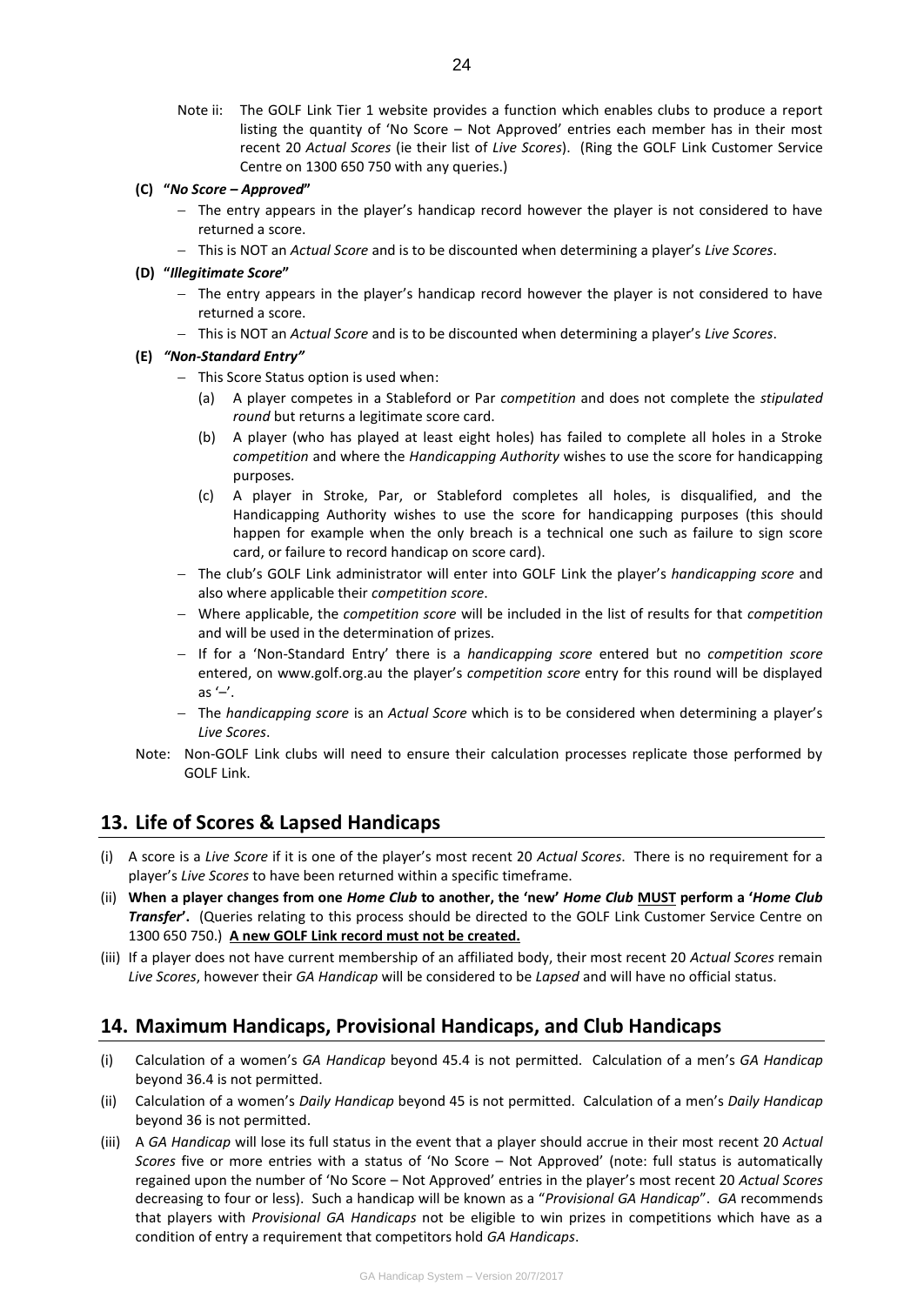- Note: The GOLF Link Tier 1 website provides a function which enables clubs to produce a report listing the quantity of 'No Score – Not Approved' entries each member has in their most recent 20 *Actual Scores* (ie their list of *Live Scores*). (Ring the GOLF Link Customer Service Centre on 1300 650 750 with any queries.)
- (iv) GOLF Link will not maintain or record "Club Handicaps". Should a committee consider it appropriate, it may allocate selected members with internal "Club Handicaps". It will be solely for the respective committee to determine how it calculates the "Club Handicaps" of its members. When entering a score into a player's GOLF Link handicap record (or when processing a *competition* for handicap purposes), it is the player's *Daily Handicap* that must be used to calculate a net score, NOT any Club Handicap that may have been used for the purposes of determining *competition* placings, allocation of prizes, or event winners or results.

# **15. Manual Override by Club of Normal Handicap Calculation Process**

# **Note: It is recommended that clubs consult their** *Member Association* **if they feel action under Section 15 of this System may be appropriate.**

# **Introduction**

- *GA*'s principal objective in issuing handicaps is to provide all competitors in a net competition with an equal chance of achieving success. Net competitions by their nature should see a mix of all players enjoying various levels of success – specific players should not regularly perform at a level that is clearly superior to average net performance levels.
- The *GA* website provides expected performance standards for players of each level of handicap [www.golf.org.au/handicapping-reports.](http://www.golf.org.au/handicapping-reports)
- Should a club identify that one of its members is exhibiting regularity of performances in official net stroke play competitions (including Stableford and Par) or net match play competitions that are clearly superior (either in terms of wins, or in terms of other very good results) to the performances of a typical player, then *GA* will consider that the standard handicap system algorithms are failing to determine a handicap that meets the principal objective of the *GA Handicap System*. In such cases the club will be obliged by the *GA Handicap System* to review the player's *GA Handicap*.
- It is not reasonable to expect the *GA Handicap System* algorithms to produce equitable handicaps in 100% of cases. In less than 1% of cases nationwide, the *GA Handicap System* algorithms (for whatever reason) will produce a handicap for one player that is unfair either to the player or players they are competing against, or to the player themselves.
	- a. Where a club deems superior net performances to be the outcome of natural scoring patterns beyond what the *GA Handicap System* algorithms can reasonably be expected to accommodate, the courses of action the club should consider are a handicap 'Freeze' and/or a handicap adjustment.
	- b. Where a club deems that a member has demonstrated a degree of intent to manipulate the *GA Handicap System*, the first course of action the club should consider is to suspend the player's *GA Handicap* – for a first offence, this may be for a period of a month or less; any inappropriate scores in the player's GOLF Link record should be deleted or amended, and a handicap adjustment may also be warranted.
- The body of competitions being considered may comprise all club events; or it may be more limited to a specific type of competition, such as those that are significant to the culture of a club, or net events (sponsored or otherwise) conducted by National/State golf bodies and/or entities other than the club; and it may include only singles events, or only team events (such as four-ball or ambrose, etc), or a combination of singles and team events.
- A player's competition results will be reflective of a combination of factors such as their mental strength, practice/playing frequency, event preparation, course knowledge and 'expertise' in certain forms of play. The player's club is obliged to ensure that their *GA Handicap* is reasonably reflective of their competition results; or, should their club deem it appropriate, of their results in a specific type (or types) of competition.
- When weighing up the available relevant information, a club does not require an accumulation of information that is compelling to the point that it is virtually certain that the player's *GA Handicap* warrants refinement. The primary consideration for the club should be to determine a *GA Handicap* value that promotes equity for all other players. Once a *GA Handicap* has been amended, the club should closely monitor the player's ongoing performance and further refine the amendment (either up or down) if the club believes any further change is appropriate.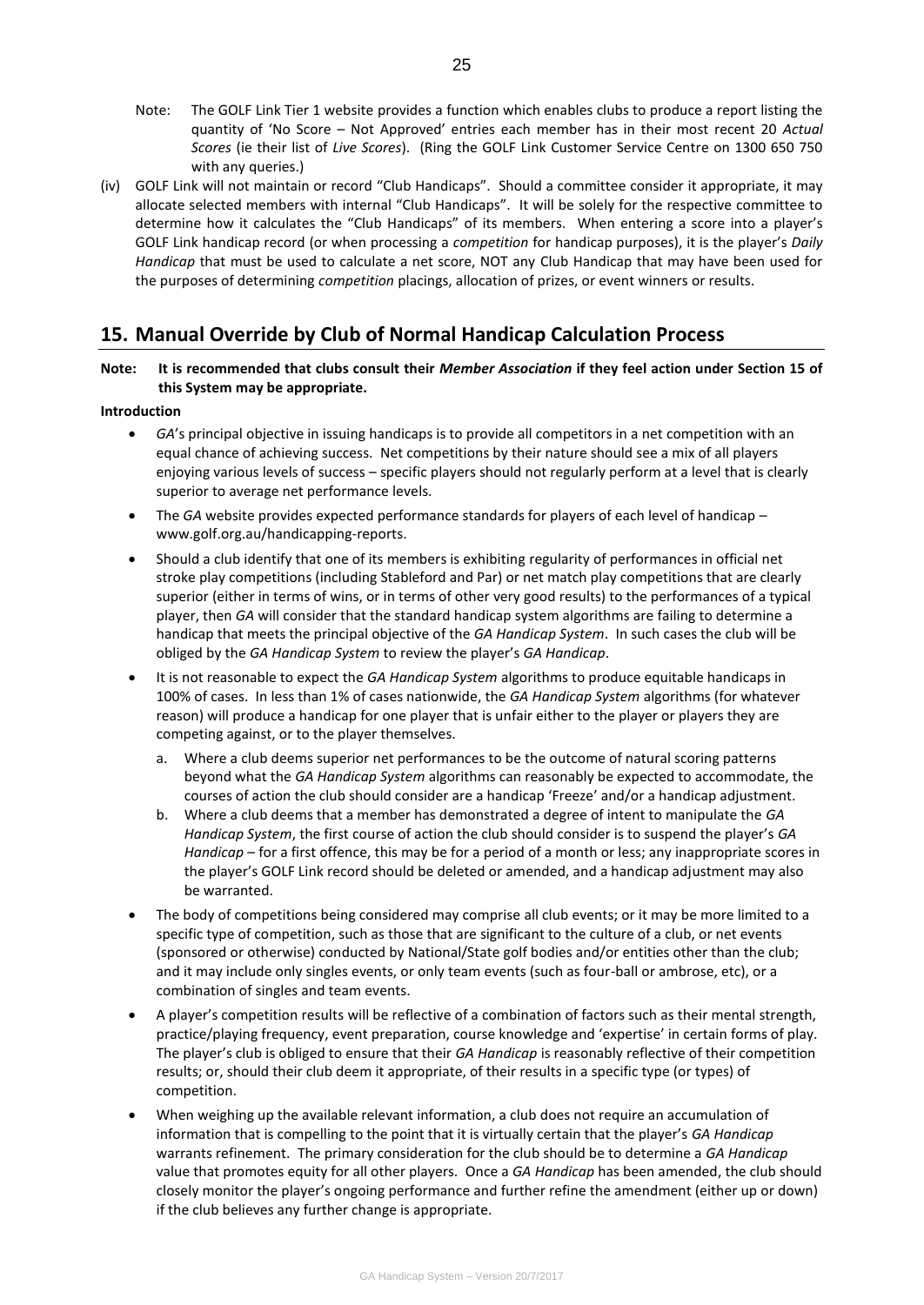• Note: Where applicable, clubs should also be aware of Section 16 – 'Manual Bonus Reduction for Exceptional Net Score'.

# (i) **Outline**

(A) By using a *GA Handicap*, a player accepts that from time to time a club of which they are a member, a *Member Association*, or *GA* may adjust, freeze, or suspend that *GA Handicap*. Such adjustment may be other than in accordance with the formulas applied by this System. An adjustment may be a reduction or increase in a player's *GA Handicap*. Section 15 of this System may be implemented at any time. Any club of which a player is a member has equal authority to adjust, freeze, or suspend the relevant *GA Handicap*.

# **(B) Reduction or Freezing of a GA Handicap**

Examples of scenarios which may warrant the reduction or freezing of a player's *GA Handicap* include but are not limited to:

- Where a player is showing better form than their *GA Handicap* or where a player is showing an increased interest in playing better golf but is not returning cards which lead to an automatic reduction in *GA Handicap* and the improvement, current ability, or some other justifiable circumstances make it apparent to the *Handicapping Authority* of any club of which the player is a member that the player is over-handicapped.
- Where following investigation of a player's performance, a player's returns give rise to suspicion they may be attempting to "manipulate a handicap", or are in serious breach of this System or the Rules of Golf or Etiquette (as contained in the Rules of Golf booklet).
- Note: The second scenario may also in some instances provide reason for a club of which the player is a member, a *Member Association*, or *GA* to suspend the player's *GA Handicap*.

# **(C) Suspension of a GA Handicap**

Should any club of which the player is a member, a *Member Association*, or *GA* be satisfied that a *GA Handicap* has not been determined in accordance with the *GA Handicap System* or that the player has acted in serious breach of this System or the Rules of Golf or otherwise detrimentally to the best interests of the game, it may suspend the *GA Handicap* for a stipulated period of time or for a stipulated minimum period of time.

# **(D) Increasing a GA Handicap**

Although the primary calculation performed by this System in order to determine a *GA Handicap* is to average a player's current form, the basic premise of any handicap system is that a handicap should not be inconsistent with a player's underlying ability. (That underlying ability is considered to be reflected by the player's better performances. Although any player may lose form, it is not in the interests of equity for a *GA Handicap* to increase substantially due to such a loss of form.) Being mindful of this fundamental premise, *Handicapping Authorities* are encouraged to consider increasing the *GA Handicap* of a player whose circumstances reflect any of the following:

- 1. Where a player is in the process of experiencing, or recovering from, a significant long-term injury or illness.
- 2. Where a player has changed clubs and finds the new course to be far more challenging for them for whatever reason than the previous course.
- 3. Where a player has been *Capped* due to them reaching a *GA Handicap* that is clearly better than any other *GA Handicap* they have achieved for at least two years AND that the *Handicapping Authority* believes was clearly better than their underlying ability.
- 4. Where the *Handicapping Authority* firmly believes the player's *GA Handicap* for whatever reason is not commensurate with the player's underlying ability. (Note: *GA* encourages clubs to be especially sympathetic to the plight of a player who due to advancing age experiences a rapid deterioration of their underlying ability. It is recommended that a *Handicapping Authority* will move quickly to adjust a player's *GA Handicap* when it has clearly established that a player is in this situation.)
- (E) There is nothing in Clause 15(i) of this System that allows action to be taken to reward or punish a player for a one-off score (but see Section 16). It is in the nature of golf performance that the scoring of some players is not consistent with normal distribution patterns, and also that a player will on occasion display extraordinary form.
- (F) Where a club of which the player is a member puts this Section into effect, approval from the *Member Association* is not required. However, the club must provide notification in accordance with Clause (iv) of this Section.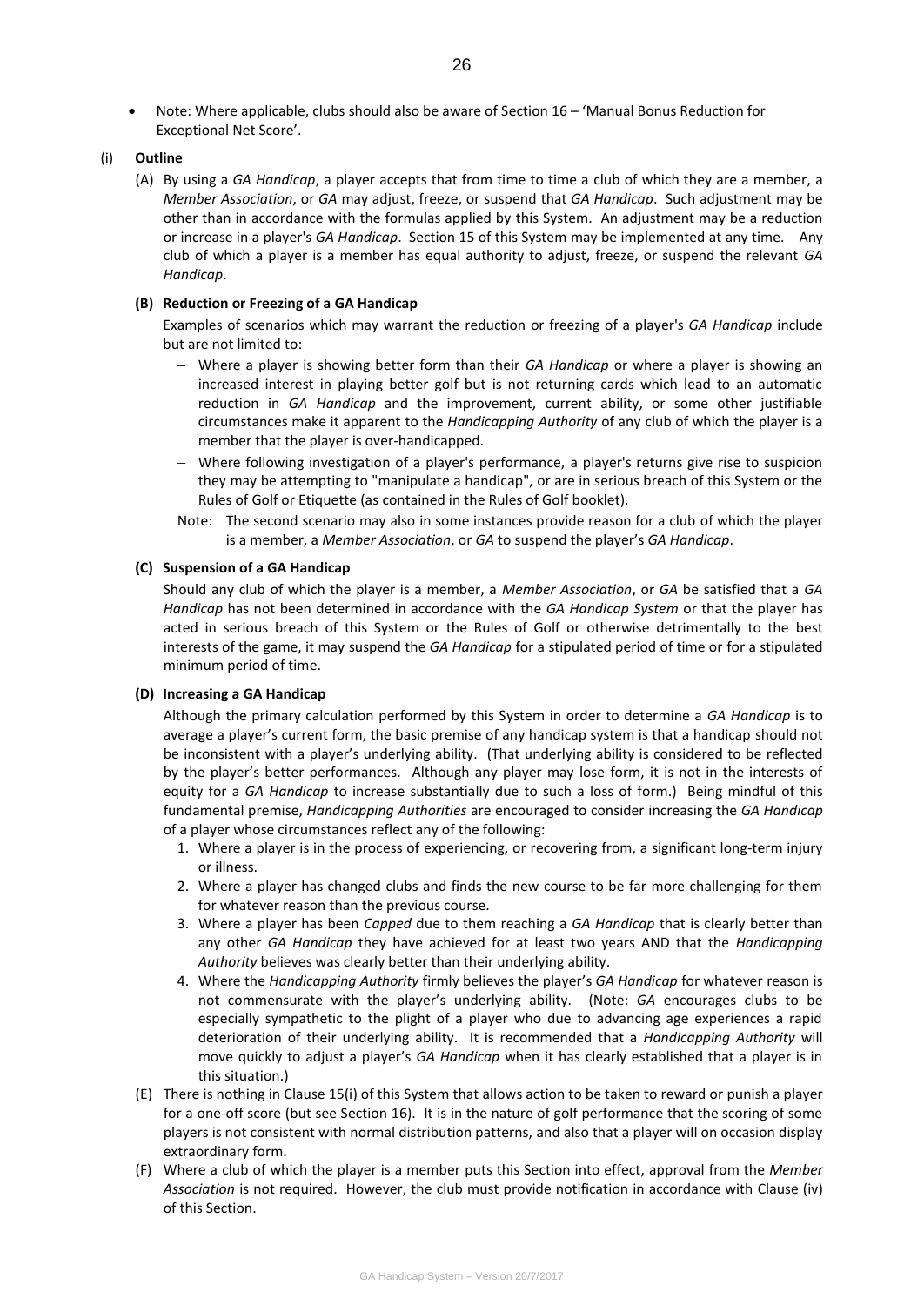# (ii) **Decision to Freeze a Player's** *GA Handicap*

As stated in Section 15(i)(B), analysis of a *GA Handicap* may result in a decision to freeze it at a given figure.

- (A) A freeze may be effected for a stipulated period of either one month, two months, or three months only.
- (B) Upon the expiration of the initial freeze period, where the reason to freeze a *GA Handicap* continues to apply, the body that took the initial decision to freeze a *GA Handicap* may extend the freeze period.
- (C) The figure at which the handicap is frozen may not necessarily reflect the figure the normal calculation method would produce.
- (D) Where this System's normal *GA Handicap* calculation method determines a lower value than the freeze value, the normal *GA Handicap* calculation method will over-ride the freeze.
	- Note: If within the stipulated freeze period, this System's normal *GA Handicap* calculation method determines a higher value than the freeze value, the freeze will over-ride the normal *GA Handicap* calculation method.
- (E) A *Frozen GA Handicap* may still be used by a player in exactly the same fashion as a *Normal GA Handicap*.
- (iii) A decision to adjust, freeze or suspend a *GA Handicap* under this Section must be ratified by the General Committee (Board of Directors) of the club which is taking such action. It is not a requirement that this ratification occur at a formal meeting. It may occur for example via email.

# (iv) **Administration**

- (A) Notification of a decision to adjust, freeze, or suspend a *GA Handicap* under this Section must be forwarded by the club taking such action to the relevant *Member Association* (and, if the club taking such action is not the player's *Home Club*, the club taking such action must also immediately notify the player's *Home Club*). Such notification must include copies of the accumulated information on which the decision was based.
- (B) In all cases of decisions to adjust or suspend a player's *GA Handicap*, it is the *Home Club* that is responsible for making the adjustment to GOLF Link (or other handicap record system maintained by the *Home Club*).
- (C) In the event that it is not the *Home Club* that has made the decision to adjust or suspend a player's *GA Handicap*, the *Home Club* will be obligated to immediately adjust the player's GOLF Link record in accordance with the direction of the club that has made the decision. The *Home Club* may seek a review of the decision in accordance with Section  $15(v)$ , however any such review must not delay the amendment of the player's GOLF Link record to have it reflect the determination of the other club. Once such advice has been forwarded to the *Home Club*, any *Competition* committee must consider the figure contained in this advice to be the player's current *GA Handicap*.
- (D) Only *GA* will have physical access to the GOLF Link freezing functionality and to the GOLF Link suspension functionality (note: this does not alter the authority of any club of which the player is a member, or *Member Association*, or *GA* to take a decision to freeze or suspend a *GA Handicap*). The process to follow in order to effect the decision of a club to freeze or suspend a *GA Handicap* on GOLF Link is for the club to notify its *Member Association* of the decision to freeze (note: such notice must include stipulation of the figure at which the *GA Handicap* is to be frozen) or to suspend the *GA Handicap*; the *Member Association* will then notify *GA*. *GA* will only effect the decision of a club to freeze or to suspend a player's *GA Handicap* upon the receipt of a written request of a *Member Association*. Any *Competition* committee must consider a *GA Handicap* to be frozen or suspended upon the earlier of either:
	- $-$  it becoming aware that notification of the determining club's decision has been received by the *Member Association*, or
	- $-$  the player's GOLF Link handicap display being accordingly amended.

### (v) **Review of Decisions**

- (A) Where a club of which the player is a member has made a decision to adjust, freeze or suspend a player's *GA Handicap*, the relevant *Member Association* or *GA*, on inquiry, may amend or reinstate the player's *GA Handicap*. Such inquiry may be requested in writing by the player to the *Member Association*, or it may be otherwise launched by the *Member Association* or *GA* if the *Member Association* or *GA* determines it is appropriate to do so.
- (B) Where a *Member Association* has reviewed a decision of a club to adjust, freeze or suspend a player's *GA Handicap*, *GA* may (if it considers it appropriate to do so) conduct its own inquiry with a view to giving consideration to amending or reinstating the player's *GA Handicap.* Such inquiry may be requested in writing by the player to *GA*, or it may be otherwise launched by *GA* if *GA* determines it is appropriate to do so.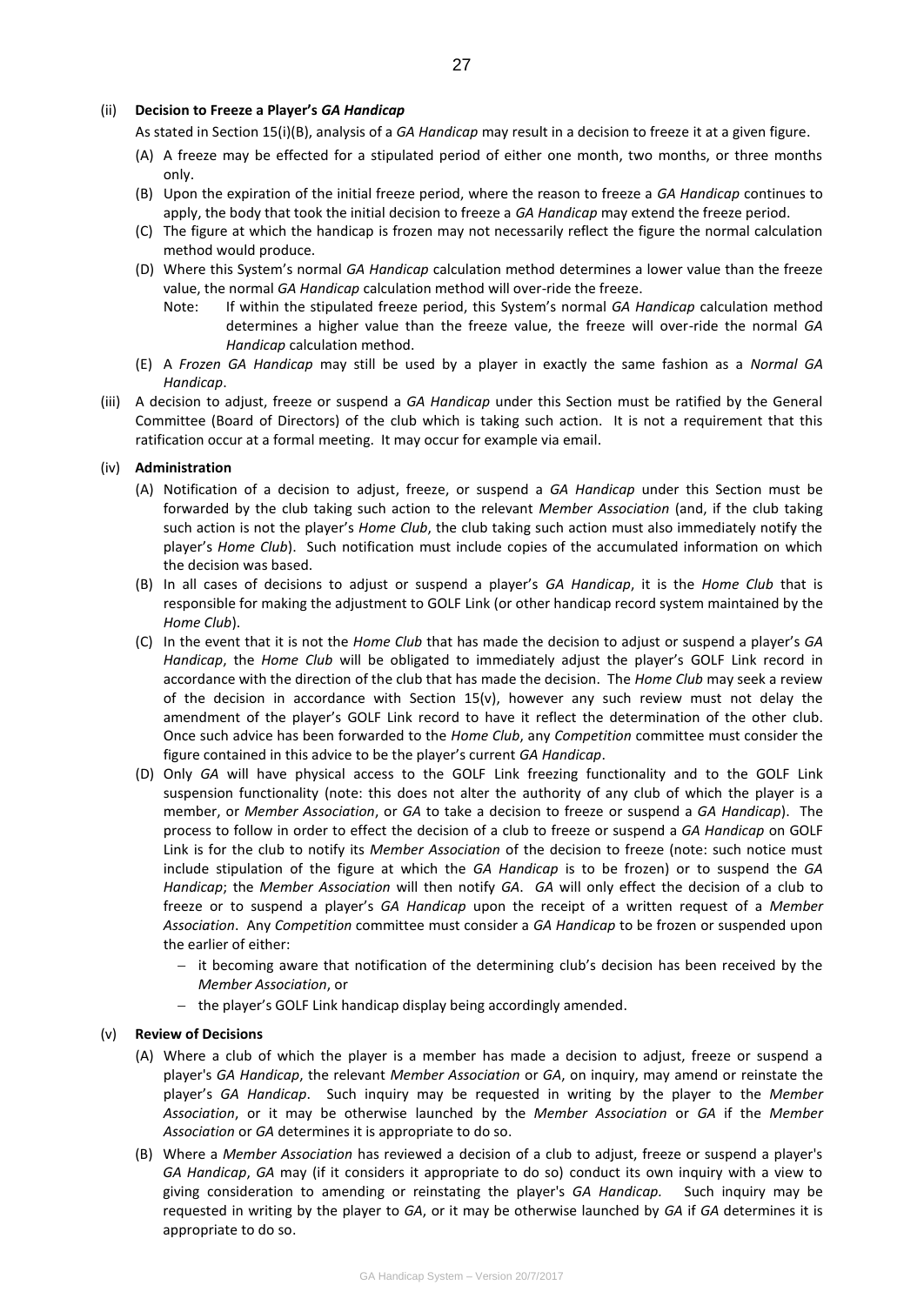- (C) A decision made by *GA* under section 15(v)(A) or 15(v)(B) is final and binding. There is no further right of appeal or review for the player, club or *Member Association*.
- (vi) It is entirely at the discretion of a committee in charge of a competition as to whether or not the determination of net results is made with reference to *Daily Handicaps*.
- (vii) *GA* does not seek to limit members of an Australian club to compete only in those net competitions the results of which are determined with reference to *Daily Handicaps*.
- (viii) A *GA Handicap* is *GA's* assessment of the relative golfing ability of a player. Players are not obliged to utilise this assessment. It shall always be the player's decision as to whether or not they make use of a *GA Handicap*.

# (ix) **Implementation Conditions**

The following conditions are to assist clubs in implementing this Section and to provide uniformity in handicapping among all who play handicap golf:

- (A) The General Committee (Board of Directors) must accumulate data and/or cards and/or scores and/or competition results that would indicate it is necessary to adjust, freeze, or suspend the player's *GA Handicap* in order to maintain uniformity in handicapping among all who play handicap golf.
- (B) The General Committee (Board of Directors) must as a body, make a decision to adjust, freeze, or suspend a *GA Handicap* as indicated by this Section of the *GA Handicap System*. It is not a requirement that this decision occur at a formal meeting. It may occur for example via email. Any decision should be recorded in writing (eg email, minutes of meeting etc).
- (C) No one person or group of persons at a club, other than the General Committee (Board of Directors) has the power to adjust, freeze, or suspend a *GA Handicap* when exercising a club's authority under this Section.
- (D) Appropriate letters for use by clubs wishing to implement this Section are available from *Member Associations*. The first letter advises the member that the *GA Handicap* is to be reviewed due to better than reflected, or otherwise, performances. The second letter advises of the newly-approved *GA Handicap*.

# **16. Manual Bonus Reduction for Exceptional Net Score**

- (i) Essential points of the Manual Bonus Reduction regulation are as follows:
	- Some golfers have inconsistent scoring patterns such that their underlying ability is not typically reflected in their handicap. As these players operate outside normal patterns, regular handicap system regulations do not always cater for them.
	- These players will sometimes return Exceptional Net Scores that are reflective of their underlying ability but not of their handicap.
	- It is *GA's* position that a handicap system should not be designed around a small minority.
	- A handicap system should not penalise such players by unfairly limiting their capacity to achieve handicap reductions.
- (ii) Where such a player returns an Exceptional Net Score, their club should effect a Manual Bonus Reduction to their *GA Handicap*, unless there is clearly a good reason not to.
- (iii) An "Exceptional Net Score" is considered to be a score that produces a *Differential* (ie the value that is featured in the 'Sloped Played To' column on www.golf.org.au) which is 6.5 or more better than the *GA Handicap* current at the time the round is played (or in a case where rounds have been played but not processed, the value at which the *GA Handicap* will be calculated once all previous rounds have been processed).
- (iv) Manual Bonus Reductions should not be effected in cases where the player's club considers the Exceptional Net Score to be clearly not reflective of the player's underlying ability, or where a Manual Bonus Reduction would see the player reduced to a *GA Handicap* that the player's club considers would be clearly inappropriate for the player.
- (v) A Manual Bonus Reduction should only be effected after the score itself has been processed through GOLF Link. The club should not effect a Manual Bonus Reduction if it considers that the normal calculation process has produced an appropriate reduction.
- (vi) Any club of which the player is a member may make a decision on a Manual Bonus Reduction.
- (vii) It is solely for the player's club to determine whether or not to effect a Manual Bonus Reduction. It is solely for the player's club to determine which official or committee is authorised to make decisions on Manual Bonus Reductions. The player's club has absolute authority in this regard. Clubs are not required to refer such decisions to the club General Committee or Board of Directors.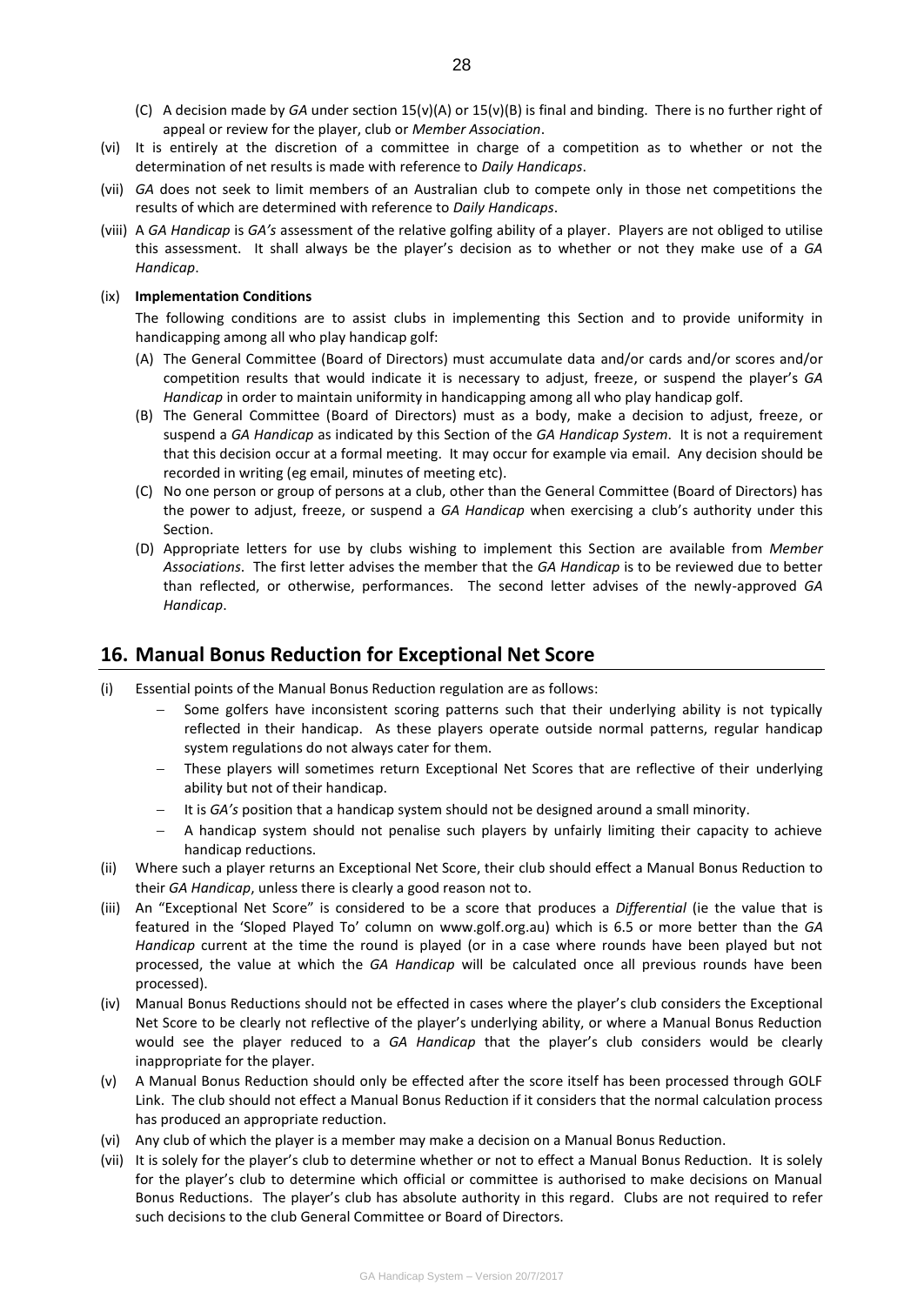(viii) *GA* considers that a player's club will have an adequate feel of the player's underlying ability in order to make an informed assessment as to whether or not a Manual Bonus Reduction would be inappropriate. A club should not effect a Manual Bonus Reduction on a player for whom it believes it does not have an adequate feel for their underlying ability.

|  | (ix) The following table must be used when effecting Manual Bonus Reductions: |  |  |  |
|--|-------------------------------------------------------------------------------|--|--|--|
|--|-------------------------------------------------------------------------------|--|--|--|

| Number of Strokes the Differential (ie the<br>value featured in the 'Sloped Played To'<br>column on www.golf.org.au) is Better than<br>the GA Handicap in effect when the round<br>was played | Number of strokes the new GA Handicap<br>(after the Manual Bonus Reduction has been<br>performed) will be lower than the GA<br>Handicap in effect when the round was<br>played |
|-----------------------------------------------------------------------------------------------------------------------------------------------------------------------------------------------|--------------------------------------------------------------------------------------------------------------------------------------------------------------------------------|
| $6.5 - 9.4$                                                                                                                                                                                   | 2.0                                                                                                                                                                            |
| $9.5 - 11.4$                                                                                                                                                                                  | 3.0                                                                                                                                                                            |
| 11.5-13.4                                                                                                                                                                                     | 4.0                                                                                                                                                                            |
| 13.5 or more                                                                                                                                                                                  | 5.0                                                                                                                                                                            |

*Example:*

- *A player (with a GA Handicap of 17.4) returns a net score that produces a Differential of 7.1 (note: the Differential is the value that is featured in the 'Sloped Played To' column on www.golf.org.au). This is 10.3 better than the player's GA Handicap.*
- *The club considers that the normal calculation process did not produce an appropriate reduction.*
- *The club considers that a Manual Bonus Reduction would be appropriate given its feel for the player's underlying ability.*
- *The player's GA Handicap is to be reduced so it will be 3.0 strokes less than the GA Handicap in effect when the round was played.*
- *The player's GA Handicap will be reduced to 14.4.*
- Note: The reduction to the player's *GA Handicap* should be achieved via the Handicap Adjustment function in GOLF Link (or the club's Tier 3 software system).

# **17. Allocation of Special Competition Handicap in Extraordinary Circumstances**

A committee in charge of a competition is authorised to allocate to a competitor (or group of competitors) a *Special Competition Handicap* if the following requirements are met:

- (i) The *Member Association* must first have been consulted to determine whether a general adjustment or otherwise of the player's *GA Handicap* is warranted.
	- Note: That the *Member Association* may have decided a general adjustment or otherwise of the player's *GA Handicap* is unwarranted does not prevent a committee in charge of a competition from allocating a *Special Competition Handicap*. A committee in charge of a competition will be eligible to allocate a *Special Competition Handicap* as soon as it has lodged in writing with the *Member Association* a submission or notice regarding re-assessment or otherwise of the player's *GA Handicap*. (Note: In this context, 'notice' may comprise for example a recommendation from the relevant competition committee to the *Member Association* for it to analyse the player's performances.)
- (ii) The committee in charge of the competition must accumulate a body of evidence (eg data, cards, scores, competition results) that would indicate the application of a *Special Competition Handicap* is necessary. The body of evidence need not be extensive but it must be compelling.
	- Note: It will be for the committee in charge of the competition to determine whether or not this requirement has been met.
- (iii) The *Special Competition Handicap* must reflect the accumulated body of evidence.
	- Note: It will be for the committee in charge of the competition to determine whether or not this requirement has been met.
- Note i: Any committee in charge of a competition which allocates a *Special Competition Handicap* will be solely responsible for all associated outcomes.
- Note ii: Neither *GA*, nor any *Member Association*, will be obliged to assist with any outcomes associated with the allocation of a specific *Special Competition Handicap*.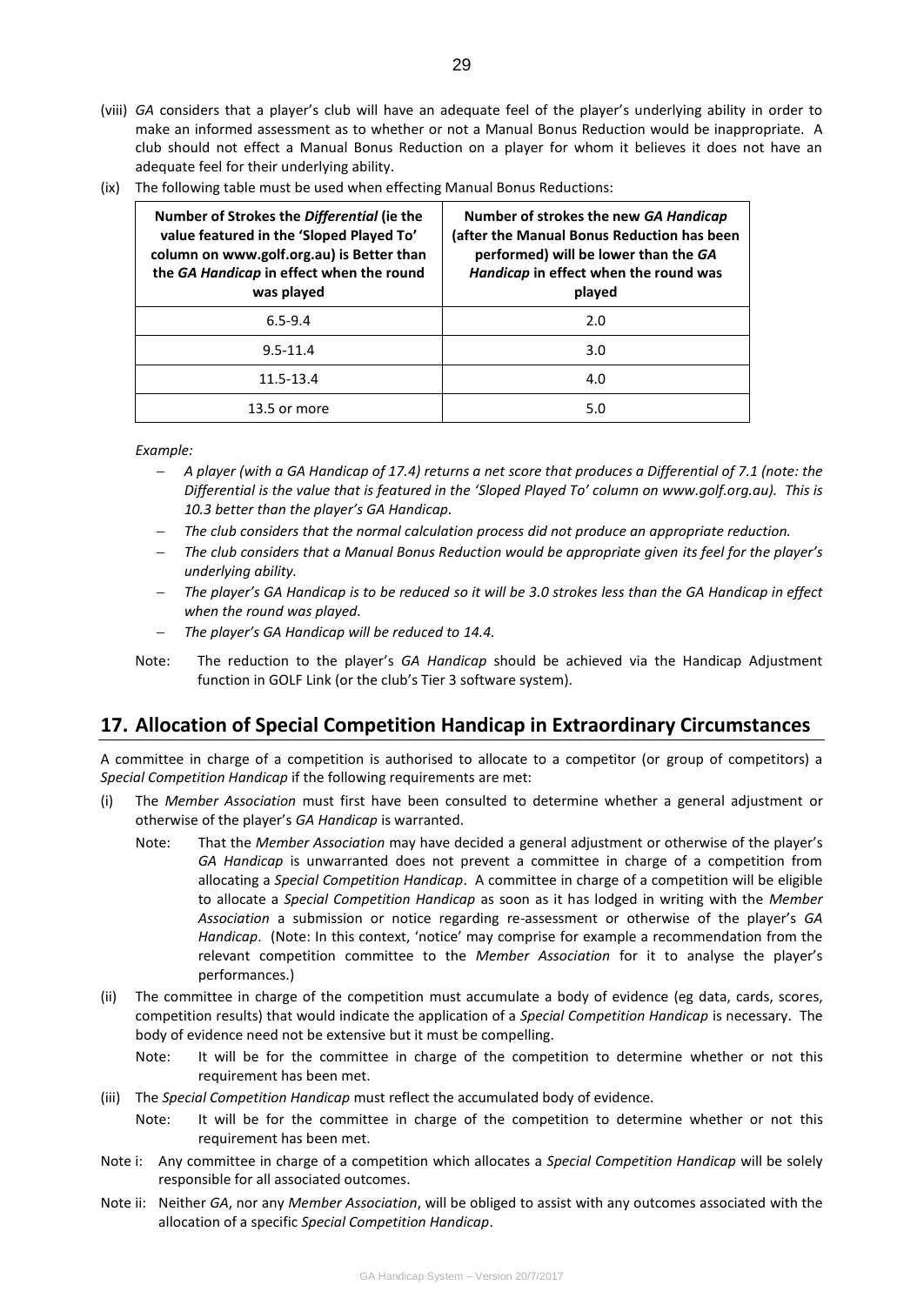- Note iii: When entering a score into a player's handicap record (or when processing a *competition* for handicap purposes), it is the *Special Competition Handicap* that should be used to calculate a net score. (In such a case, the *Special Competition Handicap* must be listed as the 'Played Off' handicap within the GOLF Link data entry process.)
- Note iv: It is for the committee allocating a *Special Competition Handicap* to determine in which competitions the *Special Competition Handicap* will apply. A committee is not permitted to allocate to a player a *Special Competition Handicap* for a competition of which it does not have charge.

# **18. Handicap Information Disclosure**

No affiliated club, association or other affiliated or non-affiliated body may make handicaps or records of handicaps calculated under this System available outside the environs of its golf facility, clubhouse or office. This prohibits the unauthorised display of handicap information on the Internet and other forms of public media. For the purpose of viewing members' handicap information outside the club environs, the club, association or other body may**, with the express written consent of** *GA***,** link its Internet site to [www.golf.org.au,](www.golf.org.au) and/or other GOLF Link media facilities as advised from time to time.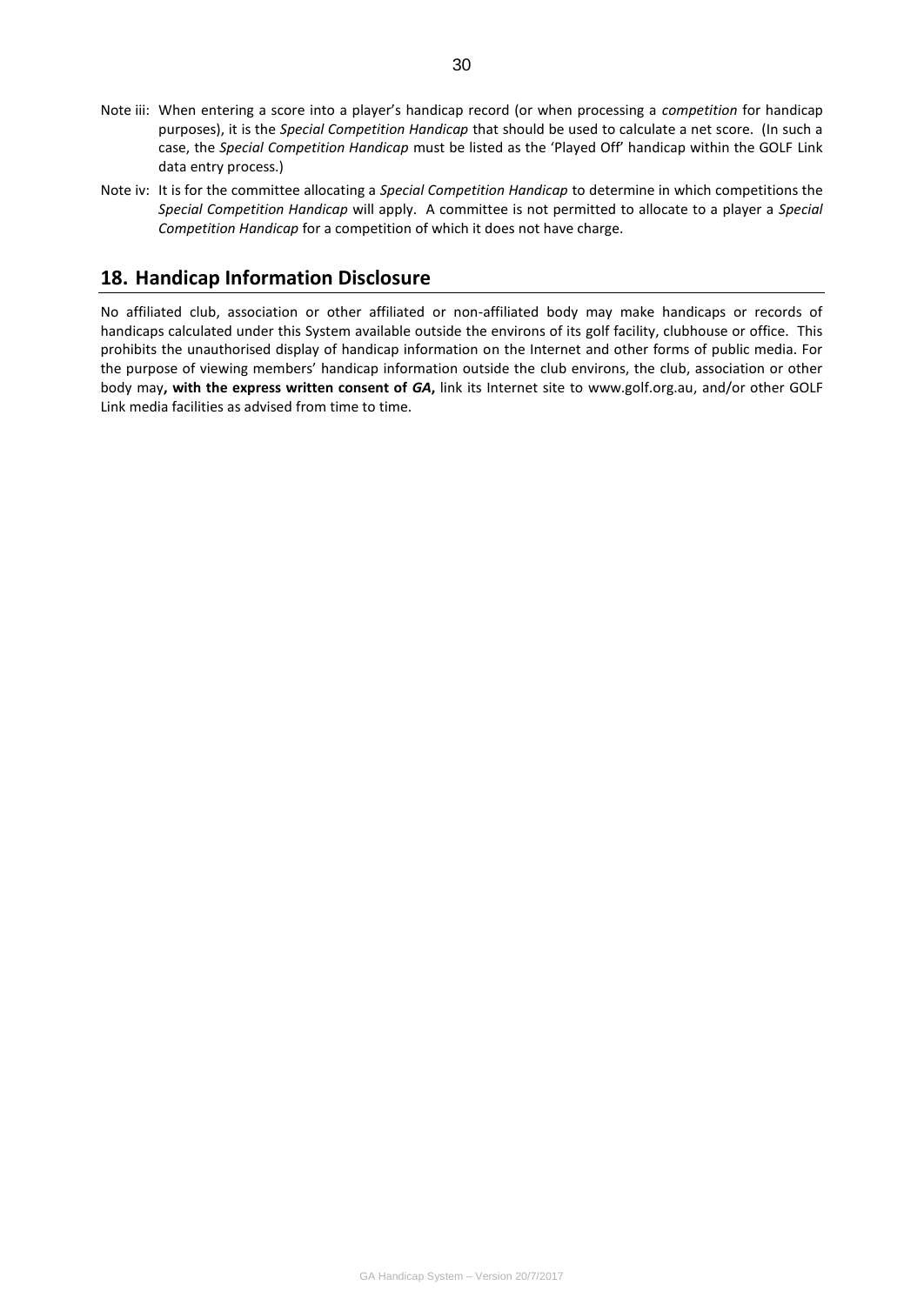# **19. Common Handicapping Scenarios – Procedures for Pro Shops & Handicapping Administrators**

Note: Non-GOLF Link clubs should refer to Section 12(ix) for full details of the required GOLF Link score status options stipulated in the Handicapping Action column**.**

| <b>SCENARIO</b>                                                                                                                                                     | <b>COMPETITION</b><br><b>ACTION</b>                                                                                      | <b>HANDICAPPING ACTION /</b><br><b>GOLF Link SCORE STATUS</b>                                                                                                                                                                                                                                                                                                                                                                                                                                                                                                                                                                        |
|---------------------------------------------------------------------------------------------------------------------------------------------------------------------|--------------------------------------------------------------------------------------------------------------------------|--------------------------------------------------------------------------------------------------------------------------------------------------------------------------------------------------------------------------------------------------------------------------------------------------------------------------------------------------------------------------------------------------------------------------------------------------------------------------------------------------------------------------------------------------------------------------------------------------------------------------------------|
| 1. No Daily Handicap on card.<br>(i) STROKE (Rule 6-2b)<br>(ii) PAR & STABLEFORD (Rule 6-<br>2b & 32-2a)                                                            | Disqualified<br>(i)<br>from net event.<br>(ii) As above.<br>Note: If gross event<br>is held, card<br>accepted for gross. | (i) & (ii) Apply correct handicap and use for handicapping.<br>Choose the "Non-Standard Entry" option in GOLF Link.<br>Enter the player's Stableford score (note: add 36 to the<br>result for Par competitions; eg enter '34' for -2, or enter<br>'40' for +4) into the Handicapping Score box.<br>Leave the Competition Score box blank.                                                                                                                                                                                                                                                                                            |
| 2. Card not signed (Rule 6-6b).<br>Or card handed in after<br>competition has closed.                                                                               | Disqualified from<br>the competition.                                                                                    | Use for handicapping as returned.<br>Choose the "Non-Standard Entry" option in GOLF Link.<br>Enter the player's Stableford score (note: add 36 to the<br>result for Par competitions; eg enter '34' for -2, or enter<br>'40' for +4) into the Handicapping Score box.<br>Leave the Competition Score box blank.                                                                                                                                                                                                                                                                                                                      |
| 3. Higher Daily Handicap on card<br>which affects the number of<br>strokes received.<br>(i) STROKE (Rule 6-2b)<br>(ii) PAR & STABLEFORD (Rule 6-<br>2b & 32-2a)     | Disqualified<br>(i)<br>from net event.<br>(ii) As above.<br>Note: If gross event<br>is held, card<br>accepted for gross. | (i) & (ii) Apply correct handicap and use for handicapping.<br>Choose the "Non-Standard Entry" option in GOLF Link.<br>Enter the player's Stableford score (note: add 36 to the<br>result for Par competitions; eg enter '34' for -2, or enter<br>'40' for +4) into the Handicapping Score box.<br>Leave the Competition Score box blank.                                                                                                                                                                                                                                                                                            |
| 4. Lower Daily Handicap on card<br>in Stroke, Par or Stableford (Rule<br>6-2b & 32-2a).                                                                             | Card accepted for<br>competition as<br>returned.                                                                         | Where a net score is to be entered in the Competition<br>Score box in GOLF Link, the value to enter is the score<br>achieved with the inaccurate Daily Handicap. The<br>Handicapping Score is the Stableford Score achieved<br>with the inaccurate Daily Handicap. (Note: GOLF Link<br>will then automatically calculate the correct<br>Differential.)<br><b>GOLF Link Score Status: "Normal Score".</b>                                                                                                                                                                                                                             |
| 5. Higher score recorded on a<br>hole than actually taken in<br>Stroke, Par and Stableford (Rules<br>6-6d & 32-2a) which affects the<br>player's Competition Score. | Card accepted as<br>returned.                                                                                            | Choose the "Non-Standard Entry" option in GOLF Link.<br>Enter the player's actual Stableford score (note: add 36 to<br>the result for Par competitions; eg enter '34' for -2, or<br>enter '40' for +4) into the Handicapping Score box.<br><b>Enter the score as listed on the score card into the</b><br>Competition Score box.                                                                                                                                                                                                                                                                                                     |
| 6. Score not listed on score card<br>in Stroke for hole or holes which<br>have been completed.                                                                      | Disqualified from<br>the competition.                                                                                    | If the correct score/s can be readily identified (to a<br>(A)<br>reasonable degree of certainty), it is to be used for<br>handicapping.<br>Choose the "Non-Standard Entry" option in GOLF<br>Link. Enter the player's actual Stableford score into<br>the Handicapping Score box.<br>Leave the Competition Score box blank.<br>(B) If correct score/s cannot be identified, the player is<br>deemed to have had 2 points for each missing score.<br>Choose the "Non-Standard Entry" option in GOLF<br>Link. Enter the player's deemed Stableford score into<br>the Handicapping Score box.<br>Leave the Competition Score box blank. |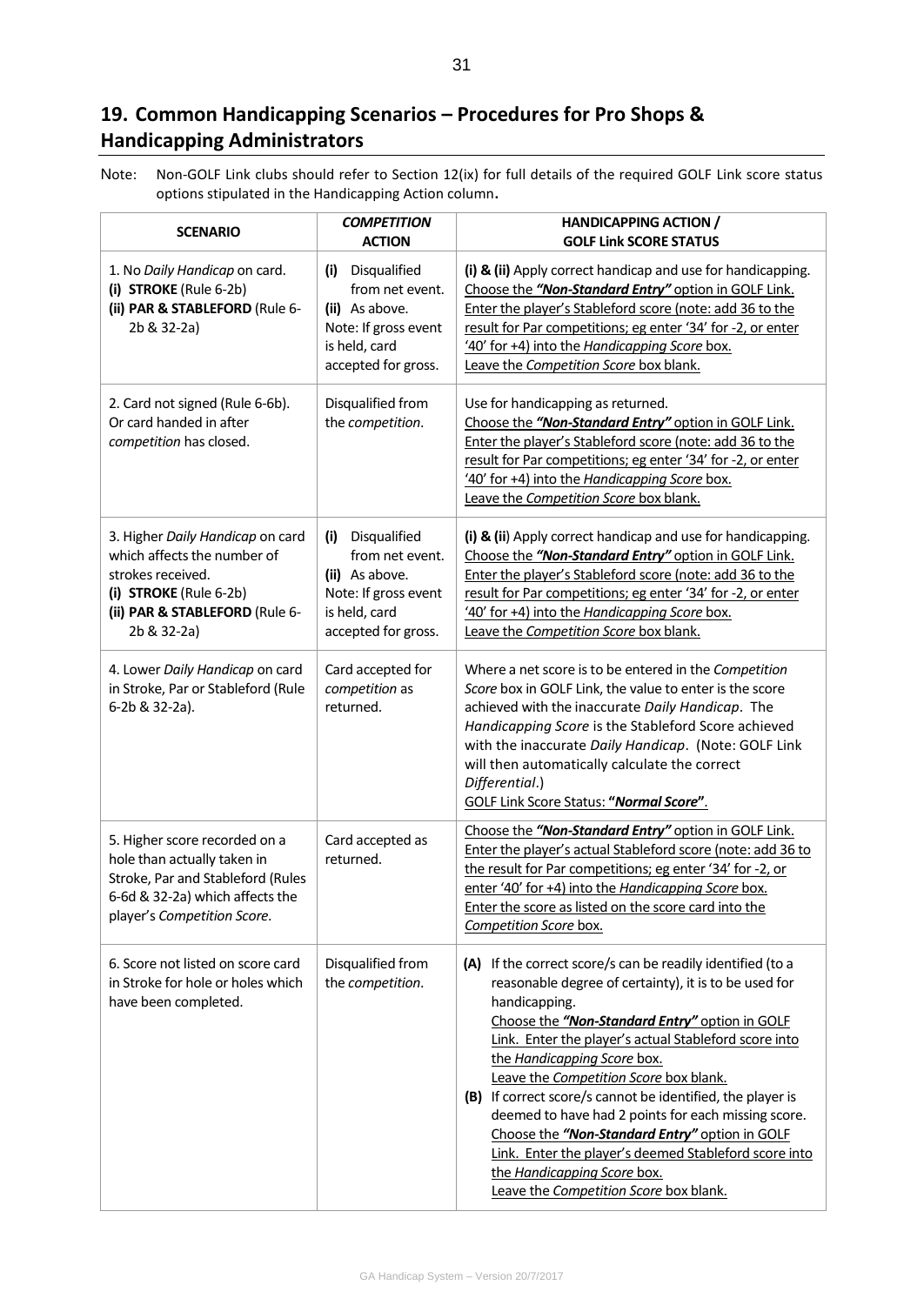| <b>SCENARIO</b>                                                                                                                                                                                                                                                                                                                                                                                                                                                                                                                                                                                                                                                                                                                                                                                                                                                                                                           | <b>COMPETITION</b><br><b>ACTION</b>                                                                                                                                                                                                                                                          | <b>HANDICAPPING ACTION /</b><br><b>GOLF Link SCORE STATUS</b>                                                                                                                                                                                                                                                                                                                                                                                                                                                                                                                                                                                                                                                                                                                                                                                                                                                                                                                                                                                                                                                     |
|---------------------------------------------------------------------------------------------------------------------------------------------------------------------------------------------------------------------------------------------------------------------------------------------------------------------------------------------------------------------------------------------------------------------------------------------------------------------------------------------------------------------------------------------------------------------------------------------------------------------------------------------------------------------------------------------------------------------------------------------------------------------------------------------------------------------------------------------------------------------------------------------------------------------------|----------------------------------------------------------------------------------------------------------------------------------------------------------------------------------------------------------------------------------------------------------------------------------------------|-------------------------------------------------------------------------------------------------------------------------------------------------------------------------------------------------------------------------------------------------------------------------------------------------------------------------------------------------------------------------------------------------------------------------------------------------------------------------------------------------------------------------------------------------------------------------------------------------------------------------------------------------------------------------------------------------------------------------------------------------------------------------------------------------------------------------------------------------------------------------------------------------------------------------------------------------------------------------------------------------------------------------------------------------------------------------------------------------------------------|
| 7. Player fails to complete a<br>hole/s they have commenced in<br>Stroke (eg due to a lost ball, or<br>failure to get out of a bunker).                                                                                                                                                                                                                                                                                                                                                                                                                                                                                                                                                                                                                                                                                                                                                                                   | Disqualified from<br>the competition.                                                                                                                                                                                                                                                        | Choose the "Non-Standard Entry" option in GOLF Link.<br>Enter the player's Stableford score into the Handicapping<br>Score box (they receive 0 points for the incomplete holes).<br>Leave the Competition Score box blank.                                                                                                                                                                                                                                                                                                                                                                                                                                                                                                                                                                                                                                                                                                                                                                                                                                                                                        |
| 8. Lower score recorded than<br>actually taken on a hole in Stroke<br>(Rule 6-6d).                                                                                                                                                                                                                                                                                                                                                                                                                                                                                                                                                                                                                                                                                                                                                                                                                                        | Disqualified from<br>the competition.                                                                                                                                                                                                                                                        | Choose the "Non-Standard Entry" option in GOLF Link.<br>Enter the player's actual Stableford score into the<br>Handicapping Score box.<br>Leave the Competition Score box blank.                                                                                                                                                                                                                                                                                                                                                                                                                                                                                                                                                                                                                                                                                                                                                                                                                                                                                                                                  |
| 9. Lower gross stroke score<br>recorded on hole/s than actually<br>taken in Par and Stableford.<br>(Refer to Rule 32-2a and relevant<br>Rules of Golf Decisions.)                                                                                                                                                                                                                                                                                                                                                                                                                                                                                                                                                                                                                                                                                                                                                         | If result of hole<br>(i)<br>affected-<br>Disqualified<br>from the<br>competition.<br>If result of hole<br>(ii)<br>not affected, no<br>penalty applies<br>and card<br>accepted for<br>the<br>competition.                                                                                     | (i)<br>Choose the "Non-Standard Entry" option in GOLF<br>Link. Enter the player's actual Stableford score (note:<br>add 36 to the result for Par competitions; eg enter<br>'34' for -2, or enter '40' for +4) into the Handicapping<br>Score box.<br>Enter the score as listed on the score card into the<br>Competition Score box blank.<br>Use for handicapping as returned.<br>(ii)<br>GOLF Link Score Status: "Normal Score".                                                                                                                                                                                                                                                                                                                                                                                                                                                                                                                                                                                                                                                                                 |
| 10. Player fails to complete all<br>holes in the round due to any of<br>the following being considered<br>by the club to be of reasonable<br>significance:<br>Illness<br>$\Box$<br>Injury<br>$\Box$<br>Emergency<br>α<br>Bad weather (Note: In this<br>context, 'bad weather' does<br>NOT generally need to be bad<br>enough to force a suspension<br>or cancellation of play. That<br>some players may be willing<br>to continue does not mean it<br>is necessarily unreasonable in<br>this context for others to<br>stop. Clubs should be<br>reasonably understanding in<br>determining when weather is<br>considered 'bad'. It should be<br>remembered that club golfers<br>play the game as a<br>recreation.)<br><sup>□</sup> Other reason for stopping<br>which is considered valid by<br>the club.<br>(i) PLAYER HAS COMPLETED<br><b>LESS THAN 8 HOLES.</b><br>(ii) PLAYER HAS COMPLETED 8<br><b>HOLES OR MORE.</b> | (i) & (ii) The player's<br>result in a Stroke<br>competition should<br>be recorded as<br>"Withdrawn".<br>In a Par or<br>Stableford<br>competition, this<br>scenario in itself<br>does not prevent a<br>player from<br>returning a<br>legitimate score<br>that is eligible to<br>win a prize. | Not used for handicapping. GOLF Link Score Status:<br>(i)<br>"No Score - Approved".<br>(A) In Stableford and Par, if the player's incomplete<br>(ii)<br>score is identified and the player has returned a<br>legitimate score card, the club's GOLF Link<br>administrator should enter this into GOLF Link as<br>the player's Competition Score. The Handicapping<br>Score is determined in accordance with Section<br>10(vi) - 'Scores Returned Over 8-17 Holes'.<br>Choose the "Non-Standard Entry" option in GOLF<br>Link.<br>(B) In Stroke, choose the "Non-Standard Entry"<br>option in GOLF Link. If the player's incomplete score<br>is identified, the club's GOLF Link administrator<br>should enter into GOLF Link the player's<br>Handicapping Score as a Stableford score which has<br>been determined in accordance with Section 10(vi) -<br>'Scores Returned Over 8-17 Holes'. The<br>Competition Score entry box will be left blank.<br>(C) If the club does not, or can not, create an 18-hole<br>score, the card is not used for handicapping.<br>GOLF Link Score Status: "No Score - Approved". |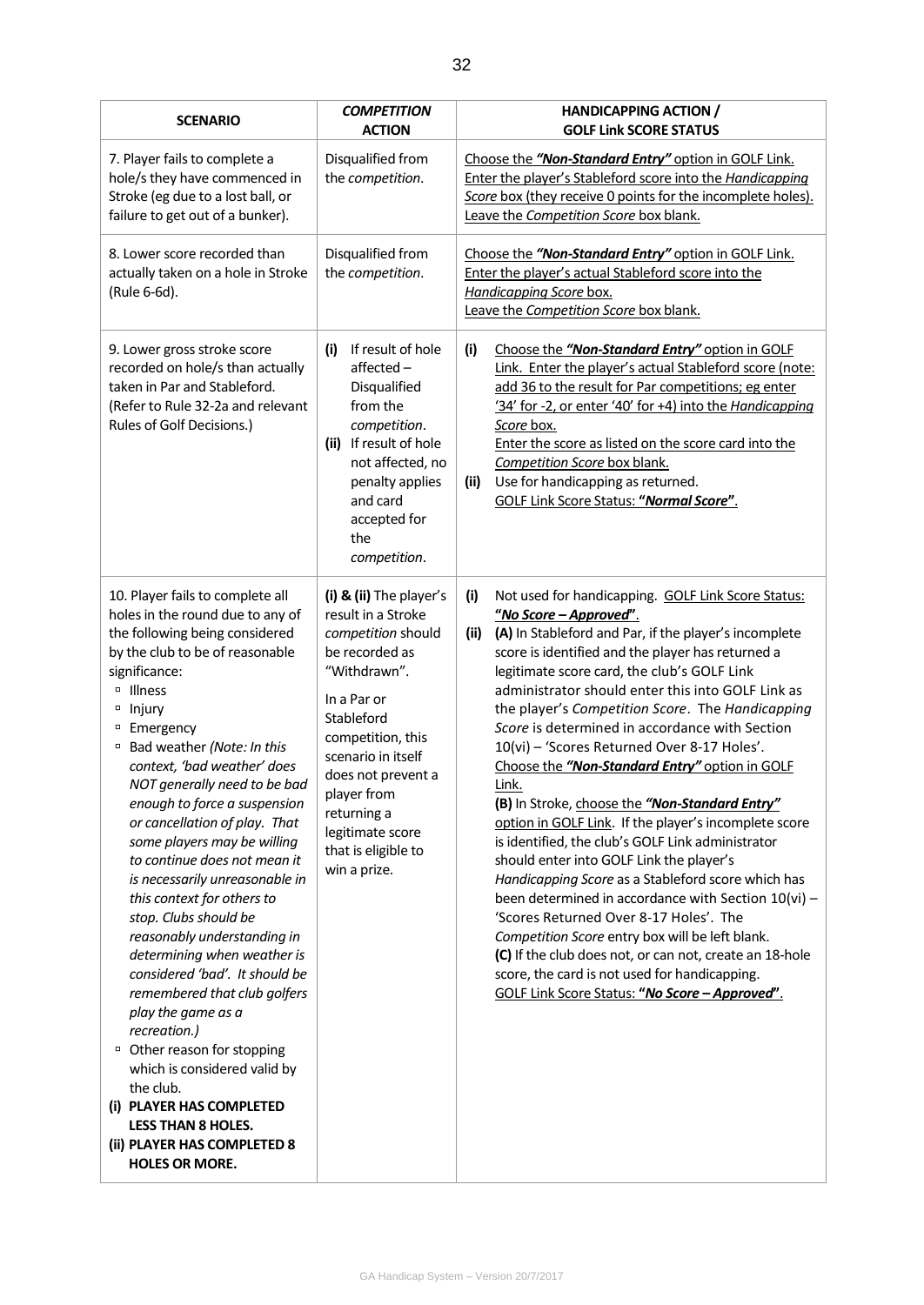| <b>SCENARIO</b>                                                                                                                                                                                                                             | <b>COMPETITION</b><br><b>ACTION</b>                                                                                                                                                                                                                                                      | <b>HANDICAPPING ACTION /</b><br><b>GOLF Link SCORE STATUS</b>                                                                                                                                                                                                                                                                                                                                                                                                                                                                                                                                                                                                                                                                                                                                                                                                                                                                                                                                                                                                                                                                                                                                                                                                                                                                                                                                                                                                                                                                                                                                                                                                                                                                                                                                                                                                                                                                                                                                                                                                                                                                            |
|---------------------------------------------------------------------------------------------------------------------------------------------------------------------------------------------------------------------------------------------|------------------------------------------------------------------------------------------------------------------------------------------------------------------------------------------------------------------------------------------------------------------------------------------|------------------------------------------------------------------------------------------------------------------------------------------------------------------------------------------------------------------------------------------------------------------------------------------------------------------------------------------------------------------------------------------------------------------------------------------------------------------------------------------------------------------------------------------------------------------------------------------------------------------------------------------------------------------------------------------------------------------------------------------------------------------------------------------------------------------------------------------------------------------------------------------------------------------------------------------------------------------------------------------------------------------------------------------------------------------------------------------------------------------------------------------------------------------------------------------------------------------------------------------------------------------------------------------------------------------------------------------------------------------------------------------------------------------------------------------------------------------------------------------------------------------------------------------------------------------------------------------------------------------------------------------------------------------------------------------------------------------------------------------------------------------------------------------------------------------------------------------------------------------------------------------------------------------------------------------------------------------------------------------------------------------------------------------------------------------------------------------------------------------------------------------|
| 11. Score for hole omitted in Par<br>& Stableford where hole has<br>been played.                                                                                                                                                            | Card accepted as<br>returned. (No<br>obligation under the<br>Rules of Golf to<br>record a score for<br>every hole in Par or<br>Stableford.)                                                                                                                                              | If the player's complete score is identified, the club's<br>(A)<br>GOLF Link administrator should enter into GOLF<br>Link the player's incomplete Competition Score, as<br>well as the score they actually had into the<br>Handicapping Score box.<br>GOLF Link Score Status: "Non-Standard Entry".<br>If correct score/s cannot be identified, the club's<br>(B)<br>GOLF Link administrator should enter into GOLF<br>Link the player's incomplete Competition Score as<br>well as their Handicapping Score. The<br>Handicapping Score is determined in accordance<br>with Section 10(vi) - 'Scores Returned Over 8-17<br>Holes'.<br>GOLF Link Score Status: "Non-Standard Entry".                                                                                                                                                                                                                                                                                                                                                                                                                                                                                                                                                                                                                                                                                                                                                                                                                                                                                                                                                                                                                                                                                                                                                                                                                                                                                                                                                                                                                                                      |
| 12. When NOT APPROVED by<br>the club:<br>◆ Player fails to complete all<br>holes in the round, or;<br>◆ Card not returned.<br>(i) PLAYER HAS COMPLETED<br><b>LESS THAN 8 HOLES.</b><br>(ii) PLAYER HAS COMPLETED 8<br><b>HOLES OR MORE.</b> | Disqualified from<br>the competition.<br>(Exception: In a Par<br>or Stableford<br>competition, if the<br>player returns a<br>properly completed<br>score card for the<br>holes played, this<br>scenario in itself<br>does not prevent<br>them from being<br>eligible to win a<br>prize.) | (i) The round should be entered into GOLF Link with a<br>Score Status of: "No Score - Not Approved".<br>(ii) (A) If a disqualified player's incomplete score is<br>identified, the club's GOLF Link administrator should<br>enter into GOLF Link the player's Handicapping Score<br>as their score for the round. The Handicapping Score<br>is determined in accordance with Section $10(vi)$ -<br>'Scores Returned Over 8-17 Holes'.<br>Leave the Competition Score box blank. GOLF Link<br>Score Status: "Non-Standard Entry".<br>(B) In Stableford and Par, if the player's incomplete<br>score is identified and the player has returned a<br>legitimate score card, the club's GOLF Link<br>administrator should enter into GOLF Link the player's<br>Handicapping Score as a Stableford score which has<br>been determined in accordance with Section 10(vi) -<br>'Scores Returned Over 8-17 Holes'. The player's<br>actual score is entered into the Competition Score entry<br>box.<br>GOLF Link Score Status: "Non-Standard Entry".<br>(C) If a complete 18-hole score is identified, it is used<br>for handicapping as played.<br>Choose the "Non-Standard Entry" option in GOLF Link.<br>Enter the player's Stableford score (note: add 36 to the<br>result for Par competitions; eg enter '34' for -2, or<br>enter '40' for +4) into the Handicapping Score box.<br>Leave the Competition Score box blank.<br>(D) If the player's score is not identified, or if the<br>Handicapping Authority decides not to apply the<br>'Scores Returned Over 8-17 Holes' regulation; the<br>round should be entered into GOLF Link with a Score<br>Status of: "No Score - Not Approved".<br><b>GENERAL NOTE:</b><br>• In the vast majority of cases where a player has failed<br>to return a score card or has failed to complete a round<br>without good reason, it is because they have played<br>poorly. As a result, it is equitable and accurate that the<br>player be attributed a poor score by GOLF Link.<br>• It is also the case that there exists a small minority of<br>players who repeatedly fail to return score cards or |